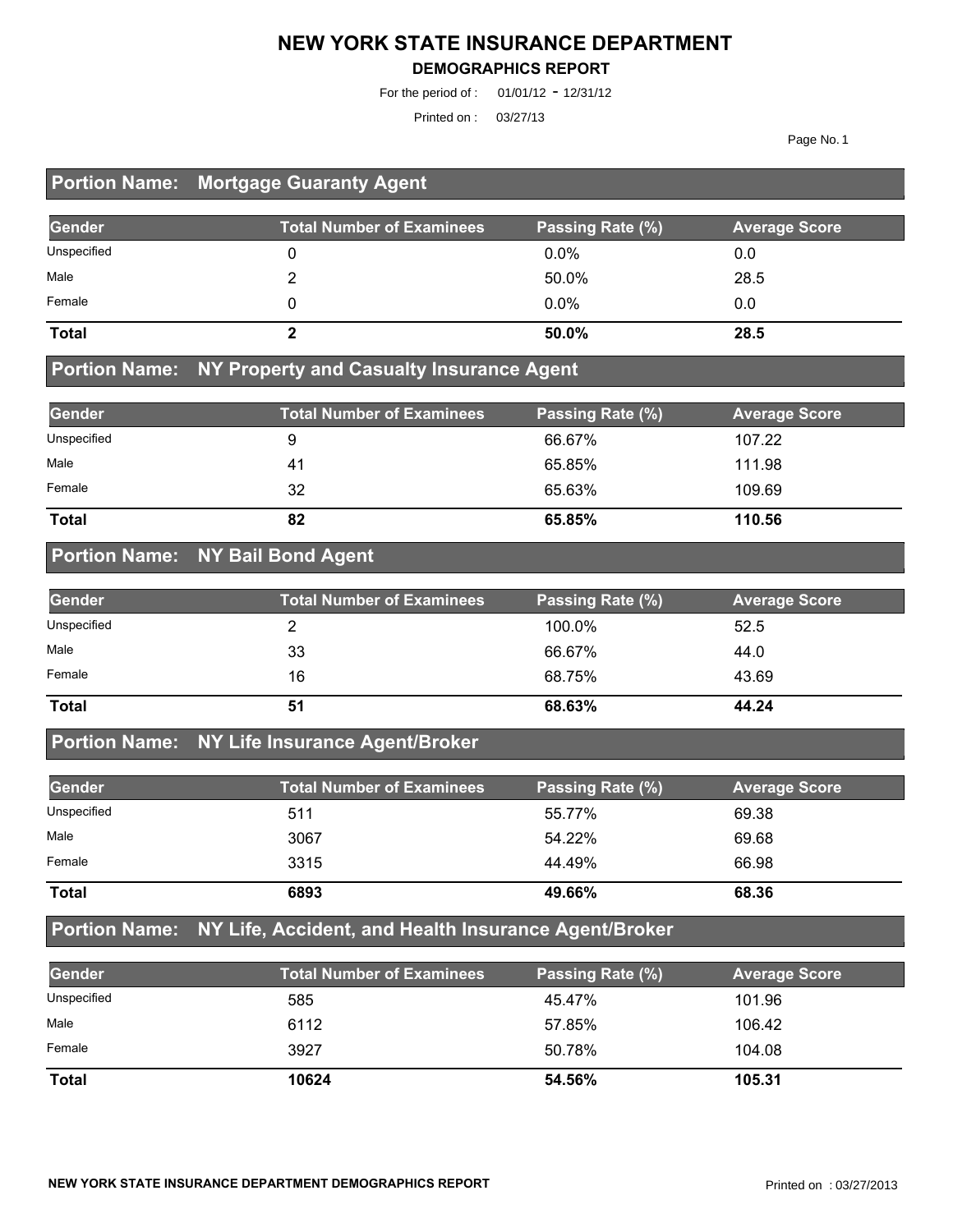## **Portion Name: NY Life Insurance Agent/Broker Exam - SPANISH**

| Gender       | <b>Total Number of Examinees</b> | Passing Rate (%) | <b>Average Score</b> |
|--------------|----------------------------------|------------------|----------------------|
| Unspecified  | 30                               | 20.0%            | 58.5                 |
| Male         | 190                              | 17.37%           | 57.89                |
| Female       | 273                              | 12.45%           | 56.61                |
| <b>Total</b> | 493                              | 14.81%           | 57.22                |

#### **Portion Name: NY Property and Casualty Ins Laws and Regs**

| Gender       | <b>Total Number of Examinees</b> | Passing Rate (%) | <b>Average Score</b> |
|--------------|----------------------------------|------------------|----------------------|
| Unspecified  |                                  | $0.0\%$          | 0.0                  |
| Male         |                                  | 87.5%            | 38.13                |
| Female       |                                  | 87.5%            | 39.5                 |
| <b>Total</b> | 16                               | 87.5%            | 38.81                |

#### **Portion Name: NY Personal Lines Insurance Agent/Broker**

| Gender       | <b>Total Number of Examinees</b> | Passing Rate (%) | <b>Average Score</b> |
|--------------|----------------------------------|------------------|----------------------|
| Unspecified  | 575                              | 88.0%            | 80.52                |
| Male         | 390                              | 52.31%           | 69.25                |
| Female       | 795                              | 45.53%           | 68.29                |
| <b>Total</b> | 1760                             | 60.91%           | 72.5                 |

#### **Portion Name: NY Life, Accident and Health Insurance Agent/Broker Exam - SPANISH**

| Gender       | <b>Total Number of Examinees</b> | Passing Rate (%) | <b>Average Score</b> |
|--------------|----------------------------------|------------------|----------------------|
| Unspecified  |                                  | $0.0\%$          | 0.0                  |
| Male         |                                  | $0.0\%$          | 83.71                |
| Female       |                                  | $0.0\%$          | 53.67                |
| <b>Total</b> | 10                               | $0.0\%$          | 74.7                 |

## **Portion Name: NY Accident and Health Insurance Agent/Broker**

| Gender       | <b>Total Number of Examinees</b> | Passing Rate (%) | <b>Average Score</b> |
|--------------|----------------------------------|------------------|----------------------|
| Unspecified  | 409                              | 53.06%           | 69.17                |
| Male         | 801                              | 57.68%           | 70.97                |
| Female       | 725                              | 54.9%            | 69.46                |
| <b>Total</b> | 1935                             | 55.66%           | 70.02                |

#### **Portion Name: NY Life, Accident and Health Ins Laws and Regs**

| Gender      | <b>Total Number of Examinees</b> | Passing Rate (%) | <b>Average Score</b> |
|-------------|----------------------------------|------------------|----------------------|
| Unspecified |                                  | 50.0%            | 35.0                 |
| Male        | 46                               | 67.39%           | 35.65                |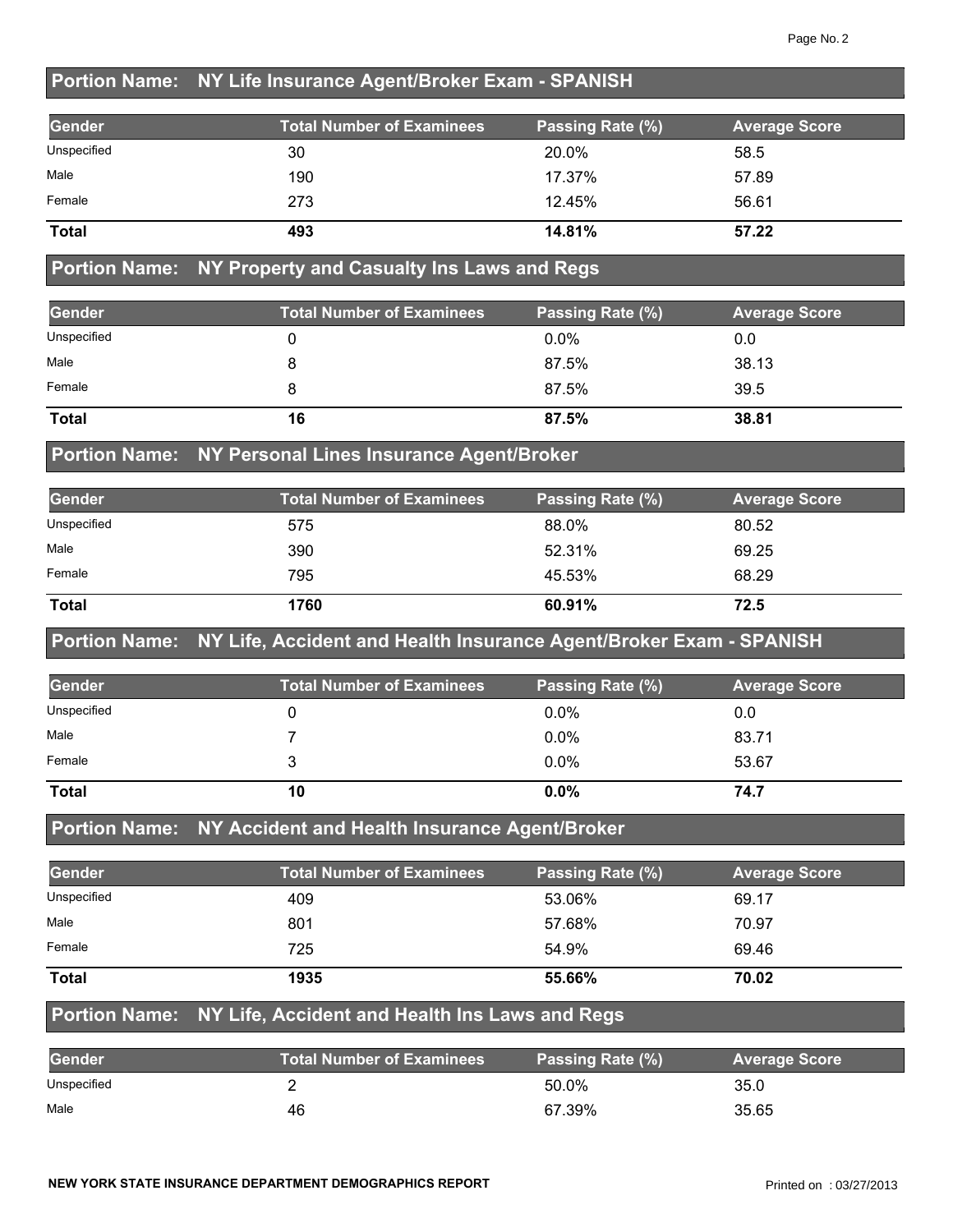| Female        | 25                                                                          | 60.0%            | 35.96                |
|---------------|-----------------------------------------------------------------------------|------------------|----------------------|
|               |                                                                             |                  |                      |
| <b>Total</b>  | 73                                                                          | 64.38%           | 35.74                |
|               | Portion Name: NY Accident and Health Insurance Agent/ Broker Exam - SPANISH |                  |                      |
| <b>Gender</b> | <b>Total Number of Examinees</b>                                            | Passing Rate (%) | <b>Average Score</b> |
| Unspecified   | 2                                                                           | $0.0\%$          | 46.5                 |
| Male          | 2                                                                           | $0.0\%$          | 49.0                 |
| Female        |                                                                             | $0.0\%$          | 54.86                |
| <b>Total</b>  | 11                                                                          | $0.0\%$          | 52.27                |
|               | Portion Name: NY Ind Motor Vehicle No-Fault Work Comp Health Adj            |                  |                      |
| <b>Gender</b> | <b>Total Number of Examinees</b>                                            | Passing Rate (%) | <b>Average Score</b> |
| Unspecified   | 13                                                                          | 53.85%           | 41.38                |
| Male          | 72                                                                          | 68.06%           | 44.18                |
| Female        | 239                                                                         | 41.42%           | 40.03                |
| <b>Total</b>  | 324                                                                         | 47.84%           | 41.01                |

#### **Portion Name: NY Independent Accident and Health Insurance Adjuster**

| Gender      | <b>Total Number of Examinees</b> | Passing Rate (%) | <b>Average Score</b> |
|-------------|----------------------------------|------------------|----------------------|
| Unspecified |                                  | 100.0%           | 45.0                 |
| Male        | 38                               | 81.58%           | 46.55                |
| Female      | 134                              | 55.97%           | 42.08                |
| Total       | 174                              | 62.07%           | 43.09                |

#### **Portion Name: NY Independent Automobile Damage and Theft Appraisal Adjuster**

| <b>Gender</b> | <b>Total Number of Examinees</b> | Passing Rate (%) | <b>Average Score</b> |
|---------------|----------------------------------|------------------|----------------------|
| Unspecified   | 53                               | 66.04%           | 42.43                |
| Male          | 337                              | 62.02%           | 42.87                |
| Female        | 76                               | 32.89%           | 39.12                |
| <b>Total</b>  | 466                              | 57.73%           | 42.21                |

#### **Portion Name: NY Property and Casualty Insurance Agent/Broker**

| Gender       | <b>Total Number of Examinees</b>              | Passing Rate (%) | <b>Average Score</b> |
|--------------|-----------------------------------------------|------------------|----------------------|
| Unspecified  | 98                                            | 45.92%           | 102.57               |
| Male         | 1336                                          | 59.06%           | 107.7                |
| Female       | 1474                                          | 51.7%            | 104.89               |
| <b>Total</b> | 2908                                          | 54.88%           | 106.1                |
|              | Portion Name: NY Independent General Adjuster |                  |                      |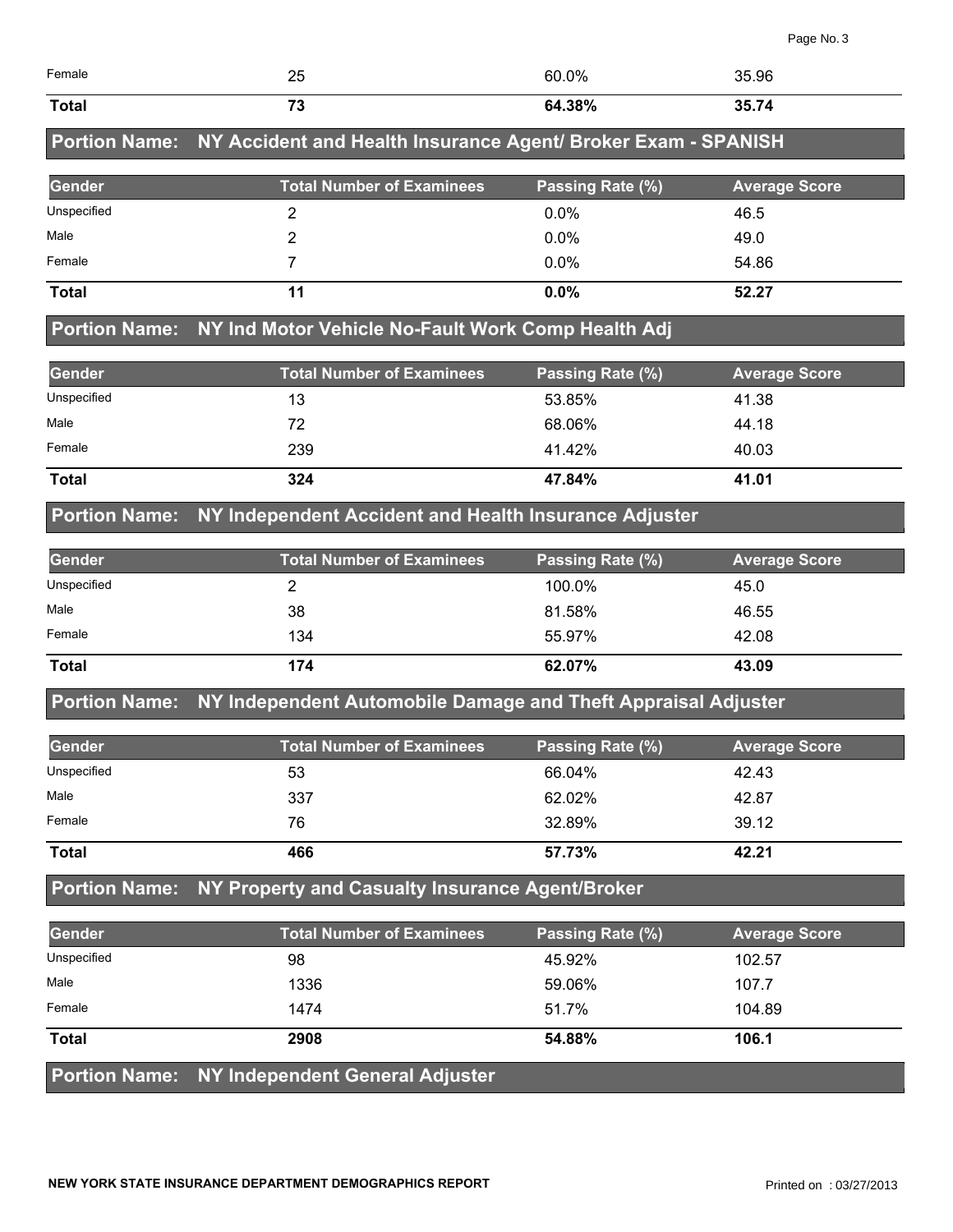| Gender       | <b>Total Number of Examinees</b> | Passing Rate (%) | <b>Average Score</b> |
|--------------|----------------------------------|------------------|----------------------|
| Unspecified  | 49                               | 42.86%           | 68.12                |
| Male         | 451                              | 52.55%           | 69.65                |
| Female       | 372                              | 47.85%           | 68.17                |
| <b>Total</b> | 872                              | 50.0%            | 68.93                |

#### **Portion Name: NY Independent Casualty Insurance Adjuster**

| Gender       | <b>Total Number of Examinees</b> | Passing Rate (%) | <b>Average Score</b> |
|--------------|----------------------------------|------------------|----------------------|
| Unspecified  | 95                               | 81.05%           | 46.6                 |
| Male         | 317                              | 63.72%           | 43.53                |
| Female       | 454                              | 53.08%           | 41.17                |
| <b>Total</b> | 866                              | 60.05%           | 42.63                |

## **Portion Name: NY Independent Fire Adjuster**

| Gender       | <b>Total Number of Examinees</b> | Passing Rate (%) | <b>Average Score</b> |
|--------------|----------------------------------|------------------|----------------------|
| Unspecified  | 15                               | 53.33%           | 41.07                |
| Male         | 112                              | 66.96%           | 44.11                |
| Female       | 56                               | 48.21%           | 40.09                |
| <b>Total</b> | 183                              | 60.11%           | 42.63                |

#### **Portion Name: NY Independent Automobile Insurance Adjuster**

| Gender       | <b>Total Number of Examinees</b> | Passing Rate (%) | <b>Average Score</b> |
|--------------|----------------------------------|------------------|----------------------|
| Unspecified  | 11                               | 36.36%           | 40.64                |
| Male         | 104                              | 49.04%           | 40.76                |
| Female       | 68                               | 51.47%           | 41.94                |
| <b>Total</b> | 183                              | 49.18%           | 41.19                |

## **Portion Name: NY Public Adjuster**

| Gender       | <b>Total Number of Examinees</b> | Passing Rate (%) | <b>Average Score</b> |
|--------------|----------------------------------|------------------|----------------------|
| Unspecified  | 11                               | 90.91%           | 46.36                |
| Male         | 169                              | 68.64%           | 44.94                |
| Female       | 31                               | 61.29%           | 42.19                |
| <b>Total</b> | 211                              | 68.72%           | 44.61                |

# **Portion Name: NY Property and Casualty Insurance Consultant**

| <b>Gender</b> | <b>Total Number of Examinees</b> | Passing Rate (%) | <b>Average Score</b> |
|---------------|----------------------------------|------------------|----------------------|
| Unspecified   |                                  | $0.0\%$          | 88.5                 |
| Male          |                                  | 66.67%           | 107.67               |
| Female        |                                  | 33.33%           | 85.33                |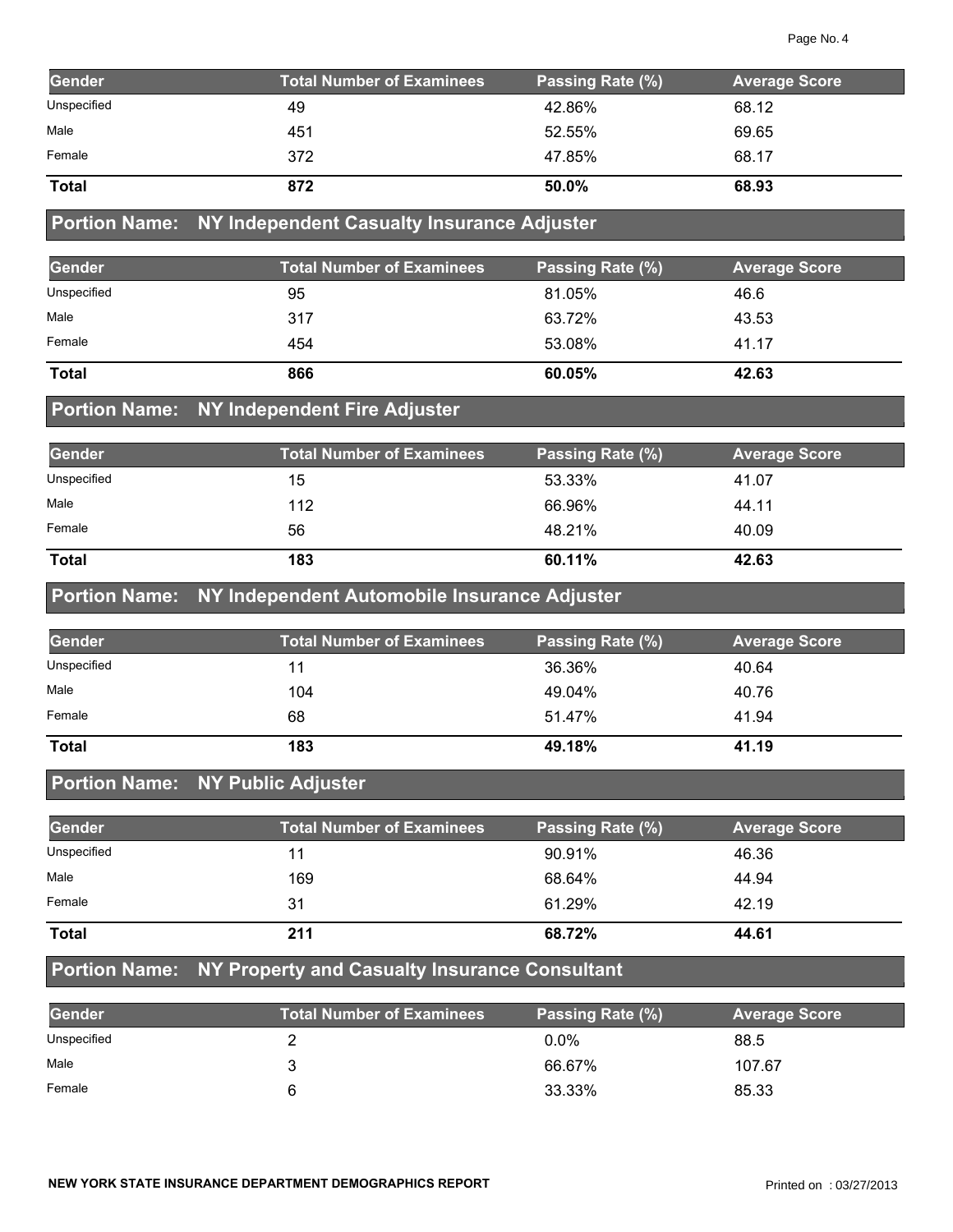| <b>Total</b>         | 11                                                                         | 36.36%           | 92.0                 |
|----------------------|----------------------------------------------------------------------------|------------------|----------------------|
|                      | <b>Portion Name: NY Life Settlement Broker Exam</b>                        |                  |                      |
| Gender               | <b>Total Number of Examinees</b>                                           | Passing Rate (%) | <b>Average Score</b> |
| Unspecified          | 1                                                                          | 0.0%             | 48.0                 |
| Male                 | 5                                                                          | 80.0%            | 77.2                 |
| Female               | 4                                                                          | 25.0%            | 61.5                 |
| <b>Total</b>         | 10                                                                         | 50.0%            | 68.0                 |
| <b>Portion Name:</b> | <b>Independent Aviation Insurance Adjuster</b>                             |                  |                      |
| Gender               | <b>Total Number of Examinees</b>                                           | Passing Rate (%) | <b>Average Score</b> |
| Unspecified          | 0                                                                          | 0.0%             | 0.0                  |
| Male                 | 2                                                                          | 100.0%           | 46.5                 |
| Female               | 0                                                                          | 0.0%             | 0.0                  |
| <b>Total</b>         | $\overline{2}$                                                             | 100.0%           | 46.5                 |
|                      | Portion Name: NY Independent Inland Marine Adjuster                        |                  |                      |
| Gender               | <b>Total Number of Examinees</b>                                           | Passing Rate (%) | <b>Average Score</b> |
| Unspecified          | 0                                                                          | 0.0%             | 0.0                  |
| Male                 | 3                                                                          | 100.0%           | 45.33                |
| Female               | 1                                                                          | 100.0%           | 56.0                 |
| <b>Total</b>         | 4                                                                          | 100.0%           | 48.0                 |
| <b>Portion Name:</b> | NY Life, Accident, and Health Insurance Laws and Regulations Exam -SPANISH |                  |                      |
| Gender               | <b>Total Number of Examinees</b>                                           | Passing Rate (%) | <b>Average Score</b> |
| Unspecified          | 0                                                                          | 0.0%             | 0.0                  |
| Male                 | 3                                                                          | 0.0%             | 19.0                 |
| Female               | 1                                                                          | 0.0%             | 20.0                 |
| <b>Total</b>         | 4                                                                          | 0.0%             | 19.25                |
| <b>Portion Name:</b> | NY Life, Accident and Health Insurance Consultant                          |                  |                      |
| <b>Gender</b>        | <b>Total Number of Examinees</b>                                           | Passing Rate (%) | <b>Average Score</b> |
| Unspecified          | $\mathbf 0$                                                                | 0.0%             | 0.0                  |
| Male                 | 11                                                                         | 54.55%           | 109.91               |
| Female               | $\overline{7}$                                                             | 42.86%           | 106.71               |
| <b>Total</b>         | 18                                                                         | 50.0%            | 108.67               |
| <b>Portion Name:</b> | <b>Mortgage Guaranty Agent</b>                                             |                  |                      |
| Age                  | <b>Total Number of Examinees</b>                                           | Passing Rate (%) | <b>Average Score</b> |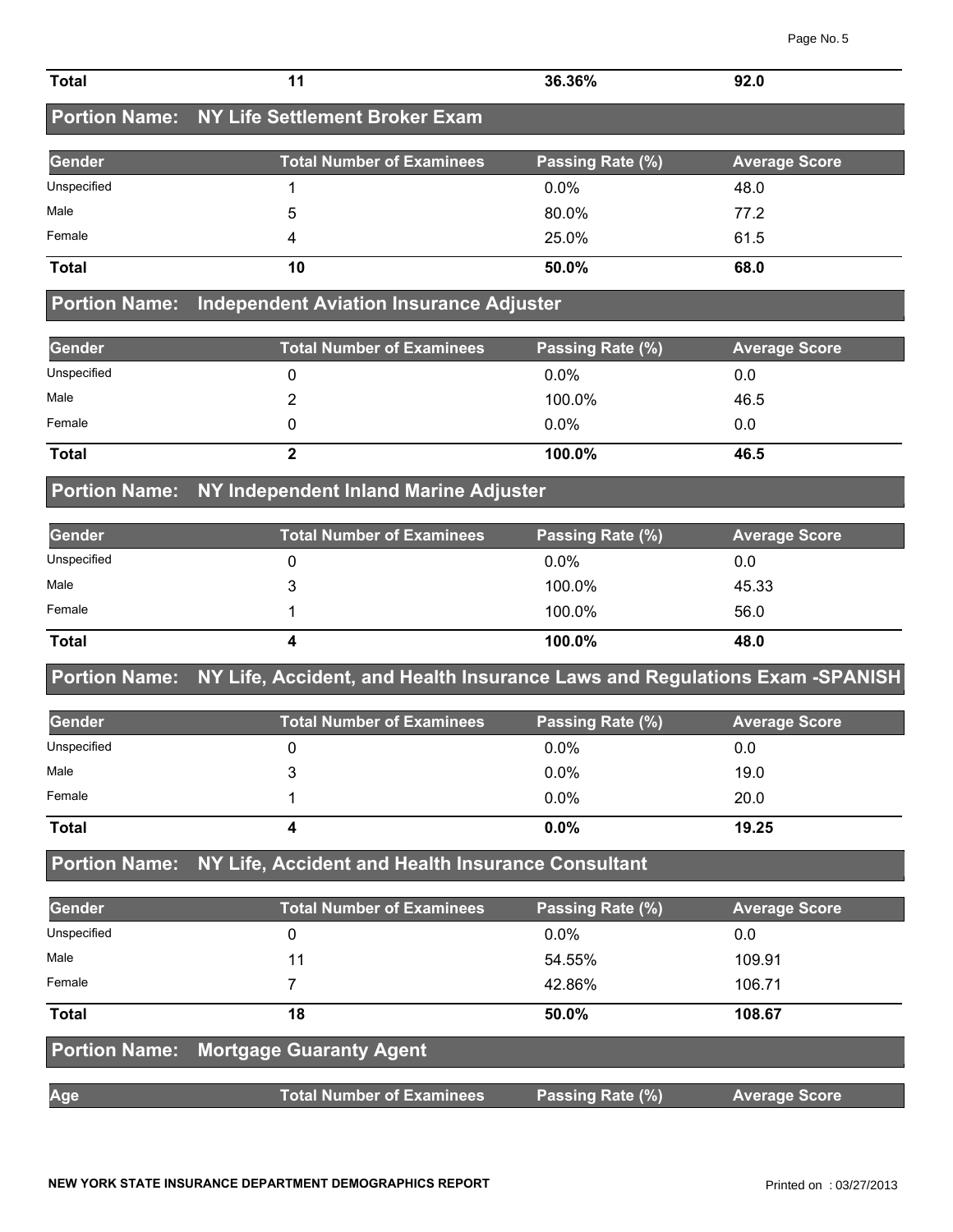| <b>Total</b>             | $\mathbf 2$    | 50.0%   | 28.5 |  |
|--------------------------|----------------|---------|------|--|
| I decline to participate | $\pmb{0}$      | 0.0%    | 0.0  |  |
| Unspecified              | $\pmb{0}$      | 0.0%    | 0.0  |  |
| 65 and over              | $\mathbf 0$    | $0.0\%$ | 0.0  |  |
| 60-64                    | $\pmb{0}$      | 0.0%    | 0.0  |  |
| 55-59                    | $\pmb{0}$      | 0.0%    | 0.0  |  |
| 50-54                    | $\overline{2}$ | 50.0%   | 28.5 |  |
| 45-49                    | $\pmb{0}$      | $0.0\%$ | 0.0  |  |
| 40-44                    | $\mathbf 0$    | 0.0%    | 0.0  |  |
| 35-39                    | $\pmb{0}$      | 0.0%    | 0.0  |  |
| 30-34                    | $\mathbf 0$    | 0.0%    | 0.0  |  |
| 25-29                    | $\mathbf 0$    | 0.0%    | 0.0  |  |
| 18-24                    | $\pmb{0}$      | 0.0%    | 0.0  |  |
| Under 18                 | $\pmb{0}$      | 0.0%    | 0.0  |  |

# **Portion Name: NY Property and Casualty Insurance Agent**

| Age                      | <b>Total Number of Examinees</b> | Passing Rate (%) | <b>Average Score</b> |
|--------------------------|----------------------------------|------------------|----------------------|
| Under 18                 | 0                                | 0.0%             | 0.0                  |
| 18-24                    | 13                               | 46.15%           | 104.38               |
| 25-29                    | 15                               | 80.0%            | 115.6                |
| 30-34                    | 10                               | 50.0%            | 106.2                |
| 35-39                    | 4                                | 50.0%            | 111.75               |
| 40-44                    | 8                                | 87.5%            | 119.38               |
| 45-49                    | 1                                | 100.0%           | 129.0                |
| 50-54                    | 7                                | 85.71%           | 105.57               |
| 55-59                    | 0                                | 0.0%             | 0.0                  |
| 60-64                    | 1                                | 100.0%           | 122.0                |
| 65 and over              | 1                                | 0.0%             | 87.0                 |
| Unspecified              | 5                                | 60.0%            | 109.2                |
| I decline to participate | 17                               | 64.71%           | 111.06               |
| <b>Total</b>             | 82                               | 65.85%           | 110.56               |

# **Portion Name: NY Bail Bond Agent**

| Age       | <b>Total Number of Examinees</b> | Passing Rate (%) | <b>Average Score</b> |
|-----------|----------------------------------|------------------|----------------------|
| Under 18  | 0                                | 0.0%             | 0.0                  |
| 18-24     | 5                                | 20.0%            | 38.2                 |
| $25 - 29$ | 4                                | 75.0%            | 44.0                 |
| $30 - 34$ | 6                                | 100.0%           | 46.0                 |
| $35 - 39$ | 3                                | 100.0%           | 52.0                 |
| 40-44     | 4                                | 75.0%            | 45.0                 |
| 45-49     | 3                                | 100.0%           | 45.33                |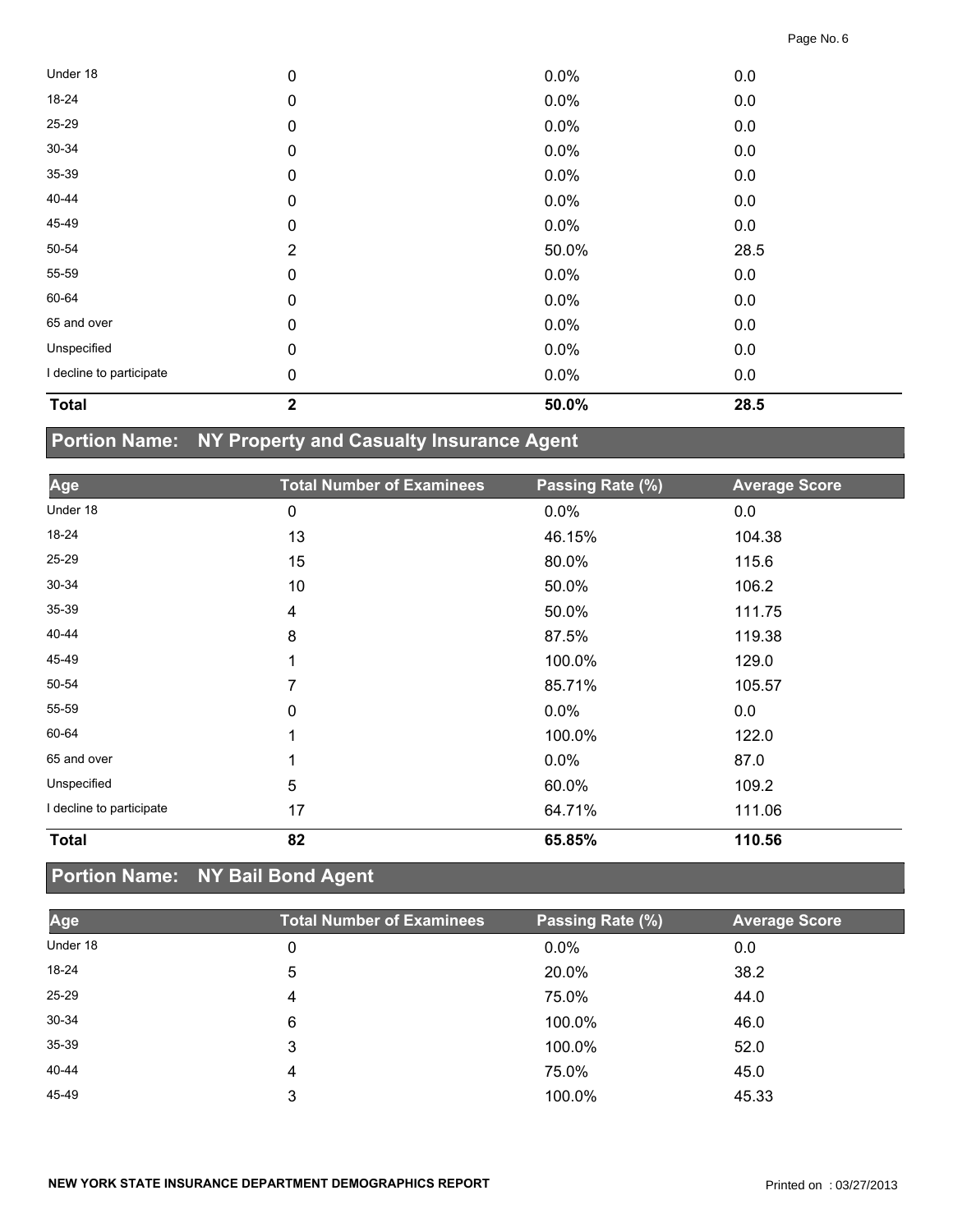| 43.6 |
|------|
|      |
| 37.0 |
| 0.0  |
| 51.0 |
| 52.0 |
| 47.2 |
|      |

## **Portion Name: NY Life Insurance Agent/Broker**

| Age                      | <b>Total Number of Examinees</b> | Passing Rate (%) | <b>Average Score</b> |
|--------------------------|----------------------------------|------------------|----------------------|
| Under 18                 | 1                                | $0.0\%$          | 65.0                 |
| 18-24                    | 1294                             | 38.33%           | 65.06                |
| 25-29                    | 720                              | 50.83%           | 69.0                 |
| $30 - 34$                | 536                              | 50.93%           | 68.32                |
| 35-39                    | 432                              | 49.07%           | 68.41                |
| 40-44                    | 417                              | 45.08%           | 67.61                |
| 45-49                    | 386                              | 53.89%           | 70.68                |
| 50-54                    | 234                              | 56.41%           | 70.17                |
| 55-59                    | 177                              | 50.28%           | 69.65                |
| 60-64                    | 93                               | 50.54%           | 69.14                |
| 65 and over              | 55                               | 38.18%           | 68.09                |
| Unspecified              | 617                              | 42.3%            | 64.86                |
| I decline to participate | 1931                             | 58.52%           | 70.78                |
| <b>Total</b>             | 6893                             | 49.66%           | 68.36                |

## **Portion Name: NY Life, Accident, and Health Insurance Agent/Broker**

| Age                      | <b>Total Number of Examinees</b> | Passing Rate (%) | <b>Average Score</b> |
|--------------------------|----------------------------------|------------------|----------------------|
| Under 18                 | $\bf 8$                          | 12.5%            | 92.38                |
| 18-24                    | 2490                             | 50.72%           | 103.56               |
| 25-29                    | 1563                             | 55.21%           | 105.75               |
| $30 - 34$                | 972                              | 54.94%           | 105.34               |
| 35-39                    | 717                              | 60.39%           | 107.27               |
| 40-44                    | 606                              | 62.71%           | 108.58               |
| 45-49                    | 623                              | 58.11%           | 108.28               |
| 50-54                    | 457                              | 68.49%           | 111.02               |
| 55-59                    | 326                              | 67.18%           | 110.25               |
| 60-64                    | 141                              | 66.67%           | 110.6                |
| 65 and over              | 63                               | 73.02%           | 113.29               |
| Unspecified              | 724                              | 47.65%           | 101.85               |
| I decline to participate | 1934                             | 48.76%           | 103.01               |
| <b>Total</b>             | 10624                            | 54.56%           | 105.31               |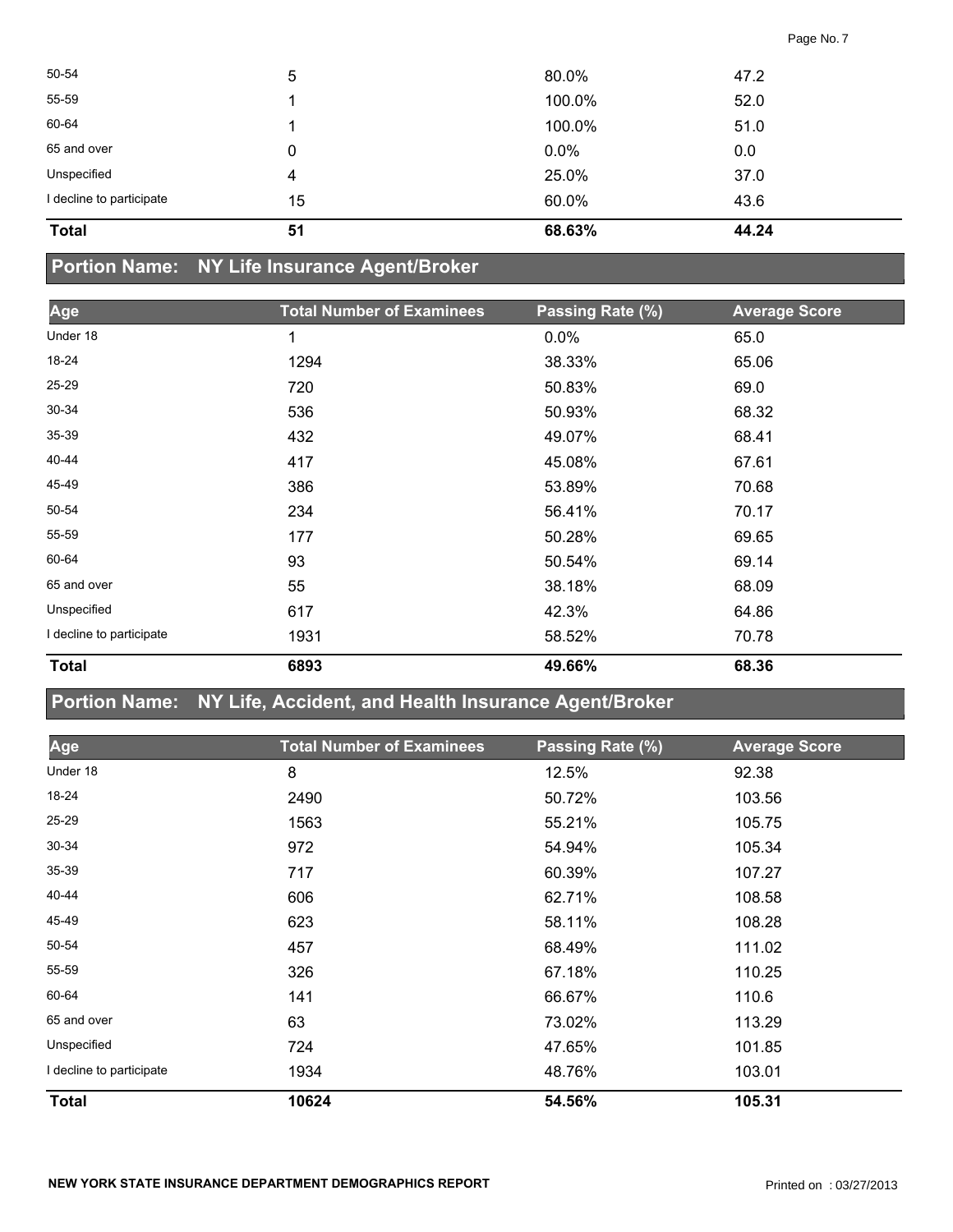# **Portion Name: NY Life Insurance Agent/Broker Exam - SPANISH**

| Age                      | <b>Total Number of Examinees</b> | Passing Rate (%) | <b>Average Score</b> |
|--------------------------|----------------------------------|------------------|----------------------|
| Under 18                 | 1                                | 0.0%             | 37.0                 |
| 18-24                    | 31                               | 16.13%           | 60.94                |
| 25-29                    | 39                               | 12.82%           | 61.41                |
| 30-34                    | 53                               | 16.98%           | 58.91                |
| 35-39                    | 66                               | 7.58%            | 57.27                |
| 40-44                    | 24                               | 20.83%           | 58.83                |
| 45-49                    | 50                               | 12.0%            | 54.2                 |
| 50-54                    | 38                               | 21.05%           | 58.82                |
| 55-59                    | 10                               | 10.0%            | 44.8                 |
| 60-64                    | 6                                | 16.67%           | 56.83                |
| 65 and over              | 5                                | 20.0%            | 63.4                 |
| Unspecified              | 32                               | 21.88%           | 56.81                |
| I decline to participate | 138                              | 14.49%           | 55.83                |
| <b>Total</b>             | 493                              | 14.81%           | 57.22                |

## **Portion Name: NY Property and Casualty Ins Laws and Regs**

| Age                      | <b>Total Number of Examinees</b> | Passing Rate (%) | <b>Average Score</b> |
|--------------------------|----------------------------------|------------------|----------------------|
| Under 18                 | 0                                | 0.0%             | 0.0                  |
| 18-24                    | 0                                | 0.0%             | 0.0                  |
| 25-29                    | $\overline{2}$                   | 50.0%            | 32.5                 |
| 30-34                    | 2                                | 100.0%           | 42.0                 |
| 35-39                    | 4                                | 100.0%           | 40.75                |
| 40-44                    | $\overline{2}$                   | 100.0%           | 42.5                 |
| 45-49                    |                                  | 100.0%           | 45.0                 |
| 50-54                    |                                  | $0.0\%$          | 1.0                  |
| 55-59                    | $\overline{2}$                   | 100.0%           | 43.5                 |
| 60-64                    |                                  | 100.0%           | 44.0                 |
| 65 and over              | 0                                | $0.0\%$          | 0.0                  |
| Unspecified              | $\mathbf 0$                      | $0.0\%$          | 0.0                  |
| I decline to participate |                                  | 100.0%           | 47.0                 |
| <b>Total</b>             | 16                               | 87.5%            | 38.81                |

## **Portion Name: NY Personal Lines Insurance Agent/Broker**

| Age       | <b>Total Number of Examinees</b> | Passing Rate (%) | <b>Average Score</b> |
|-----------|----------------------------------|------------------|----------------------|
| Under 18  |                                  | 100.0%           | 81.0                 |
| $18 - 24$ | 317                              | 40.69%           | 66.29                |
| $25 - 29$ | 234                              | 51.28%           | 69.01                |
| 30-34     | 118                              | 55.93%           | 70.41                |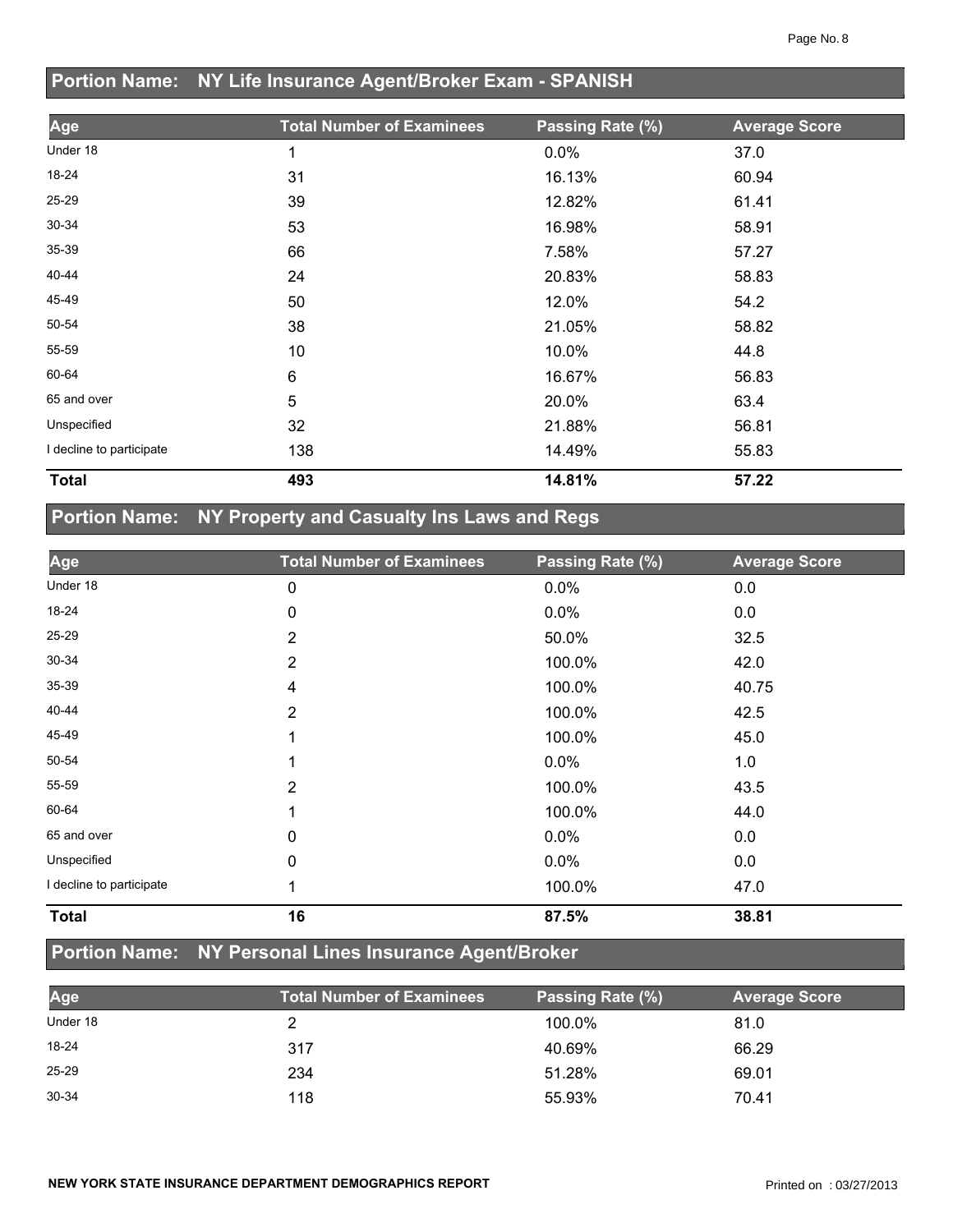| <b>Total</b>             | 1760           | 60.91% | 72.5  |  |
|--------------------------|----------------|--------|-------|--|
| I decline to participate | 212            | 55.66% | 71.34 |  |
| Unspecified              | 569            | 84.36% | 79.83 |  |
| 65 and over              | $\overline{7}$ | 100.0% | 81.86 |  |
| 60-64                    | 14             | 28.57% | 68.36 |  |
| 55-59                    | 28             | 42.86% | 68.96 |  |
| 50-54                    | 63             | 57.14% | 69.54 |  |
| 45-49                    | 61             | 49.18% | 69.56 |  |
| 40-44                    | 54             | 55.56% | 69.54 |  |
| $35 - 39$                | 81             | 46.91% | 68.85 |  |

|             | Portion Name: NY Life, Accident and Health Insurance Agent/Broker Exam - SPANISH |                  |                      |
|-------------|----------------------------------------------------------------------------------|------------------|----------------------|
| Age         | <b>Total Number of Examinees</b>                                                 | Passing Rate (%) | <b>Average Score</b> |
| Under 18    | 0                                                                                | 0.0%             | 0.0                  |
| 18-24       | 0                                                                                | 0.0%             | 0.0                  |
| 25-29       |                                                                                  | 0.0%             | 42.0                 |
| 30-34       | 0                                                                                | 0.0%             | 0.0                  |
| 35-39       |                                                                                  | 0.0%             | 57.0                 |
| 40-44       |                                                                                  | 0.0%             | 62.0                 |
| 45-49       | 0                                                                                | 0.0%             | 0.0                  |
| 50-54       |                                                                                  | 0.0%             | 81.0                 |
| 55-59       | 0                                                                                | 0.0%             | 0.0                  |
| 60-64       |                                                                                  | 0.0%             | 81.0                 |
| 65 and over | 0                                                                                | 0.0%             | 0.0                  |
| Unspecified | 0                                                                                | 0.0%             | 0.0                  |

#### **Portion Name: NY Accident and Health Insurance Agent/Broker**

I decline to participate  $\overline{5}$  5 0.0% 84.8

**Total 10 0.0% 74.7** 

| Age         | <b>Total Number of Examinees</b> | Passing Rate (%) | <b>Average Score</b> |
|-------------|----------------------------------|------------------|----------------------|
| Under 18    | 0                                | $0.0\%$          | 0.0                  |
| 18-24       | 153                              | 56.21%           | 70.38                |
| 25-29       | 210                              | 50.95%           | 69.57                |
| 30-34       | 151                              | 58.28%           | 70.13                |
| 35-39       | 125                              | 62.4%            | 71.18                |
| 40-44       | 164                              | 54.27%           | 69.57                |
| 45-49       | 121                              | 62.81%           | 72.21                |
| 50-54       | 111                              | 63.96%           | 70.79                |
| 55-59       | 99                               | 55.56%           | 70.87                |
| 60-64       | 28                               | 75.0%            | 74.75                |
| 65 and over | 23                               | 91.3%            | 79.3                 |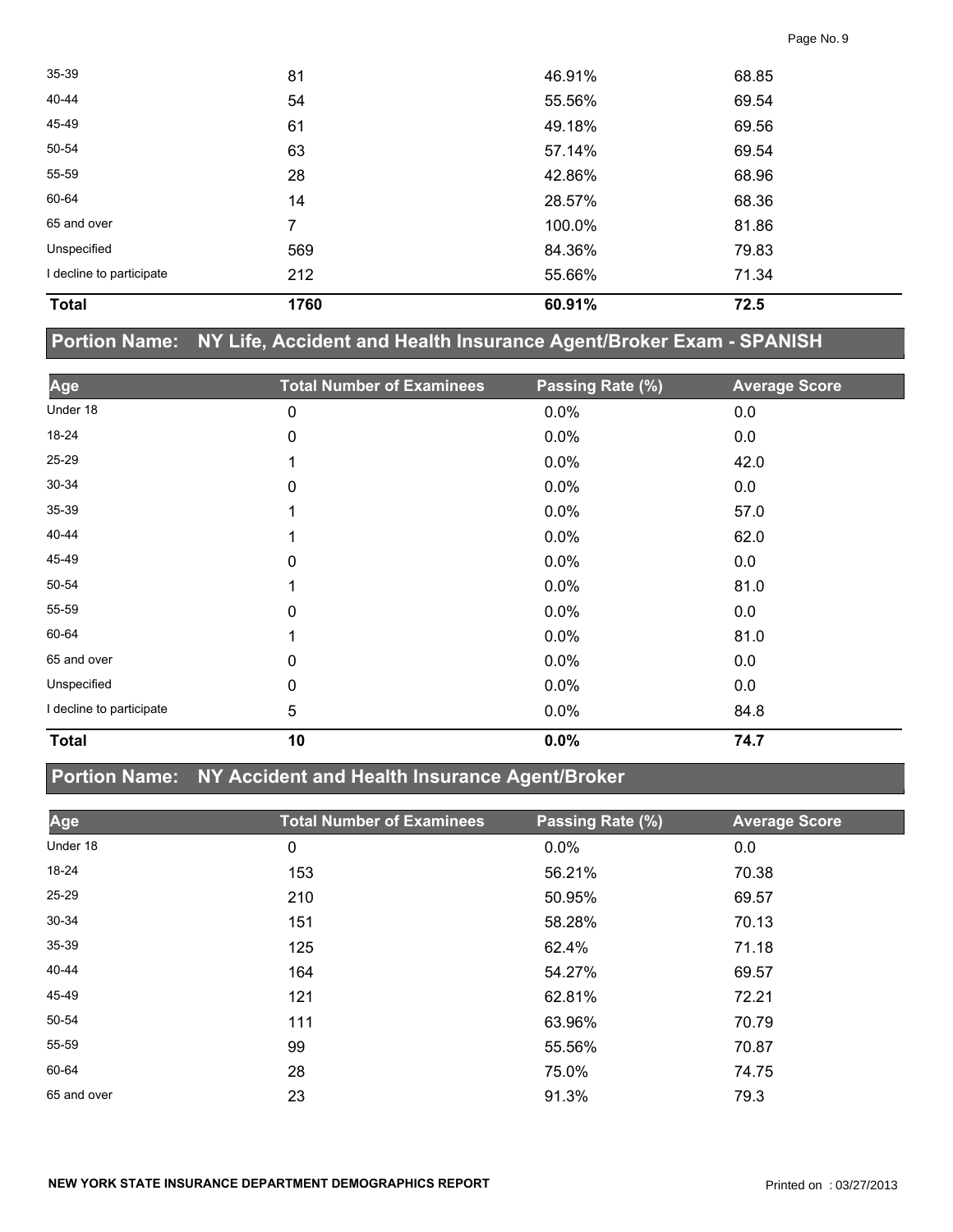| <b>Total</b>             | 1935 | 55.66% | 70.02 |
|--------------------------|------|--------|-------|
| I decline to participate | 667  | 51.72% | 68.98 |
| Unspecified              | 83   | 48.19% | 68.41 |

## **Portion Name: NY Life, Accident and Health Ins Laws and Regs**

| Age                      | <b>Total Number of Examinees</b> | Passing Rate (%) | <b>Average Score</b> |
|--------------------------|----------------------------------|------------------|----------------------|
| Under 18                 | 0                                | $0.0\%$          | 0.0                  |
| 18-24                    | 10                               | 60.0%            | 33.7                 |
| $25 - 29$                | 12                               | 75.0%            | 37.0                 |
| $30 - 34$                | 15                               | 46.67%           | 32.47                |
| $35 - 39$                | 4                                | 75.0%            | 39.5                 |
| 40-44                    | 6                                | 66.67%           | 38.5                 |
| 45-49                    | 5                                | 40.0%            | 32.8                 |
| 50-54                    | 5                                | 80.0%            | 39.6                 |
| 55-59                    | 6                                | 83.33%           | 37.5                 |
| 60-64                    | 0                                | $0.0\%$          | 0.0                  |
| 65 and over              | 3                                | 100.0%           | 40.33                |
| Unspecified              | 3                                | 66.67%           | 34.67                |
| I decline to participate | 4                                | 50.0%            | 35.0                 |
| <b>Total</b>             | 73                               | 64.38%           | 35.74                |

## **Portion Name: NY Accident and Health Insurance Agent/ Broker Exam - SPANISH**

| Age                      | <b>Total Number of Examinees</b> | Passing Rate (%) | <b>Average Score</b> |
|--------------------------|----------------------------------|------------------|----------------------|
| Under 18                 | 0                                | 0.0%             | 0.0                  |
| 18-24                    | 0                                | 0.0%             | 0.0                  |
| 25-29                    | 0                                | 0.0%             | 0.0                  |
| 30-34                    | $\overline{2}$                   | 0.0%             | 48.5                 |
| 35-39                    | 5                                | 0.0%             | 60.4                 |
| 40-44                    | 0                                | 0.0%             | 0.0                  |
| 45-49                    | 1                                | 0.0%             | 48.0                 |
| 50-54                    | 0                                | $0.0\%$          | 0.0                  |
| 55-59                    | 0                                | 0.0%             | 0.0                  |
| 60-64                    | 0                                | $0.0\%$          | 0.0                  |
| 65 and over              | 0                                | 0.0%             | 0.0                  |
| Unspecified              | 0                                | 0.0%             | 0.0                  |
| I decline to participate | 3                                | 0.0%             | 42.67                |
| <b>Total</b>             | 11                               | 0.0%             | 52.27                |

#### **Portion Name: NY Ind Motor Vehicle No-Fault Work Comp Health Adj**

| Age      | <b>Total Number of Examinees</b> | Passing Rate (%) | <b>Average Score</b> |
|----------|----------------------------------|------------------|----------------------|
| Under 18 |                                  | 0.0%             |                      |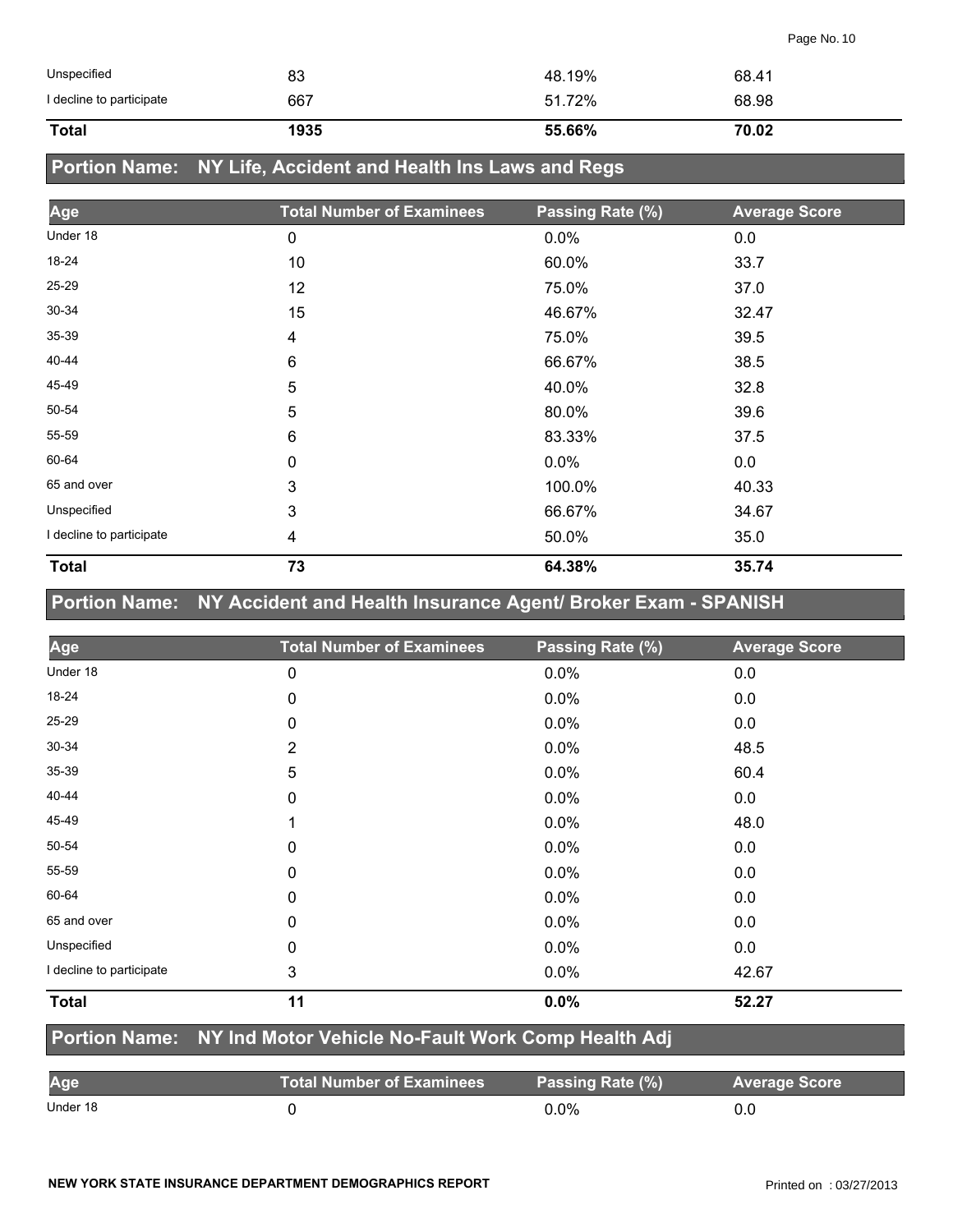| <b>Total</b>             | 324          | 47.84% | 41.01 |  |
|--------------------------|--------------|--------|-------|--|
| I decline to participate | 26           | 46.15% | 39.38 |  |
| Unspecified              | 18           | 38.89% | 36.72 |  |
| 65 and over              | $\mathbf{2}$ | 100.0% | 44.5  |  |
| 60-64                    | 8            | 37.5%  | 38.75 |  |
| 55-59                    | 22           | 40.91% | 43.32 |  |
| 50-54                    | 20           | 75.0%  | 45.85 |  |
| 45-49                    | 27           | 48.15% | 42.63 |  |
| 40-44                    | 50           | 40.0%  | 39.98 |  |
| 35-39                    | 42           | 38.1%  | 40.48 |  |
| $30 - 34$                | 32           | 56.25% | 41.5  |  |
| $25 - 29$                | 43           | 55.81% | 40.77 |  |
| 18-24                    | 34           | 47.06% | 41.21 |  |

## **Portion Name: NY Independent Accident and Health Insurance Adjuster**

| Age                      | <b>Total Number of Examinees</b> | Passing Rate (%) | <b>Average Score</b> |
|--------------------------|----------------------------------|------------------|----------------------|
| Under 18                 | 0                                | 0.0%             | 0.0                  |
| 18-24                    | 22                               | 18.18%           | 36.45                |
| 25-29                    | 26                               | 50.0%            | 43.08                |
| 30-34                    | 14                               | 78.57%           | 45.71                |
| 35-39                    | 26                               | 61.54%           | 40.77                |
| 40-44                    | 28                               | 64.29%           | 43.32                |
| 45-49                    | 21                               | 80.95%           | 46.1                 |
| 50-54                    | 13                               | 76.92%           | 45.0                 |
| 55-59                    | $\overline{\mathbf{4}}$          | 100.0%           | 47.75                |
| 60-64                    | 3                                | 100.0%           | 52.67                |
| 65 and over              | 0                                | 0.0%             | 0.0                  |
| Unspecified              | 3                                | 66.67%           | 44.0                 |
| I decline to participate | 14                               | 71.43%           | 44.93                |
| <b>Total</b>             | 174                              | 62.07%           | 43.09                |

## **Portion Name: NY Independent Automobile Damage and Theft Appraisal Adjuster**

| Age      | <b>Total Number of Examinees</b> | Passing Rate (%) | <b>Average Score</b> |
|----------|----------------------------------|------------------|----------------------|
| Under 18 | 0                                | 0.0%             | 0.0                  |
| 18-24    | 30                               | 36.67%           | 38.83                |
| 25-29    | 77                               | 35.06%           | 38.32                |
| 30-34    | 85                               | 55.29%           | 41.78                |
| 35-39    | 44                               | 61.36%           | 42.77                |
| 40-44    | 27                               | 66.67%           | 43.7                 |
| 45-49    | 27                               | 77.78%           | 45.89                |
| 50-54    | 20                               | 70.0%            | 44.05                |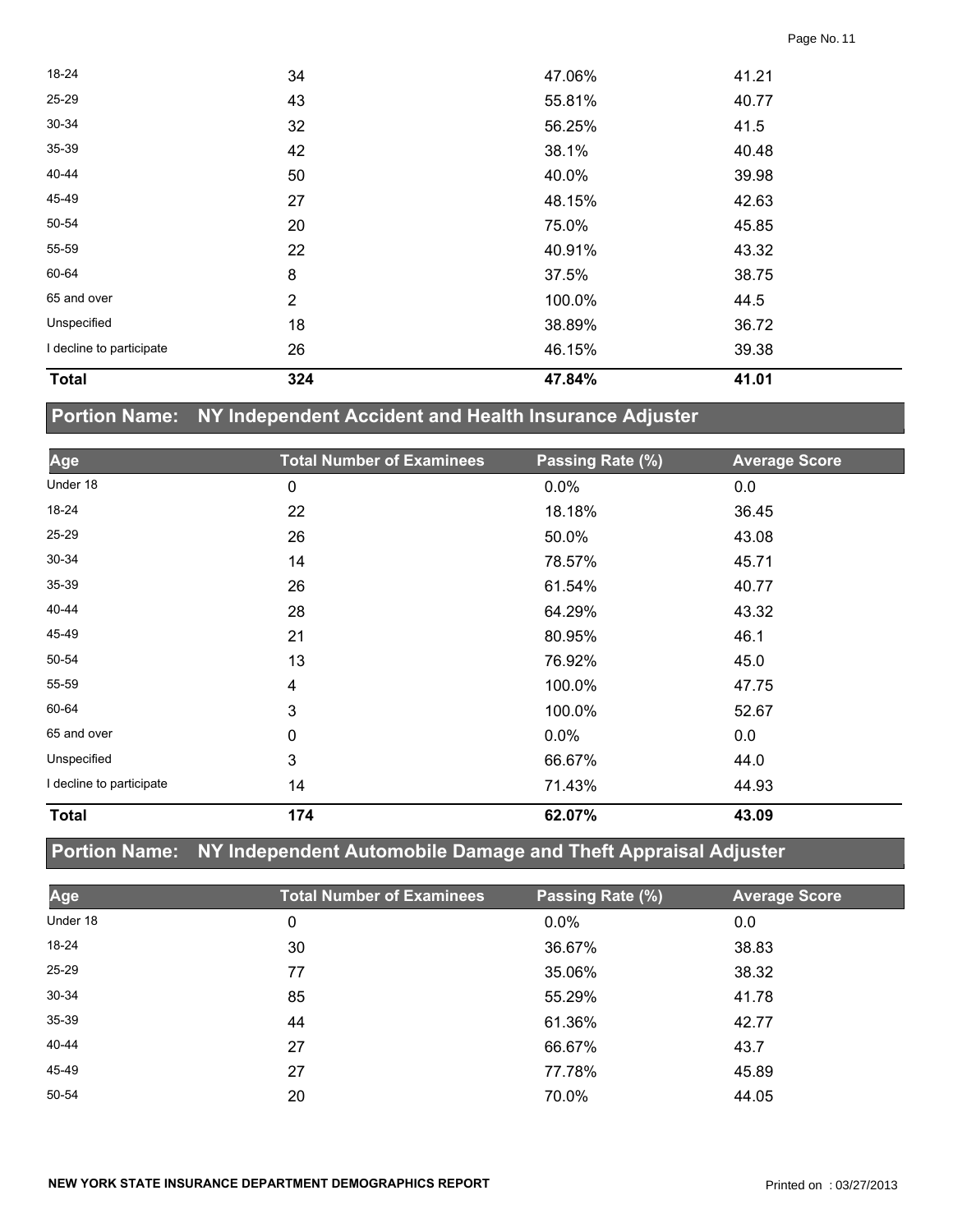| <b>Total</b>             | 466 | 57.73% | 42.21 |
|--------------------------|-----|--------|-------|
| I decline to participate | 61  | 68.85% | 44.21 |
| Unspecified              | 66  | 72.73% | 44.03 |
| 65 and over              | 5   | 20.0%  | 38.0  |
| 60-64                    | 15  | 46.67% | 42.2  |
| 55-59                    | 9   | 66.67% | 43.78 |
|                          |     |        |       |

# **Portion Name: NY Property and Casualty Insurance Agent/Broker**

| Age                      | <b>Total Number of Examinees</b> | Passing Rate (%) | <b>Average Score</b> |
|--------------------------|----------------------------------|------------------|----------------------|
| Under 18                 | 1                                | 0.0%             | 73.0                 |
| 18-24                    | 603                              | 46.43%           | 104.13               |
| $25 - 29$                | 493                              | 53.96%           | 106.31               |
| $30 - 34$                | 412                              | 54.85%           | 106.08               |
| 35-39                    | 228                              | 59.65%           | 106.98               |
| 40-44                    | 232                              | 58.62%           | 107.17               |
| 45-49                    | 180                              | 70.0%            | 110.99               |
| 50-54                    | 179                              | 60.34%           | 108.58               |
| 55-59                    | 84                               | 58.33%           | 107.65               |
| 60-64                    | 21                               | 76.19%           | 114.33               |
| 65 and over              | 9                                | 77.78%           | 111.44               |
| Unspecified              | 95                               | 40.0%            | 98.44                |
| I decline to participate | 371                              | 56.06%           | 105.4                |
| <b>Total</b>             | 2908                             | 54.88%           | 106.1                |

## **Portion Name: NY Independent General Adjuster**

| Age                      | <b>Total Number of Examinees</b> | Passing Rate (%) | <b>Average Score</b> |
|--------------------------|----------------------------------|------------------|----------------------|
| Under 18                 | 0                                | 0.0%             | 0.0                  |
| 18-24                    | 31                               | 48.39%           | 63.84                |
| $25 - 29$                | 91                               | 48.35%           | 68.44                |
| 30-34                    | 89                               | 41.57%           | 67.47                |
| $35 - 39$                | 86                               | 47.67%           | 67.62                |
| 40-44                    | 109                              | 44.95%           | 67.4                 |
| 45-49                    | 129                              | 49.61%           | 69.81                |
| 50-54                    | 85                               | 55.29%           | 70.53                |
| 55-59                    | 68                               | 52.94%           | 68.63                |
| 60-64                    | 28                               | 71.43%           | 73.21                |
| 65 and over              | 13                               | 61.54%           | 73.69                |
| Unspecified              | 55                               | 50.91%           | 70.16                |
| I decline to participate | 88                               | 53.41%           | 70.45                |
| <b>Total</b>             | 872                              | 50.0%            | 68.93                |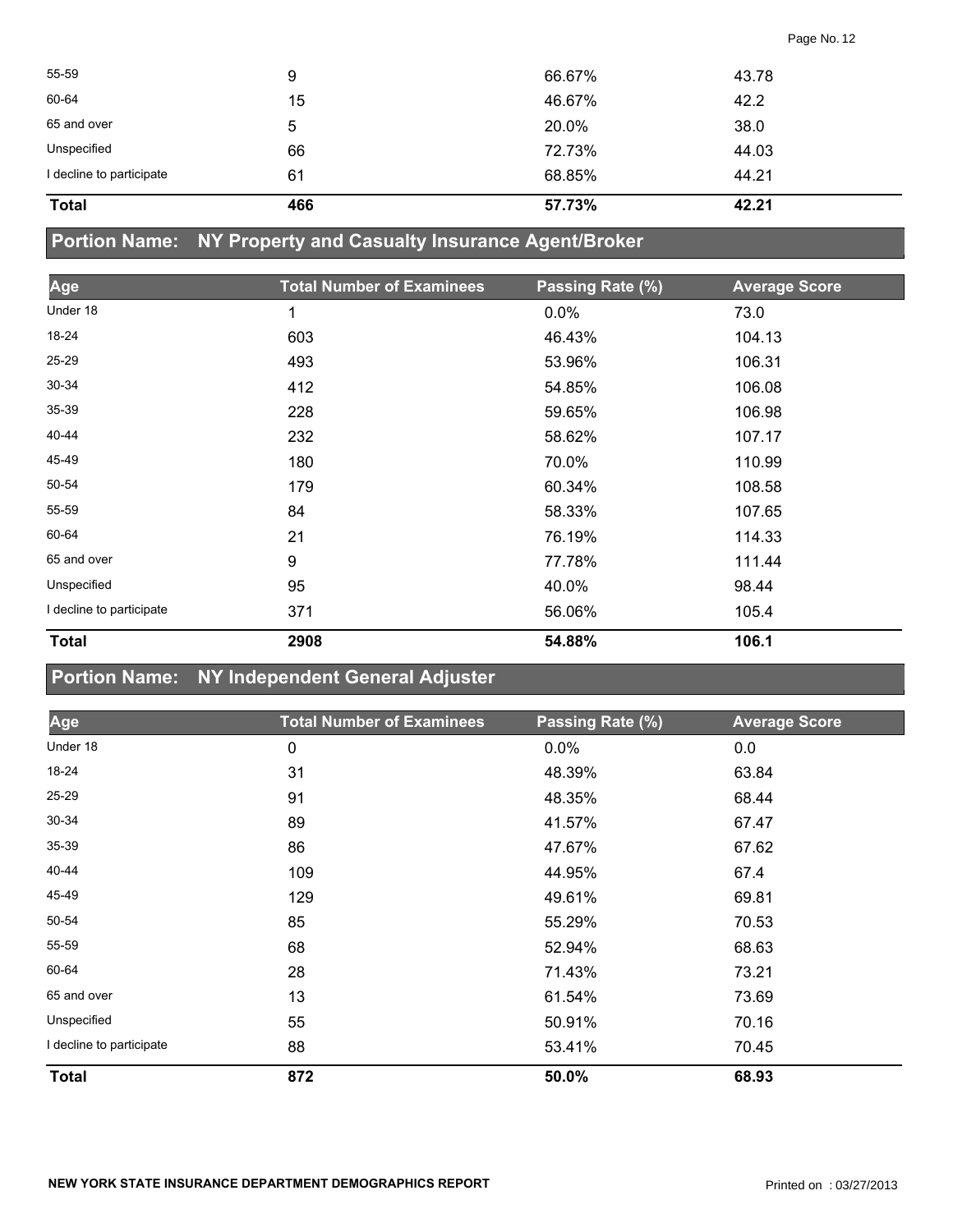## **Portion Name: NY Independent Casualty Insurance Adjuster**

| Age                      | <b>Total Number of Examinees</b> | Passing Rate (%) | <b>Average Score</b> |
|--------------------------|----------------------------------|------------------|----------------------|
| Under 18                 | 0                                | $0.0\%$          | 0.0                  |
| 18-24                    | 36                               | 52.78%           | 40.75                |
| 25-29                    | 74                               | 56.76%           | 41.43                |
| 30-34                    | 87                               | 50.57%           | 41.0                 |
| 35-39                    | 59                               | 66.1%            | 44.41                |
| 40-44                    | 73                               | 46.58%           | 39.01                |
| 45-49                    | 65                               | 73.85%           | 43.89                |
| 50-54                    | 75                               | 60.0%            | 41.96                |
| 55-59                    | 56                               | 66.07%           | 43.68                |
| 60-64                    | 17                               | 70.59%           | 46.59                |
| 65 and over              | 9                                | 88.89%           | 46.11                |
| Unspecified              | 118                              | 77.97%           | 46.28                |
| I decline to participate | 197                              | 50.76%           | 41.79                |
| <b>Total</b>             | 866                              | 60.05%           | 42.63                |

## **Portion Name: NY Independent Fire Adjuster**

| Age                      | <b>Total Number of Examinees</b> | Passing Rate (%) | <b>Average Score</b> |
|--------------------------|----------------------------------|------------------|----------------------|
| Under 18                 | 0                                | $0.0\%$          | 0.0                  |
| 18-24                    | 4                                | 75.0%            | 44.0                 |
| 25-29                    | 27                               | 48.15%           | 41.67                |
| 30-34                    | 16                               | 62.5%            | 43.19                |
| 35-39                    | 20                               | 65.0%            | 43.35                |
| 40-44                    | 32                               | 59.38%           | 41.22                |
| 45-49                    | 26                               | 46.15%           | 39.96                |
| 50-54                    | 12                               | 66.67%           | 44.92                |
| 55-59                    | 11                               | 63.64%           | 45.36                |
| 60-64                    | 1                                | 100.0%           | 52.0                 |
| 65 and over              | 7                                | 71.43%           | 46.14                |
| Unspecified              | $\overline{2}$                   | 50.0%            | 41.0                 |
| I decline to participate | 25                               | 72.0%            | 43.56                |
| <b>Total</b>             | 183                              | 60.11%           | 42.63                |

## **Portion Name: NY Independent Automobile Insurance Adjuster**

| Age       | <b>Total Number of Examinees</b> | Passing Rate (%) | <b>Average Score</b> |
|-----------|----------------------------------|------------------|----------------------|
| Under 18  |                                  | $0.0\%$          | 0.0                  |
| 18-24     |                                  | 44.44%           | 40.56                |
| $25 - 29$ | 31                               | 48.39%           | 40.45                |
| $30 - 34$ | 22                               | 50.0%            | 40.05                |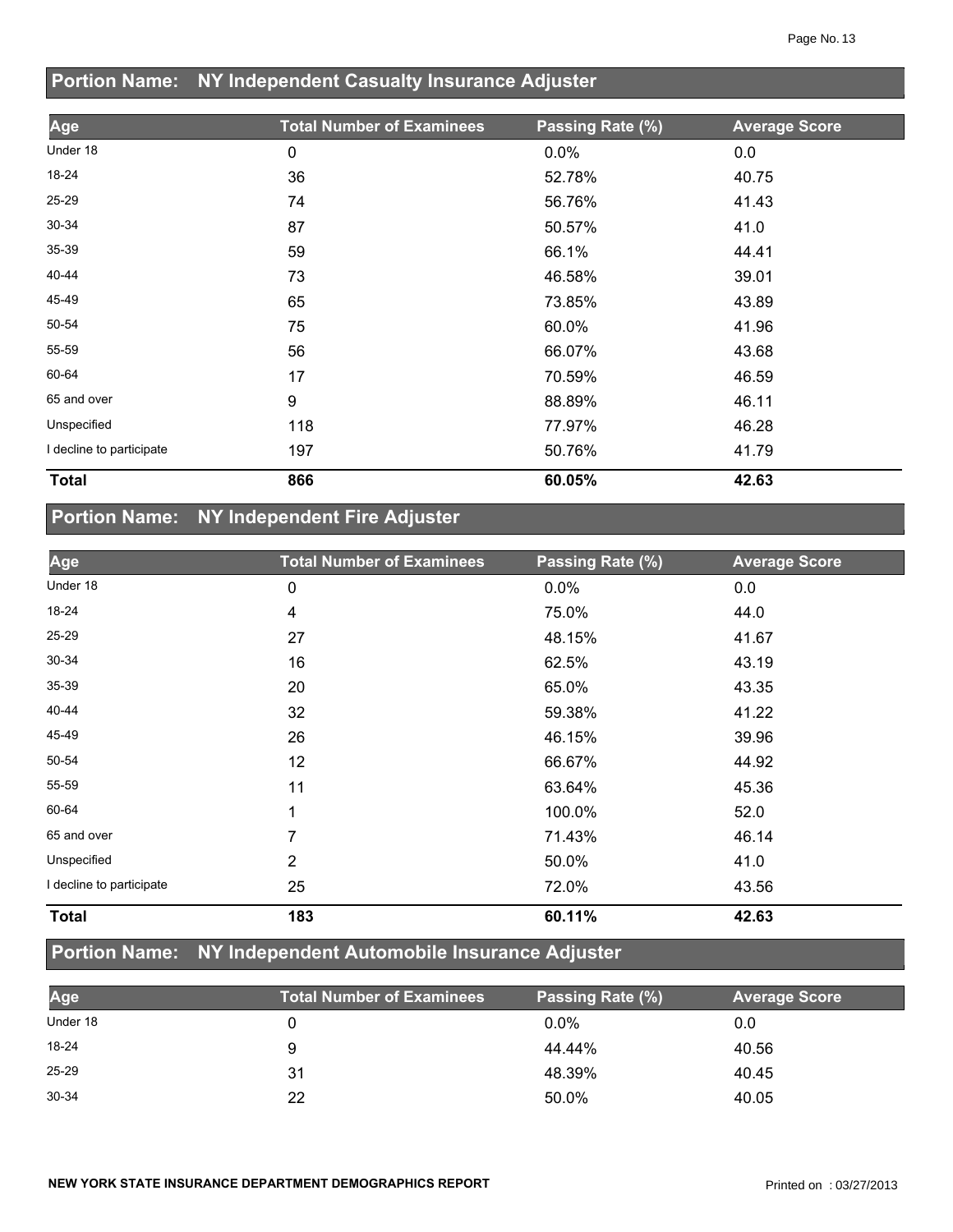| <b>Total</b>             | 183 | 49.18%  | 41.19 |  |
|--------------------------|-----|---------|-------|--|
| I decline to participate | 22  | 22.73%  | 37.18 |  |
| Unspecified              | 11  | 63.64%  | 43.27 |  |
| 65 and over              | 3   | $0.0\%$ | 35.67 |  |
| 60-64                    | 6   | 100.0%  | 47.67 |  |
| 55-59                    | 10  | 40.0%   | 42.2  |  |
| 50-54                    | 11  | 36.36%  | 37.82 |  |
| 45-49                    | 14  | 57.14%  | 42.57 |  |
| 40-44                    | 22  | 59.09%  | 44.05 |  |
| 35-39                    | 22  | 59.09%  | 43.09 |  |

# **Portion Name: NY Public Adjuster**

| Age                      | <b>Total Number of Examinees</b> | Passing Rate (%) | <b>Average Score</b> |
|--------------------------|----------------------------------|------------------|----------------------|
| Under 18                 | 0                                | 0.0%             | 0.0                  |
| 18-24                    | 16                               | 37.5%            | 41.75                |
| 25-29                    | 27                               | 66.67%           | 41.48                |
| $30 - 34$                | 15                               | 86.67%           | 47.53                |
| $35 - 39$                | 25                               | 64.0%            | 43.88                |
| 40-44                    | 26                               | 50.0%            | 41.58                |
| 45-49                    | 22                               | 72.73%           | 47.09                |
| 50-54                    | 16                               | 87.5%            | 47.63                |
| 55-59                    | 21                               | 71.43%           | 46.67                |
| 60-64                    | 12                               | 58.33%           | 43.33                |
| 65 and over              | 1                                | 100.0%           | 45.0                 |
| Unspecified              | 8                                | 87.5%            | 46.5                 |
| I decline to participate | 22                               | 86.36%           | 46.32                |
| <b>Total</b>             | 211                              | 68.72%           | 44.61                |

## **Portion Name: NY Property and Casualty Insurance Consultant**

| Age         | <b>Total Number of Examinees</b> | Passing Rate (%) | <b>Average Score</b> |
|-------------|----------------------------------|------------------|----------------------|
| Under 18    | 0                                | 0.0%             | 0.0                  |
| 18-24       |                                  | 100.0%           | 117.0                |
| 25-29       | 2                                | $0.0\%$          | 48.0                 |
| $30 - 34$   | 4                                | 25.0%            | 98.25                |
| $35 - 39$   |                                  | $0.0\%$          | 83.0                 |
| 40-44       | 0                                | $0.0\%$          | 0.0                  |
| 45-49       | 0                                | $0.0\%$          | 0.0                  |
| 50-54       |                                  | 100.0%           | 111.0                |
| 55-59       | 0                                | $0.0\%$          | 0.0                  |
| 60-64       | 0                                | $0.0\%$          | 0.0                  |
| 65 and over | 0                                | 0.0%             | 0.0                  |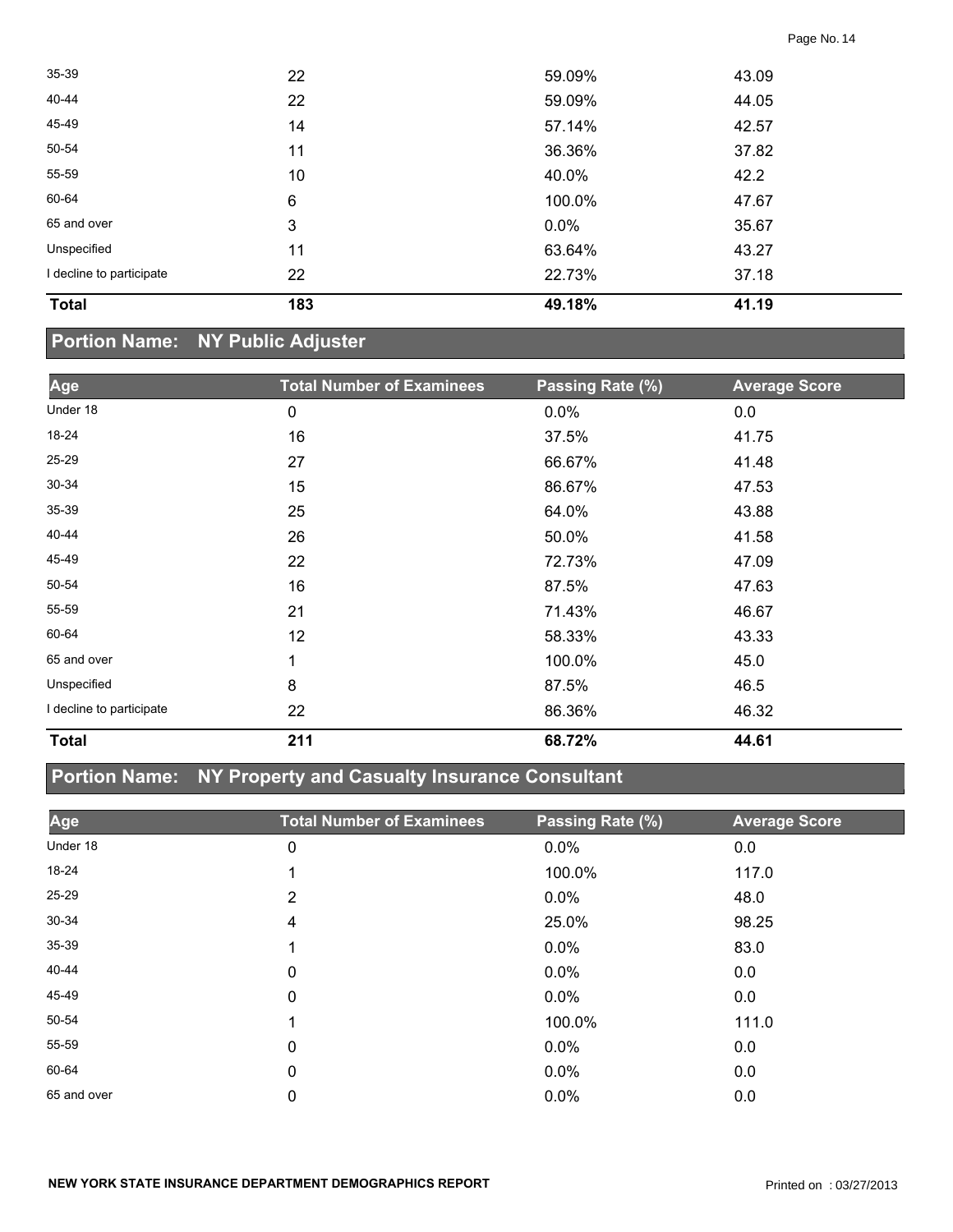| Unspecified              | $0.0\%$ | 0.0   |
|--------------------------|---------|-------|
| I decline to participate | 50.0%   | 106.0 |
| <b>Total</b>             | 36.36%  | 92.0  |

## **Portion Name: NY Life Settlement Broker Exam**

| Age                      | <b>Total Number of Examinees</b> | Passing Rate (%) | <b>Average Score</b> |
|--------------------------|----------------------------------|------------------|----------------------|
| Under 18                 | 0                                | 0.0%             | 0.0                  |
| 18-24                    | 3                                | 33.33%           | 68.33                |
| 25-29                    | 0                                | 0.0%             | 0.0                  |
| 30-34                    | 3                                | 33.33%           | 58.33                |
| 35-39                    | 0                                | 0.0%             | 0.0                  |
| 40-44                    | 0                                | 0.0%             | 0.0                  |
| 45-49                    | 2                                | 50.0%            | 60.5                 |
| 50-54                    | 0                                | 0.0%             | 0.0                  |
| 55-59                    | 0                                | 0.0%             | 0.0                  |
| 60-64                    | 0                                | 0.0%             | 0.0                  |
| 65 and over              | 0                                | 0.0%             | 0.0                  |
| Unspecified              | 0                                | 0.0%             | 0.0                  |
| I decline to participate | $\overline{2}$                   | 100.0%           | 89.5                 |
| <b>Total</b>             | 10                               | 50.0%            | 68.0                 |

## **Portion Name: Independent Aviation Insurance Adjuster**

| Age                      | <b>Total Number of Examinees</b> | Passing Rate (%) | <b>Average Score</b> |
|--------------------------|----------------------------------|------------------|----------------------|
| Under 18                 | 0                                | 0.0%             | 0.0                  |
| 18-24                    | 0                                | 0.0%             | 0.0                  |
| $25 - 29$                | 0                                | 0.0%             | 0.0                  |
| 30-34                    | 0                                | 0.0%             | 0.0                  |
| 35-39                    | 1                                | 100.0%           | 47.0                 |
| 40-44                    | 1                                | 100.0%           | 46.0                 |
| 45-49                    | 0                                | 0.0%             | 0.0                  |
| 50-54                    | 0                                | 0.0%             | 0.0                  |
| 55-59                    | 0                                | 0.0%             | 0.0                  |
| 60-64                    | $\mathbf 0$                      | 0.0%             | 0.0                  |
| 65 and over              | 0                                | 0.0%             | 0.0                  |
| Unspecified              | 0                                | 0.0%             | 0.0                  |
| I decline to participate | 0                                | 0.0%             | 0.0                  |
| <b>Total</b>             | $\overline{2}$                   | 100.0%           | 46.5                 |

#### **Portion Name: NY Independent Inland Marine Adjuster**

| Age      | Total Number of Examinees | Passing Rate (%) | <b>Average Score</b> |
|----------|---------------------------|------------------|----------------------|
| Under 18 |                           | 0.0%             |                      |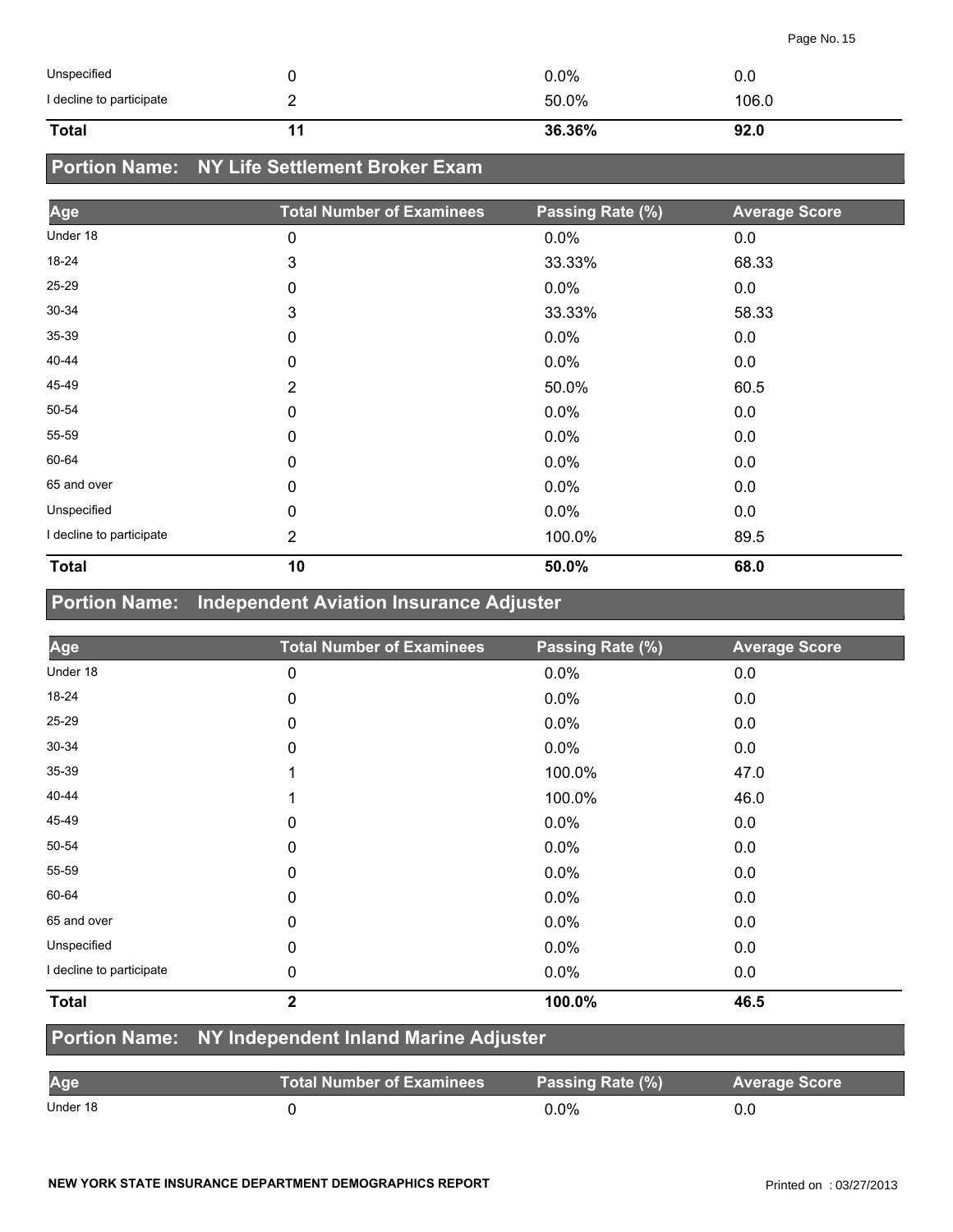| <b>Total</b>             | 4           | 100.0%  | 48.0 |  |
|--------------------------|-------------|---------|------|--|
| I decline to participate | 0           | 0.0%    | 0.0  |  |
| Unspecified              | 1           | 100.0%  | 43.0 |  |
| 65 and over              | $\mathbf 0$ | 0.0%    | 0.0  |  |
| 60-64                    | 0           | 0.0%    | 0.0  |  |
| 55-59                    |             | 100.0%  | 47.0 |  |
| 50-54                    | $\pmb{0}$   | $0.0\%$ | 0.0  |  |
| 45-49                    |             | 100.0%  | 56.0 |  |
| 40-44                    | 0           | $0.0\%$ | 0.0  |  |
| 35-39                    | 0           | 0.0%    | 0.0  |  |
| 30-34                    |             | 100.0%  | 46.0 |  |
| 25-29                    | $\mathbf 0$ | 0.0%    | 0.0  |  |
| 18-24                    | 0           | 0.0%    | 0.0  |  |

## **Portion Name: NY Life, Accident, and Health Insurance Laws and Regulations Exam -SPANISH**

| Age                      | <b>Total Number of Examinees</b> | Passing Rate (%) | <b>Average Score</b> |
|--------------------------|----------------------------------|------------------|----------------------|
| Under 18                 | 0                                | 0.0%             | 0.0                  |
| 18-24                    | 0                                | 0.0%             | 0.0                  |
| 25-29                    | 0                                | 0.0%             | 0.0                  |
| $30 - 34$                | 0                                | 0.0%             | 0.0                  |
| 35-39                    | 3                                | 0.0%             | 19.0                 |
| 40-44                    | 0                                | 0.0%             | 0.0                  |
| 45-49                    | 1                                | 0.0%             | 20.0                 |
| 50-54                    | $\mathbf 0$                      | 0.0%             | 0.0                  |
| 55-59                    | 0                                | 0.0%             | 0.0                  |
| 60-64                    | 0                                | 0.0%             | 0.0                  |
| 65 and over              | 0                                | 0.0%             | 0.0                  |
| Unspecified              | 0                                | 0.0%             | 0.0                  |
| I decline to participate | 0                                | $0.0\%$          | 0.0                  |
| <b>Total</b>             | 4                                | 0.0%             | 19.25                |

## **Portion Name: NY Life, Accident and Health Insurance Consultant**

| Age       | <b>Total Number of Examinees</b> | Passing Rate (%) | <b>Average Score</b> |
|-----------|----------------------------------|------------------|----------------------|
| Under 18  | 0                                | 0.0%             | 0.0                  |
| 18-24     | 2                                | 50.0%            | 106.0                |
| $25 - 29$ | 6                                | 33.33%           | 103.67               |
| 30-34     | 0                                | $0.0\%$          | 0.0                  |
| 35-39     | 3                                | 66.67%           | 108.0                |
| 40-44     | 4                                | 25.0%            | 98.5                 |
| 45-49     |                                  | 100.0%           | 124.0                |
| 50-54     |                                  | 100.0%           | 137.0                |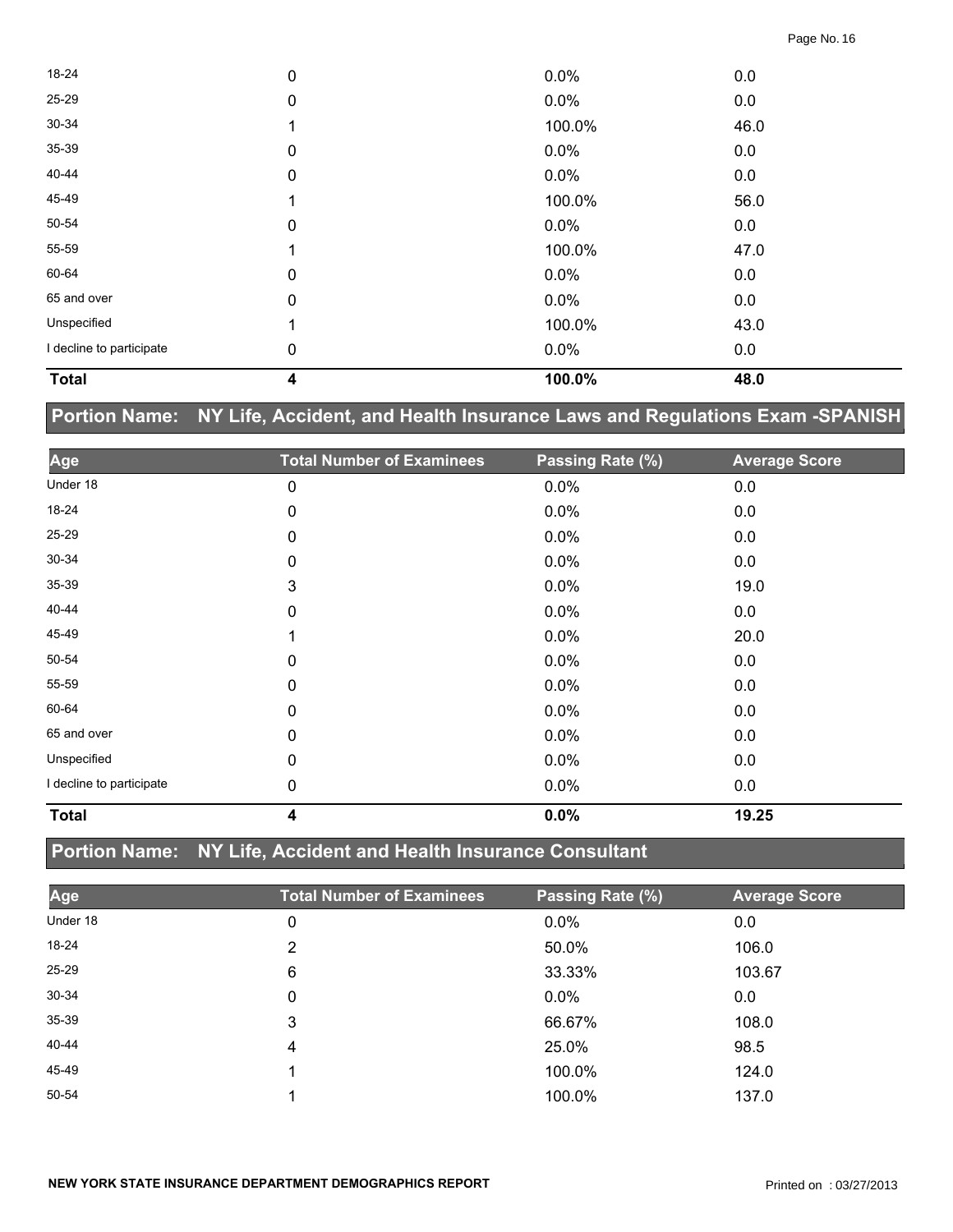| 55-59                    | 0  | $0.0\%$ | 0.0    |
|--------------------------|----|---------|--------|
| 60-64                    |    | 100.0%  | 143.0  |
| 65 and over              | 0  | 0.0%    | 0.0    |
| Unspecified              | 0  | 0.0%    | 0.0    |
| I decline to participate | 0  | 0.0%    | 0.0    |
| <b>Total</b>             | 18 | 50.0%   | 108.67 |

# **Portion Name: Mortgage Guaranty Agent**

| <b>Education</b>                   | <b>Total Number of Examinees</b> | Passing Rate (%) | <b>Average Score</b> |
|------------------------------------|----------------------------------|------------------|----------------------|
| High School or GED                 | $\mathbf 0$                      | 0.0%             | 0.0                  |
| Some College                       | 0                                | 0.0%             | 0.0                  |
| 2-Year College Degree (Associates) | 0                                | 0.0%             | 0.0                  |
| 4-Year College Degree (BA - BS)    | 2                                | 50.0%            | 28.5                 |
| <b>Masters Degree</b>              | 0                                | 0.0%             | 0.0                  |
| Doctoral Degree                    | 0                                | 0.0%             | 0.0                  |
| Unspecified                        | 0                                | 0.0%             | 0.0                  |
| I decline to participate           | 0                                | 0.0%             | 0.0                  |
| <b>Total</b>                       | $\mathbf{2}$                     | 50.0%            | 28.5                 |

# **Portion Name: NY Property and Casualty Insurance Agent**

| <b>Education</b>                   | <b>Total Number of Examinees</b> | Passing Rate (%) | <b>Average Score</b> |
|------------------------------------|----------------------------------|------------------|----------------------|
| High School or GED                 | 5                                | 40.0%            | 106.6                |
| Some College                       | 17                               | 47.06%           | 106.41               |
| 2-Year College Degree (Associates) | 9                                | 77.78%           | 104.56               |
| 4-Year College Degree (BA - BS)    | 24                               | 75.0%            | 114.21               |
| <b>Masters Degree</b>              | 5                                | 100.0%           | 121.6                |
| Doctoral Degree                    | 0                                | $0.0\%$          | 0.0                  |
| Unspecified                        | 5                                | 60.0%            | 109.2                |
| I decline to participate           | 17                               | 64.71%           | 111.06               |
| <b>Total</b>                       | 82                               | 65.85%           | 110.56               |

# **Portion Name: NY Bail Bond Agent**

| <b>Education</b>                   | <b>Total Number of Examinees</b> | Passing Rate (%) | <b>Average Score</b> |
|------------------------------------|----------------------------------|------------------|----------------------|
| High School or GED                 |                                  | 85.71%           | 46.14                |
| Some College                       | 10                               | 80.0%            | 46.6                 |
| 2-Year College Degree (Associates) | 4                                | 25.0%            | 37.75                |
| 4-Year College Degree (BA - BS)    | 8                                | 87.5%            | 44.88                |
| Masters Degree                     | 2                                | 100.0%           | 51.0                 |
| Doctoral Degree                    |                                  | 100.0%           | 53.0                 |
| Unspecified                        | 4                                | 25.0%            | 37.0                 |
| I decline to participate           | 15                               | 60.0%            | 43.6                 |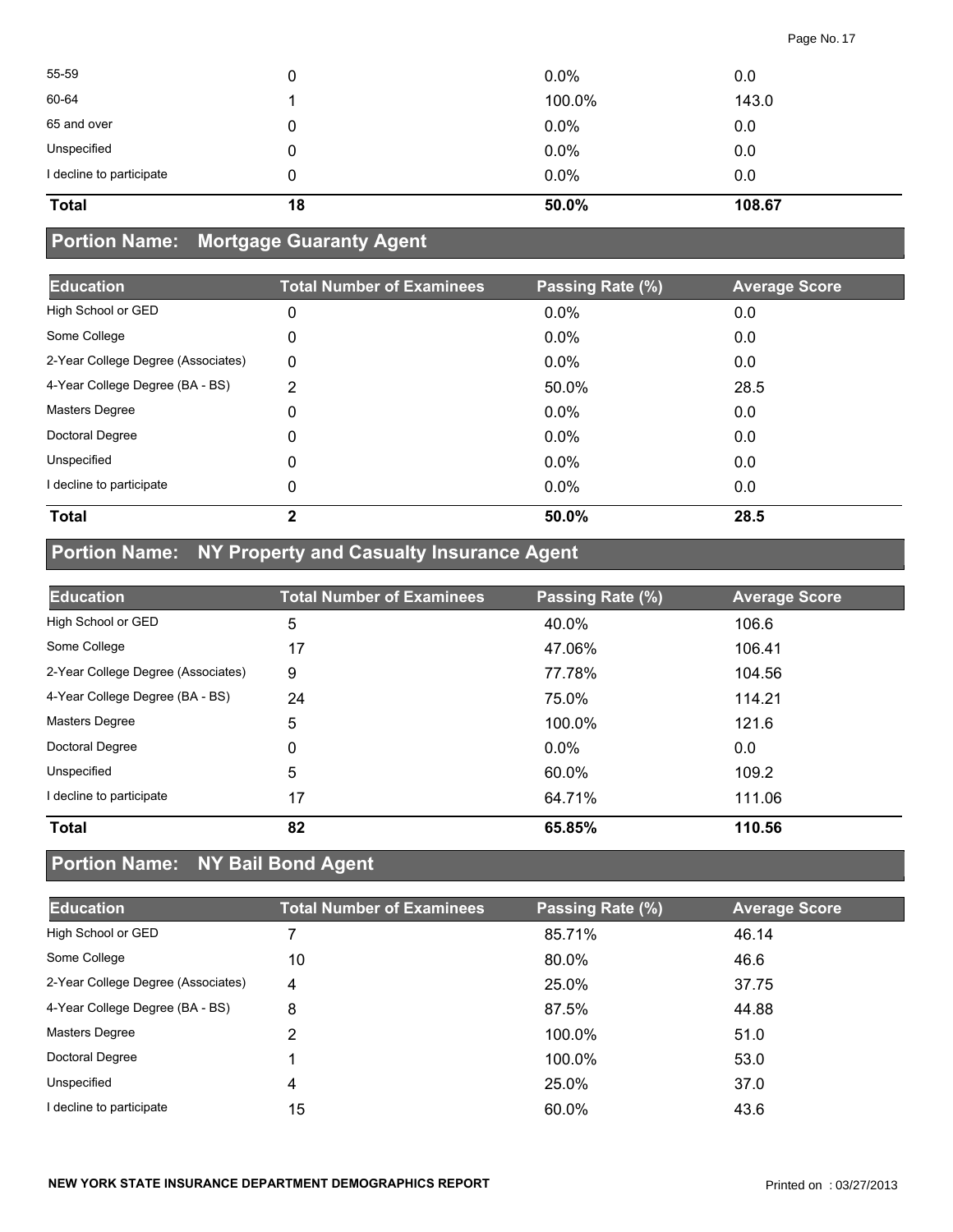| <b>Total</b> | $\sim$ $\sim$ | $\sim$ C <sub>20</sub> /<br>n<br>.<br>70 | クハ |
|--------------|---------------|------------------------------------------|----|
|              |               |                                          |    |

# **Portion Name: NY Life Insurance Agent/Broker**

| <b>Education</b>                   | <b>Total Number of Examinees</b> | Passing Rate (%) | <b>Average Score</b> |
|------------------------------------|----------------------------------|------------------|----------------------|
| High School or GED                 | 794                              | 30.86%           | 62.6                 |
| Some College                       | 1255                             | 43.51%           | 66.78                |
| 2-Year College Degree (Associates) | 519                              | 42.77%           | 66.56                |
| 4-Year College Degree (BA - BS)    | 1195                             | 57.57%           | 71.25                |
| <b>Masters Degree</b>              | 312                              | 67.63%           | 73.78                |
| Doctoral Degree                    | 37                               | 70.27%           | 79.11                |
| Unspecified                        | 751                              | 38.48%           | 64.34                |
| I decline to participate           | 2030                             | 58.92%           | 70.81                |
| <b>Total</b>                       | 6893                             | 49.66%           | 68.36                |

## **Portion Name: NY Life, Accident, and Health Insurance Agent/Broker**

| <b>Education</b>                   | <b>Total Number of Examinees</b> | Passing Rate (%) | <b>Average Score</b> |
|------------------------------------|----------------------------------|------------------|----------------------|
| High School or GED                 | 757                              | 37.91%           | 98.82                |
| Some College                       | 1966                             | 47.71%           | 102.66               |
| 2-Year College Degree (Associates) | 902                              | 45.9%            | 101.96               |
| 4-Year College Degree (BA - BS)    | 3205                             | 65.37%           | 109.64               |
| <b>Masters Degree</b>              | 742                              | 71.83%           | 112.62               |
| Doctoral Degree                    | 94                               | 78.72%           | 116.3                |
| Unspecified                        | 937                              | 48.45%           | 102.16               |
| I decline to participate           | 2021                             | 49.53%           | 103.22               |
| <b>Total</b>                       | 10624                            | 54.56%           | 105.31               |

## **Portion Name: NY Life Insurance Agent/Broker Exam - SPANISH**

| <b>Education</b>                                         | <b>Total Number of Examinees</b> | Passing Rate (%) | <b>Average Score</b> |  |
|----------------------------------------------------------|----------------------------------|------------------|----------------------|--|
| High School or GED                                       | 136                              | 11.76%           | 55.62                |  |
| Some College                                             | 100                              | 12.0%            | 58.28                |  |
| 2-Year College Degree (Associates)                       | 22                               | 4.55%            | 58.23                |  |
| 4-Year College Degree (BA - BS)                          | 34                               | 35.29%           | 66.21                |  |
| <b>Masters Degree</b>                                    | 6                                | 50.0%            | 63.0                 |  |
| Doctoral Degree                                          | 0                                | $0.0\%$          | 0.0                  |  |
| Unspecified                                              | 38                               | 18.42%           | 55.47                |  |
| I decline to participate                                 | 157                              | 14.01%           | 56.04                |  |
| <b>Total</b>                                             | 493                              | 14.81%           | 57.22                |  |
| Portion Name: NY Property and Casualty Ins Laws and Regs |                                  |                  |                      |  |
| <b>Education</b>                                         | <b>Total Number of Examinees</b> | Passing Rate (%) | <b>Average Score</b> |  |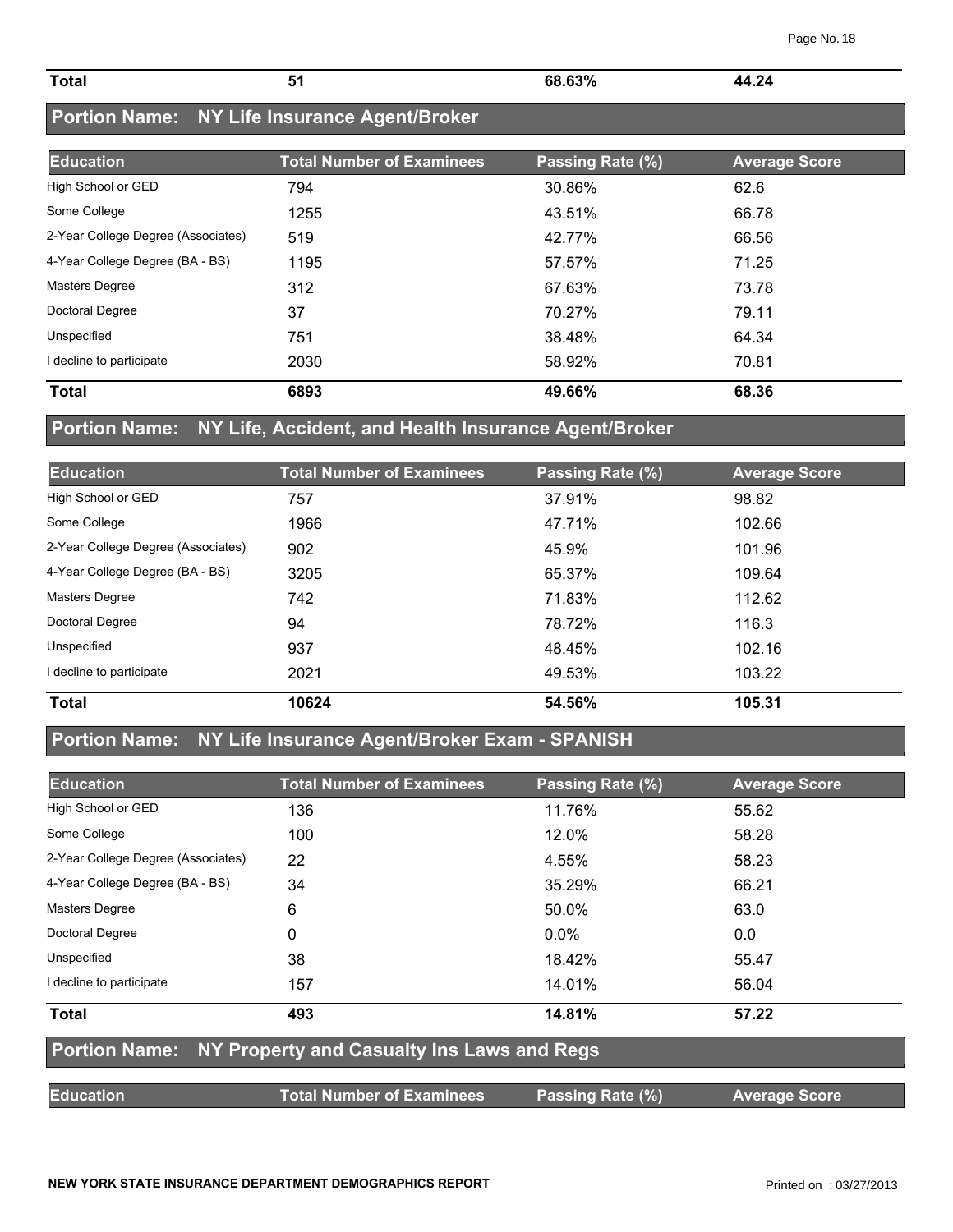| <b>Total</b>                       | 16 | 87.5%  | 38.81 |
|------------------------------------|----|--------|-------|
| I decline to participate           |    | 100.0% | 47.0  |
| Unspecified                        | 0  | 0.0%   | 0.0   |
| Doctoral Degree                    |    | 100.0% | 45.0  |
| <b>Masters Degree</b>              | 3  | 100.0% | 42.0  |
| 4-Year College Degree (BA - BS)    | 6  | 100.0% | 42.67 |
| 2-Year College Degree (Associates) |    | 100.0% | 37.0  |
| Some College                       | 2  | 50.0%  | 34.0  |
| High School or GED                 | 2  | 50.0%  | 21.0  |

#### **Portion Name: NY Personal Lines Insurance Agent/Broker**

| <b>Education</b>                   | <b>Total Number of Examinees</b> | Passing Rate (%) | <b>Average Score</b> |
|------------------------------------|----------------------------------|------------------|----------------------|
| High School or GED                 | 220                              | 42.73%           | 67.36                |
| Some College                       | 308                              | 42.21%           | 66.79                |
| 2-Year College Degree (Associates) | 161                              | 44.1%            | 67.69                |
| 4-Year College Degree (BA - BS)    | 242                              | 60.33%           | 71.12                |
| <b>Masters Degree</b>              | 25                               | 76.0%            | 76.84                |
| Doctoral Degree                    | 2                                | 100.0%           | 79.0                 |
| Unspecified                        | 570                              | 85.09%           | 79.94                |
| I decline to participate           | 232                              | 53.88%           | 70.91                |
| <b>Total</b>                       | 1760                             | 60.91%           | 72.5                 |

#### **Portion Name: NY Life, Accident and Health Insurance Agent/Broker Exam - SPANISH**

| <b>Education</b>                   | <b>Total Number of Examinees</b> | Passing Rate (%) | <b>Average Score</b> |
|------------------------------------|----------------------------------|------------------|----------------------|
| High School or GED                 | 2                                | $0.0\%$          | 61.5                 |
| Some College                       | 2                                | $0.0\%$          | 59.5                 |
| 2-Year College Degree (Associates) | 0                                | $0.0\%$          | 0.0                  |
| 4-Year College Degree (BA - BS)    |                                  | $0.0\%$          | 81.0                 |
| Masters Degree                     | 0                                | $0.0\%$          | 0.0                  |
| Doctoral Degree                    | 0                                | 0.0%             | 0.0                  |
| Unspecified                        | 0                                | $0.0\%$          | 0.0                  |
| I decline to participate           | 5                                | $0.0\%$          | 84.8                 |
| <b>Total</b>                       | 10                               | 0.0%             | 74.7                 |

# **Portion Name: NY Accident and Health Insurance Agent/Broker**

| <b>Education</b>                   | <b>Total Number of Examinees</b> | Passing Rate (%) | <b>Average Score</b> |
|------------------------------------|----------------------------------|------------------|----------------------|
| High School or GED                 | 126                              | 41.27%           | 66.58                |
| Some College                       | 305                              | 49.18%           | 69.14                |
| 2-Year College Degree (Associates) | 140                              | 50.71%           | 68.25                |
| 4-Year College Degree (BA - BS)    | 487                              | 67.15%           | 72.66                |
| <b>Masters Degree</b>              | 99                               | 74.75%           | 73.75                |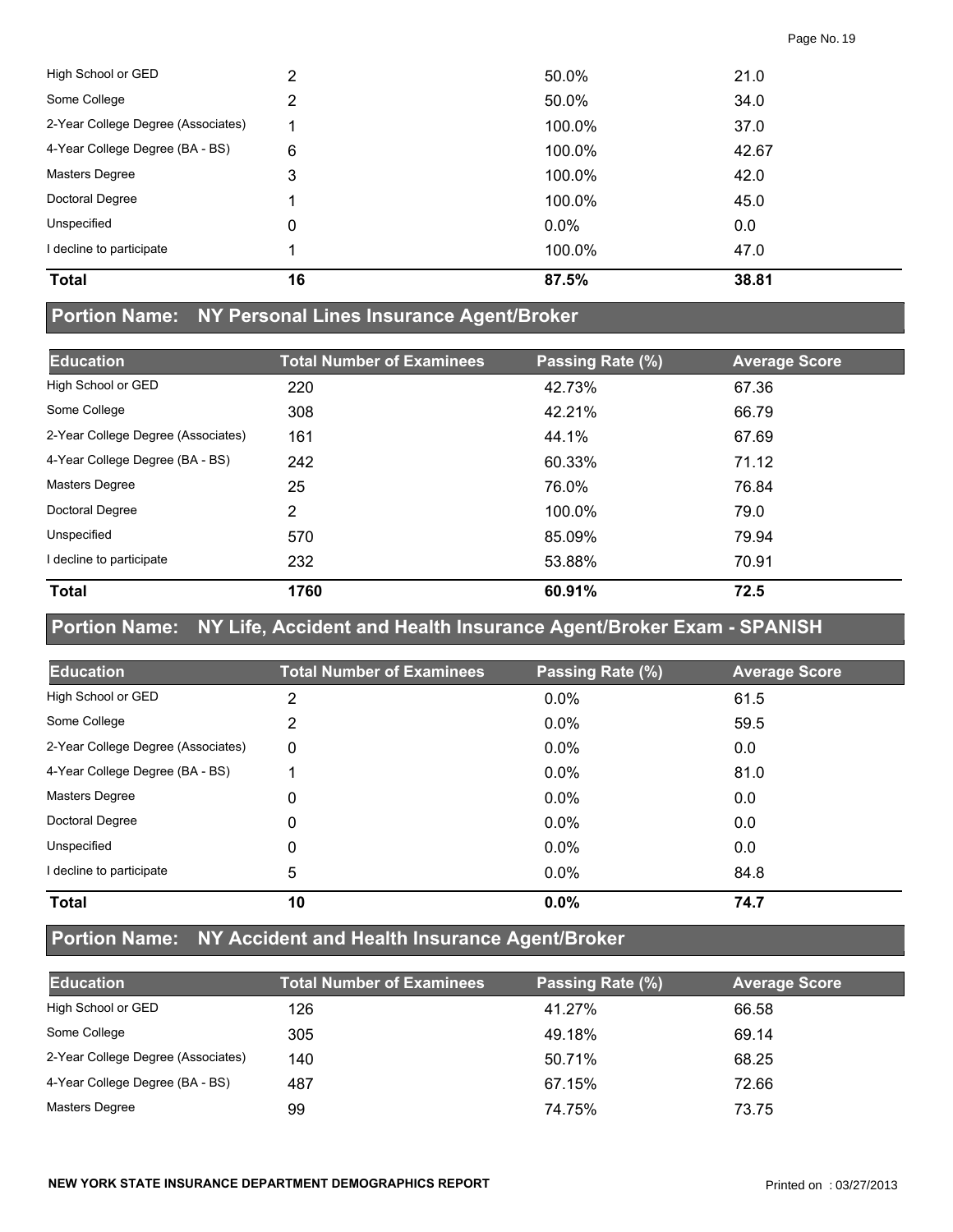| <b>Total</b>             | 1935 | 55.66% | 70.02 |
|--------------------------|------|--------|-------|
| I decline to participate | 675  | 51.56% | 68.95 |
| Unspecified              | 87   | 48.28% | 68.72 |
| Doctoral Degree          | 16   | 81.25% | 78.31 |

## **Portion Name: NY Life, Accident and Health Ins Laws and Regs**

| <b>Education</b>                   | <b>Total Number of Examinees</b> | Passing Rate (%) | <b>Average Score</b> |
|------------------------------------|----------------------------------|------------------|----------------------|
| High School or GED                 | 3                                | 100.0%           | 41.0                 |
| Some College                       | 11                               | 63.64%           | 35.55                |
| 2-Year College Degree (Associates) | 12                               | 16.67%           | 29.08                |
| 4-Year College Degree (BA - BS)    | 23                               | 86.96%           | 38.22                |
| Masters Degree                     | 11                               | 63.64%           | 37.55                |
| Doctoral Degree                    | 3                                | 100.0%           | 39.67                |
| Unspecified                        | 2                                | 50.0%            | 33.5                 |
| I decline to participate           | 8                                | 50.0%            | 33.5                 |
| <b>Total</b>                       | 73                               | 64.38%           | 35.74                |

# **Portion Name: NY Accident and Health Insurance Agent/ Broker Exam - SPANISH**

| <b>Education</b>                   | <b>Total Number of Examinees</b> | Passing Rate (%) | <b>Average Score</b> |
|------------------------------------|----------------------------------|------------------|----------------------|
| High School or GED                 | 2                                | $0.0\%$          | 44.5                 |
| Some College                       | 2                                | $0.0\%$          | 49.0                 |
| 2-Year College Degree (Associates) | 4                                | 0.0%             | 65.0                 |
| 4-Year College Degree (BA - BS)    | 0                                | $0.0\%$          | 0.0                  |
| <b>Masters Degree</b>              | 0                                | 0.0%             | 0.0                  |
| Doctoral Degree                    | 0                                | 0.0%             | 0.0                  |
| Unspecified                        | $\Omega$                         | $0.0\%$          | 0.0                  |
| I decline to participate           | 3                                | 0.0%             | 42.67                |
| <b>Total</b>                       | 11                               | 0.0%             | 52.27                |

#### **Portion Name: NY Ind Motor Vehicle No-Fault Work Comp Health Adj**

| <b>Education</b>                   | <b>Total Number of Examinees</b> | Passing Rate (%) | <b>Average Score</b> |
|------------------------------------|----------------------------------|------------------|----------------------|
| High School or GED                 | 53                               | 33.96%           | 39.06                |
| Some College                       | 64                               | 34.38%           | 39.33                |
| 2-Year College Degree (Associates) | 28                               | 39.29%           | 39.75                |
| 4-Year College Degree (BA - BS)    | 101                              | 65.35%           | 44.0                 |
| Masters Degree                     | 13                               | 76.92%           | 44.77                |
| Doctoral Degree                    | 2                                | 50.0%            | 38.0                 |
| Unspecified                        | 36                               | 38.89%           | 39.44                |
| I decline to participate           | 27                               | 48.15%           | 39.41                |
| <b>Total</b>                       | 324                              | 47.84%           | 41.01                |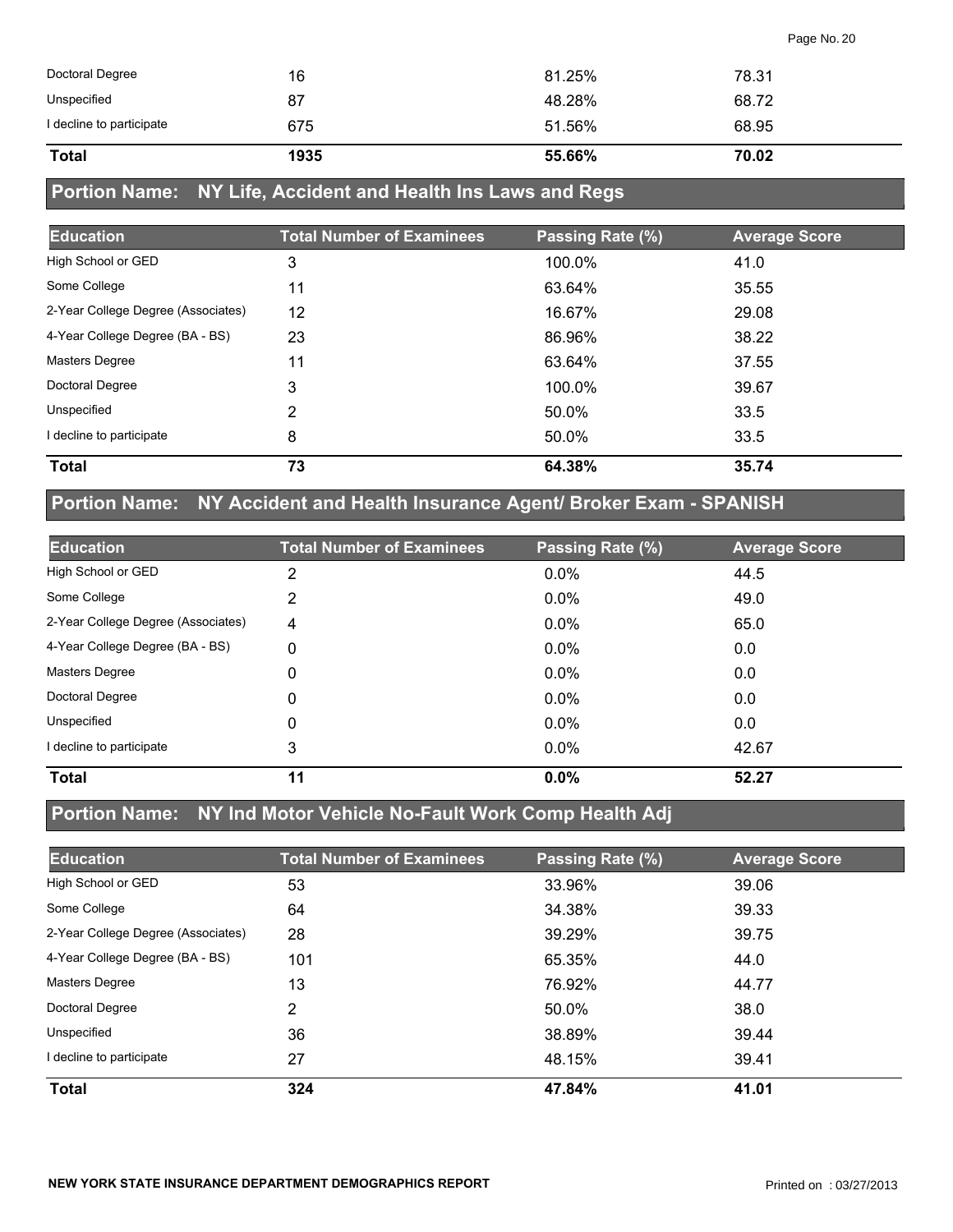## **Portion Name: NY Independent Accident and Health Insurance Adjuster**

| <b>Education</b>                   | <b>Total Number of Examinees</b> | Passing Rate (%) | <b>Average Score</b> |
|------------------------------------|----------------------------------|------------------|----------------------|
| High School or GED                 | 16                               | 43.75%           | 40.88                |
| Some College                       | 52                               | 51.92%           | 41.33                |
| 2-Year College Degree (Associates) | 32                               | 50.0%            | 40.97                |
| 4-Year College Degree (BA - BS)    | 39                               | 74.36%           | 45.26                |
| <b>Masters Degree</b>              | 8                                | 100.0%           | 46.13                |
| Doctoral Degree                    | 3                                | 100.0%           | 54.33                |
| Unspecified                        | 6                                | 66.67%           | 45.33                |
| decline to participate             | 18                               | 77.78%           | 45.28                |
| <b>Total</b>                       | 174                              | 62.07%           | 43.09                |

#### **Portion Name: NY Independent Automobile Damage and Theft Appraisal Adjuster**

| <b>Education</b>                   | <b>Total Number of Examinees</b> | Passing Rate (%) | <b>Average Score</b> |
|------------------------------------|----------------------------------|------------------|----------------------|
| High School or GED                 | 108                              | 32.41%           | 38.33                |
| Some College                       | 76                               | 47.37%           | 40.88                |
| 2-Year College Degree (Associates) | 28                               | 60.71%           | 42.32                |
| 4-Year College Degree (BA - BS)    | 79                               | 63.29%           | 42.73                |
| <b>Masters Degree</b>              | 6                                | 66.67%           | 43.33                |
| Doctoral Degree                    | 0                                | $0.0\%$          | 0.0                  |
| Unspecified                        | 104                              | 77.88%           | 45.46                |
| I decline to participate           | 65                               | 70.77%           | 44.2                 |
| <b>Total</b>                       | 466                              | 57.73%           | 42.21                |

#### **Portion Name: NY Property and Casualty Insurance Agent/Broker**

| <b>Education</b>                   | <b>Total Number of Examinees</b> | Passing Rate (%) | <b>Average Score</b> |
|------------------------------------|----------------------------------|------------------|----------------------|
| High School or GED                 | 337                              | 35.61%           | 99.86                |
| Some College                       | 693                              | 48.77%           | 104.48               |
| 2-Year College Degree (Associates) | 259                              | 52.12%           | 104.91               |
| 4-Year College Degree (BA - BS)    | 925                              | 63.57%           | 109.32               |
| <b>Masters Degree</b>              | 177                              | 76.84%           | 114.14               |
| Doctoral Degree                    | 13                               | 100.0%           | 124.08               |
| Unspecified                        | 121                              | 39.67%           | 99.21                |
| decline to participate             | 383                              | 56.92%           | 105.44               |
| <b>Total</b>                       | 2908                             | 54.88%           | 106.1                |

#### **Portion Name: NY Independent General Adjuster**

| <b>Education</b>   | <b>Total Number of Examinees</b> | Passing Rate (%) | <b>Average Score</b> |
|--------------------|----------------------------------|------------------|----------------------|
| High School or GED | 63                               | 28.57%           | 62.87                |
| Some College       | 184                              | 38.04%           | 65.68                |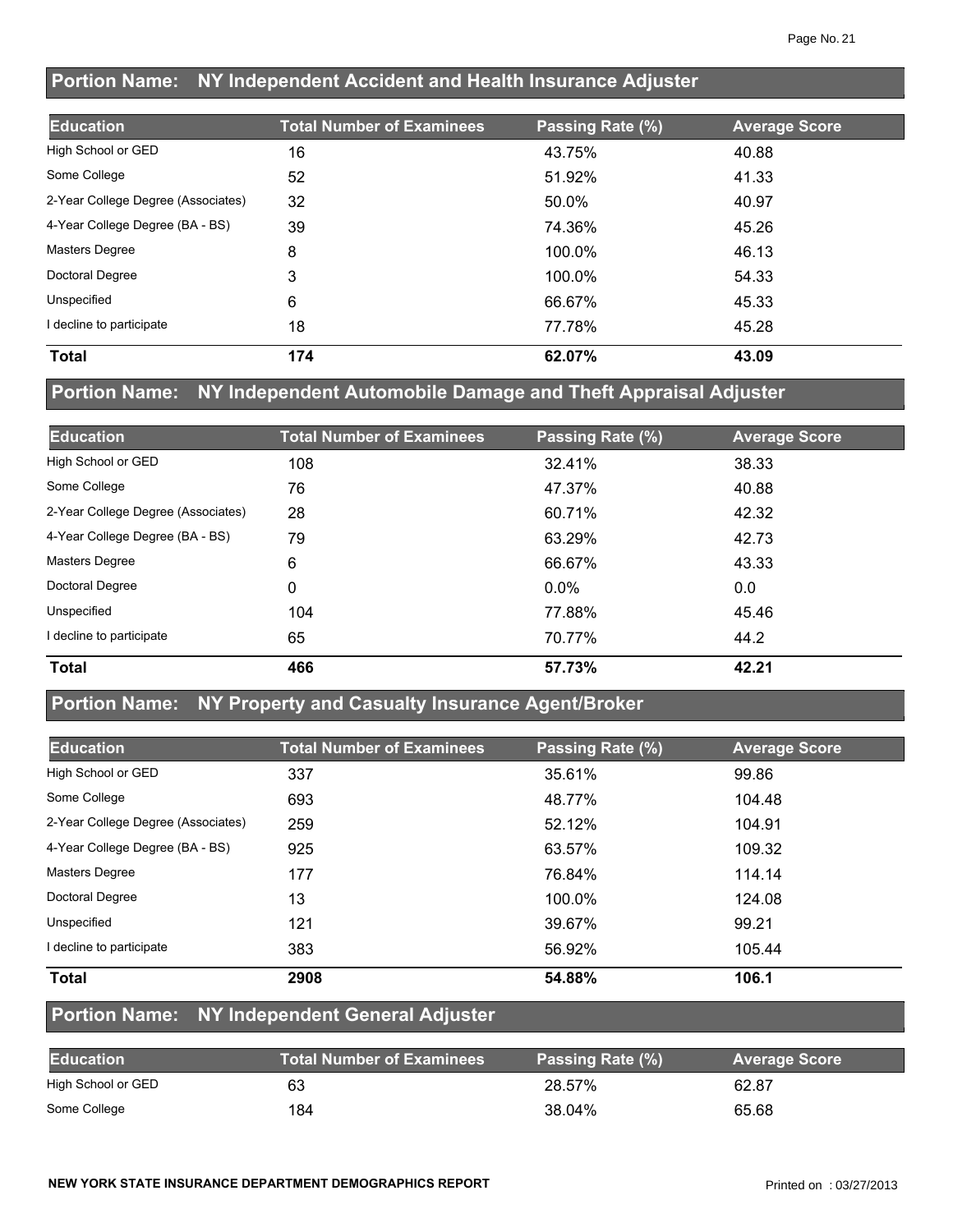| <b>Total</b>                       | 872 | 50.0%  | 68.93 |
|------------------------------------|-----|--------|-------|
| decline to participate             | 106 | 50.94% | 69.96 |
| Unspecified                        | 59  | 50.85% | 69.92 |
| Doctoral Degree                    | 31  | 70.97% | 76.13 |
| Masters Degree                     | 45  | 51.11% | 69.87 |
| 4-Year College Degree (BA - BS)    | 320 | 59.69% | 71.14 |
| 2-Year College Degree (Associates) | 64  | 43.75% | 66.45 |

#### **Portion Name: NY Independent Casualty Insurance Adjuster**

| <b>Education</b>                   | <b>Total Number of Examinees</b> | Passing Rate (%) | <b>Average Score</b> |
|------------------------------------|----------------------------------|------------------|----------------------|
| High School or GED                 | 52                               | 30.77%           | 35.33                |
| Some College                       | 100                              | 52.0%            | 40.37                |
| 2-Year College Degree (Associates) | 47                               | 40.43%           | 39.55                |
| 4-Year College Degree (BA - BS)    | 262                              | 64.12%           | 43.3                 |
| <b>Masters Degree</b>              | 36                               | 69.44%           | 44.94                |
| Doctoral Degree                    | 51                               | 88.24%           | 46.94                |
| Unspecified                        | 121                              | 78.51%           | 46.2                 |
| I decline to participate           | 197                              | 50.76%           | 41.8                 |
| <b>Total</b>                       | 866                              | 60.05%           | 42.63                |

# **Portion Name: NY Independent Fire Adjuster**

| <b>Education</b>                   | <b>Total Number of Examinees</b> | Passing Rate (%) | <b>Average Score</b> |
|------------------------------------|----------------------------------|------------------|----------------------|
| High School or GED                 | 11                               | 45.45%           | 38.45                |
| Some College                       | 47                               | 38.3%            | 39.53                |
| 2-Year College Degree (Associates) | 16                               | 68.75%           | 44.06                |
| 4-Year College Degree (BA - BS)    | 73                               | 69.86%           | 44.49                |
| <b>Masters Degree</b>              | 3                                | 100.0%           | 49.33                |
| Doctoral Degree                    |                                  | 100.0%           | 52.0                 |
| Unspecified                        |                                  | 100.0%           | 43.0                 |
| decline to participate             | 31                               | 64.52%           | 42.71                |
| <b>Total</b>                       | 183                              | 60.11%           | 42.63                |

## **Portion Name: NY Independent Automobile Insurance Adjuster**

| <b>Education</b>                   | <b>Total Number of Examinees</b> | Passing Rate (%) | <b>Average Score</b> |
|------------------------------------|----------------------------------|------------------|----------------------|
| High School or GED                 | 28                               | 39.29%           | 39.39                |
| Some College                       | 33                               | 33.33%           | 38.33                |
| 2-Year College Degree (Associates) | 16                               | 50.0%            | 42.94                |
| 4-Year College Degree (BA - BS)    | 50                               | 74.0%            | 45.42                |
| <b>Masters Degree</b>              | 8                                | 37.5%            | 38.5                 |
| Doctoral Degree                    | 0                                | $0.0\%$          | 0.0                  |
| Unspecified                        | 20                               | 50.0%            | 40.8                 |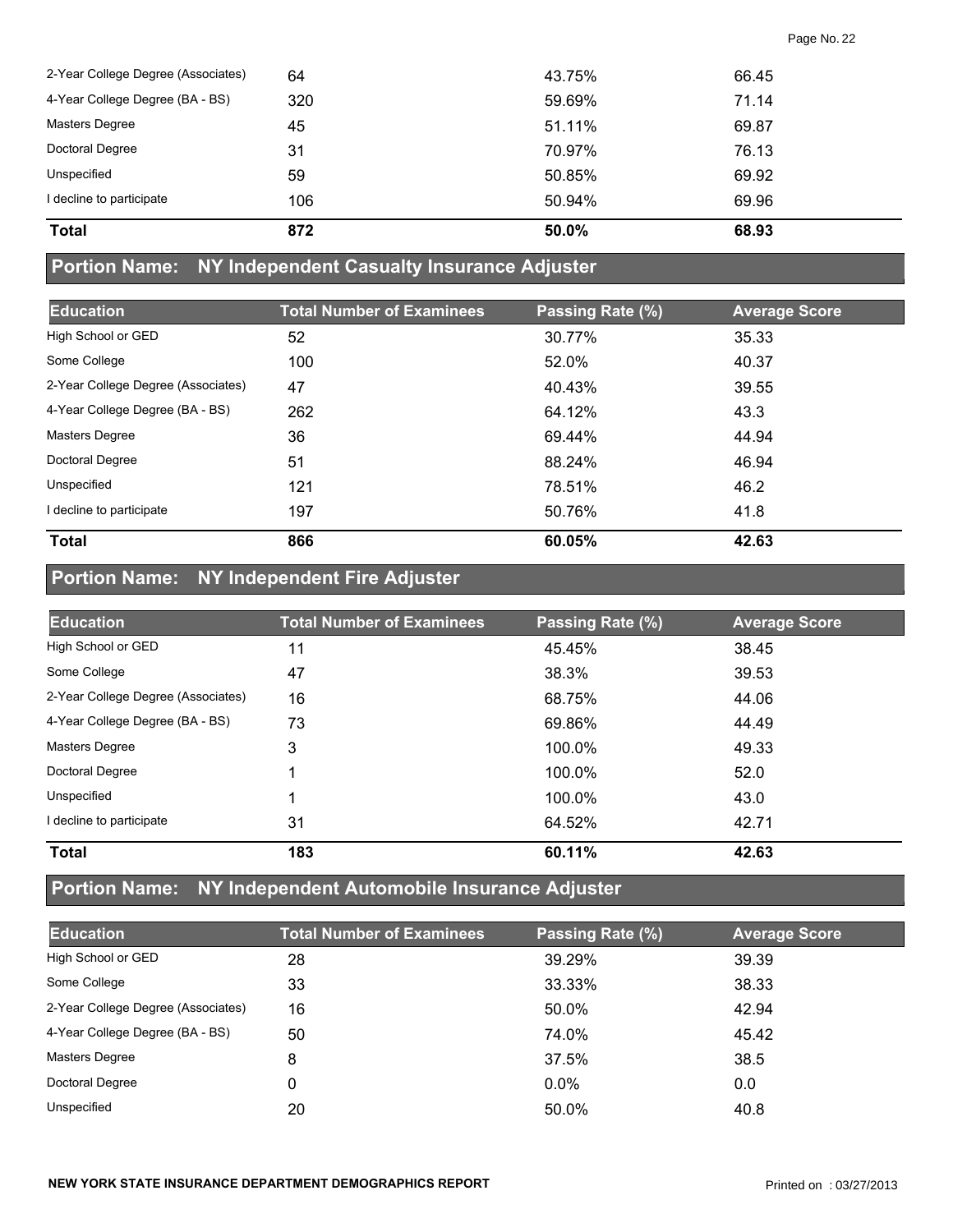| I decline to participate | 28  | 35.71% | 38.86 |
|--------------------------|-----|--------|-------|
| <b>Total</b>             | 183 | 49.18% | 41.19 |

## **Portion Name: NY Public Adjuster**

| <b>Education</b>                   | <b>Total Number of Examinees</b> | Passing Rate (%) | <b>Average Score</b> |
|------------------------------------|----------------------------------|------------------|----------------------|
| High School or GED                 | 17                               | 29.41%           | 36.47                |
| Some College                       | 56                               | 62.5%            | 42.75                |
| 2-Year College Degree (Associates) | 8                                | 62.5%            | 44.13                |
| 4-Year College Degree (BA - BS)    | 79                               | 77.22%           | 46.52                |
| <b>Masters Degree</b>              | 12                               | 66.67%           | 46.17                |
| Doctoral Degree                    | 3                                | 100.0%           | 55.0                 |
| Unspecified                        | 8                                | 87.5%            | 46.63                |
| I decline to participate           | 28                               | 75.0%            | 45.68                |
| <b>Total</b>                       | 211                              | 68.72%           | 44.61                |

#### **Portion Name: NY Property and Casualty Insurance Consultant**

| <b>Education</b>                   | <b>Total Number of Examinees</b> | Passing Rate (%) | <b>Average Score</b> |
|------------------------------------|----------------------------------|------------------|----------------------|
| High School or GED                 | 2                                | 0.0%             | 48.0                 |
| Some College                       |                                  | 100.0%           | 117.0                |
| 2-Year College Degree (Associates) | 5                                | 40.0%            | 96.8                 |
| 4-Year College Degree (BA - BS)    |                                  | 0.0%             | 103.0                |
| <b>Masters Degree</b>              | 0                                | $0.0\%$          | 0.0                  |
| Doctoral Degree                    | 0                                | $0.0\%$          | 0.0                  |
| Unspecified                        | 0                                | $0.0\%$          | 0.0                  |
| I decline to participate           | 2                                | 50.0%            | 106.0                |
| <b>Total</b>                       | 11                               | 36.36%           | 92.0                 |

## **Portion Name: NY Life Settlement Broker Exam**

| <b>Education</b>                   | <b>Total Number of Examinees</b> | Passing Rate (%) | <b>Average Score</b> |
|------------------------------------|----------------------------------|------------------|----------------------|
| High School or GED                 |                                  | $0.0\%$          | 41.0                 |
| Some College                       |                                  | 100.0%           | 75.0                 |
| 2-Year College Degree (Associates) | 5                                | 40.0%            | 66.6                 |
| 4-Year College Degree (BA - BS)    |                                  | $0.0\%$          | 52.0                 |
| <b>Masters Degree</b>              | 0                                | $0.0\%$          | 0.0                  |
| Doctoral Degree                    | 0                                | $0.0\%$          | 0.0                  |
| Unspecified                        | 0                                | $0.0\%$          | 0.0                  |
| I decline to participate           | 2                                | 100.0%           | 89.5                 |
| <b>Total</b>                       | 10                               | 50.0%            | 68.0                 |
|                                    |                                  | .                |                      |

**Portion Name: Independent Aviation Insurance Adjuster**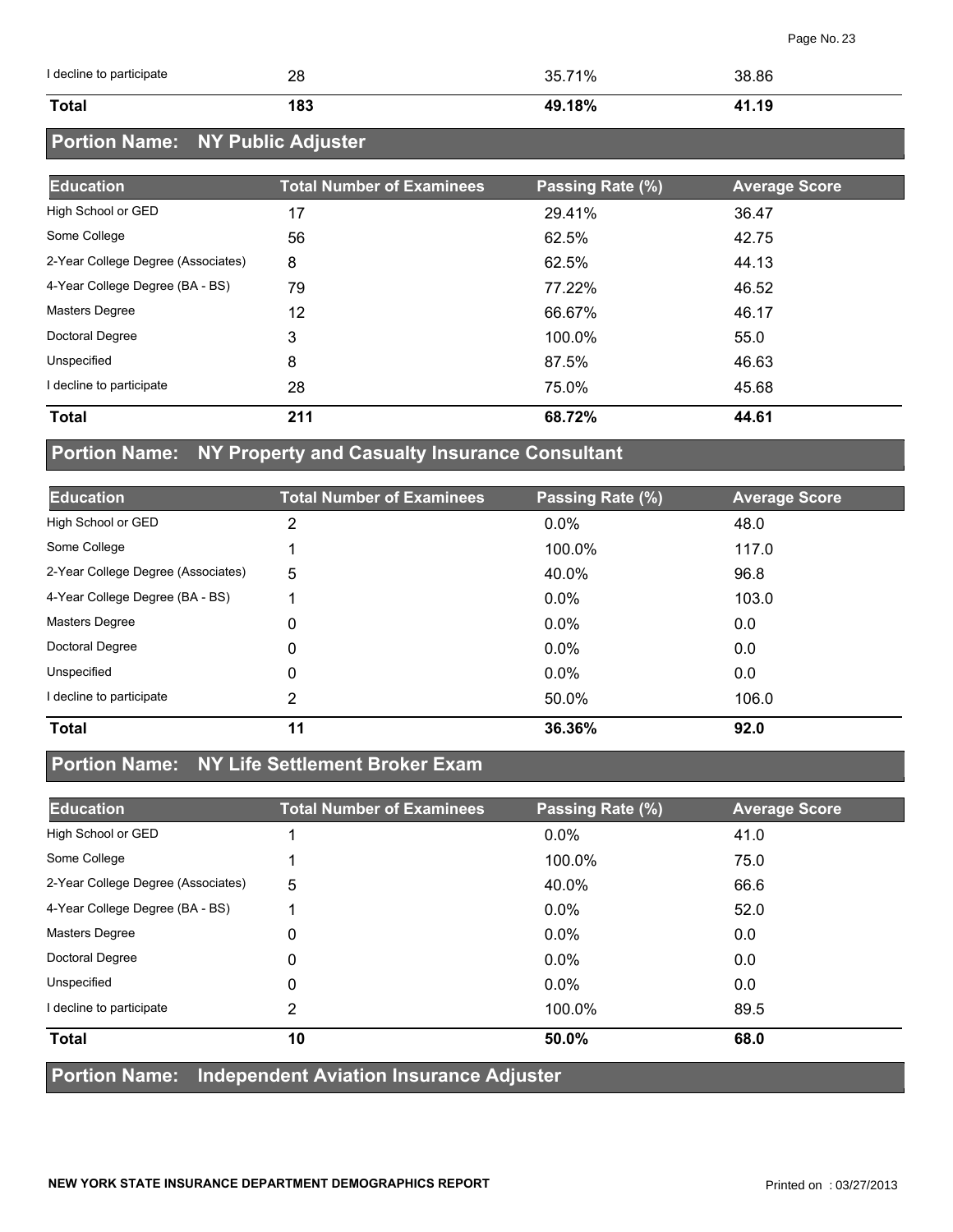| <b>Education</b>                   | <b>Total Number of Examinees</b> | Passing Rate (%) | <b>Average Score</b> |
|------------------------------------|----------------------------------|------------------|----------------------|
| High School or GED                 |                                  | 100.0%           | 46.0                 |
| Some College                       | 0                                | $0.0\%$          | 0.0                  |
| 2-Year College Degree (Associates) | 0                                | $0.0\%$          | 0.0                  |
| 4-Year College Degree (BA - BS)    |                                  | 100.0%           | 47.0                 |
| Masters Degree                     | 0                                | $0.0\%$          | 0.0                  |
| Doctoral Degree                    | 0                                | $0.0\%$          | 0.0                  |
| Unspecified                        | 0                                | $0.0\%$          | 0.0                  |
| I decline to participate           | 0                                | $0.0\%$          | 0.0                  |
| <b>Total</b>                       | $\mathbf{2}$                     | 100.0%           | 46.5                 |

## **Portion Name: NY Independent Inland Marine Adjuster**

| <b>Education</b>                   | <b>Total Number of Examinees</b> | Passing Rate (%) | <b>Average Score</b> |
|------------------------------------|----------------------------------|------------------|----------------------|
| High School or GED                 | 0                                | $0.0\%$          | 0.0                  |
| Some College                       | 0                                | $0.0\%$          | 0.0                  |
| 2-Year College Degree (Associates) | 0                                | 0.0%             | 0.0                  |
| 4-Year College Degree (BA - BS)    |                                  | 100.0%           | 47.0                 |
| <b>Masters Degree</b>              | 2                                | 100.0%           | 51.0                 |
| Doctoral Degree                    | $\Omega$                         | $0.0\%$          | 0.0                  |
| Unspecified                        |                                  | 100.0%           | 43.0                 |
| I decline to participate           | 0                                | $0.0\%$          | 0.0                  |
| <b>Total</b>                       | 4                                | 100.0%           | 48.0                 |

## **Portion Name: NY Life, Accident, and Health Insurance Laws and Regulations Exam -SPANISH**

| <b>Education</b>                   | <b>Total Number of Examinees</b> | Passing Rate (%) | <b>Average Score</b> |
|------------------------------------|----------------------------------|------------------|----------------------|
| High School or GED                 | 0                                | $0.0\%$          | 0.0                  |
| Some College                       | 0                                | $0.0\%$          | 0.0                  |
| 2-Year College Degree (Associates) | 0                                | $0.0\%$          | 0.0                  |
| 4-Year College Degree (BA - BS)    | 0                                | $0.0\%$          | 0.0                  |
| <b>Masters Degree</b>              | 0                                | $0.0\%$          | 0.0                  |
| Doctoral Degree                    | $\Omega$                         | $0.0\%$          | 0.0                  |
| Unspecified                        |                                  | $0.0\%$          | 20.0                 |
| I decline to participate           | 3                                | $0.0\%$          | 19.0                 |
| <b>Total</b>                       | 4                                | $0.0\%$          | 19.25                |

# **Portion Name: NY Life, Accident and Health Insurance Consultant**

| <b>Education</b>                   | <b>Total Number of Examinees</b> | Passing Rate (%) | <b>Average Score</b> |
|------------------------------------|----------------------------------|------------------|----------------------|
| High School or GED                 |                                  | $0.0\%$          | 0.0                  |
| Some College                       |                                  | 33.33%           | 109.33               |
| 2-Year College Degree (Associates) | h                                | 20.0%            | 95.8                 |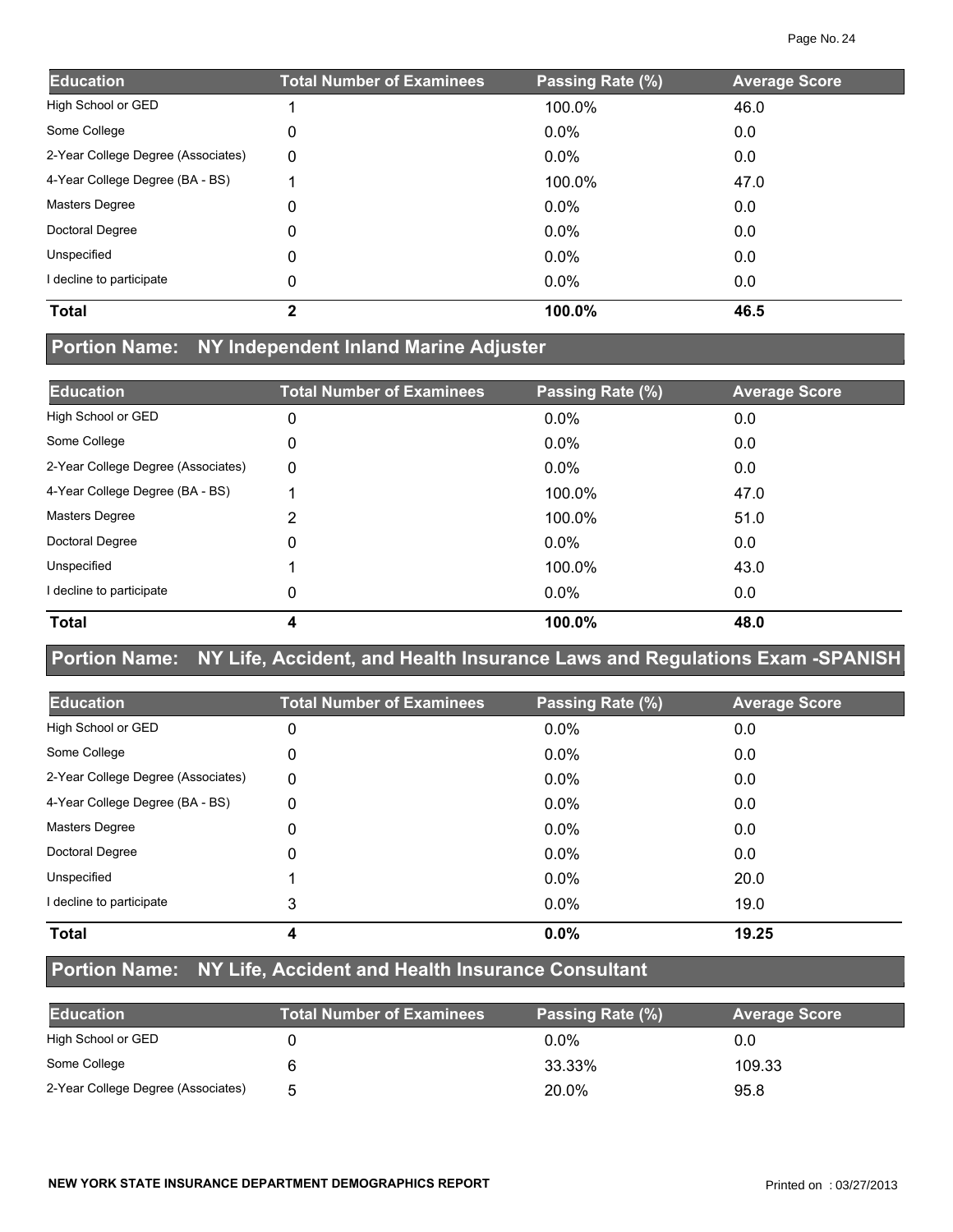| 4-Year College Degree (BA - BS) | 4  | 75.0%   | 112.75 |
|---------------------------------|----|---------|--------|
| Masters Degree                  | 3  | 100.0%  | 123.33 |
| Doctoral Degree                 | 0  | $0.0\%$ | 0.0    |
| Unspecified                     | 0  | $0.0\%$ | 0.0    |
| I decline to participate        | 0  | $0.0\%$ | 0.0    |
| <b>Total</b>                    | 18 | 50.0%   | 108.67 |

# **Portion Name: Mortgage Guaranty Agent**

| Race                              | <b>Total Number of Examinees</b> | Passing Rate (%) | <b>Average Score</b> |
|-----------------------------------|----------------------------------|------------------|----------------------|
| American Indian and Alaska Native | 0                                | 0.0%             | 0.0                  |
| Asian                             | 0                                | $0.0\%$          | 0.0                  |
| <b>Black or African American</b>  | 0                                | $0.0\%$          | 0.0                  |
| Native Hawaiin and Other Pacific  | 0                                | $0.0\%$          | 0.0                  |
| White                             | 2                                | 50.0%            | 28.5                 |
| Two or more races                 | 0                                | 0.0%             | 0.0                  |
| Unspecified                       | 0                                | 0.0%             | 0.0                  |
| I decline to participate          | 0                                | $0.0\%$          | 0.0                  |
| <b>Total</b>                      | $\mathbf{2}$                     | 50.0%            | 28.5                 |

# **Portion Name: NY Property and Casualty Insurance Agent**

| Race                              | <b>Total Number of Examinees</b> | Passing Rate (%) | <b>Average Score</b> |
|-----------------------------------|----------------------------------|------------------|----------------------|
| American Indian and Alaska Native | 0                                | $0.0\%$          | 0.0                  |
| Asian                             | 2                                | 50.0%            | 108.0                |
| <b>Black or African American</b>  |                                  | $0.0\%$          | 94.0                 |
| Native Hawaiin and Other Pacific  | 0                                | $0.0\%$          | 0.0                  |
| White                             | 48                               | 70.83%           | 110.9                |
| Two or more races                 | 4                                | 50.0%            | 113.5                |
| Unspecified                       | 9                                | 55.56%           | 109.44               |
| I decline to participate          | 18                               | 66.67%           | 110.78               |
| <b>Total</b>                      | 82                               | 65.85%           | 110.56               |

# **Portion Name: NY Bail Bond Agent**

| Race                              | <b>Total Number of Examinees</b> | Passing Rate (%) | <b>Average Score</b> |
|-----------------------------------|----------------------------------|------------------|----------------------|
| American Indian and Alaska Native | 0                                | $0.0\%$          | 0.0                  |
| Asian                             | 3                                | $0.0\%$          | 34.33                |
| <b>Black or African American</b>  | 8                                | 87.5%            | 48.5                 |
| Native Hawaiin and Other Pacific  | 0                                | $0.0\%$          | 0.0                  |
| White                             | 14                               | 92.86%           | 47.71                |
| Two or more races                 | 4                                | 75.0%            | 42.0                 |
| Unspecified                       | 5                                | 40.0%            | 41.6                 |
| I decline to participate          | 17                               | 58.82%           | 42.41                |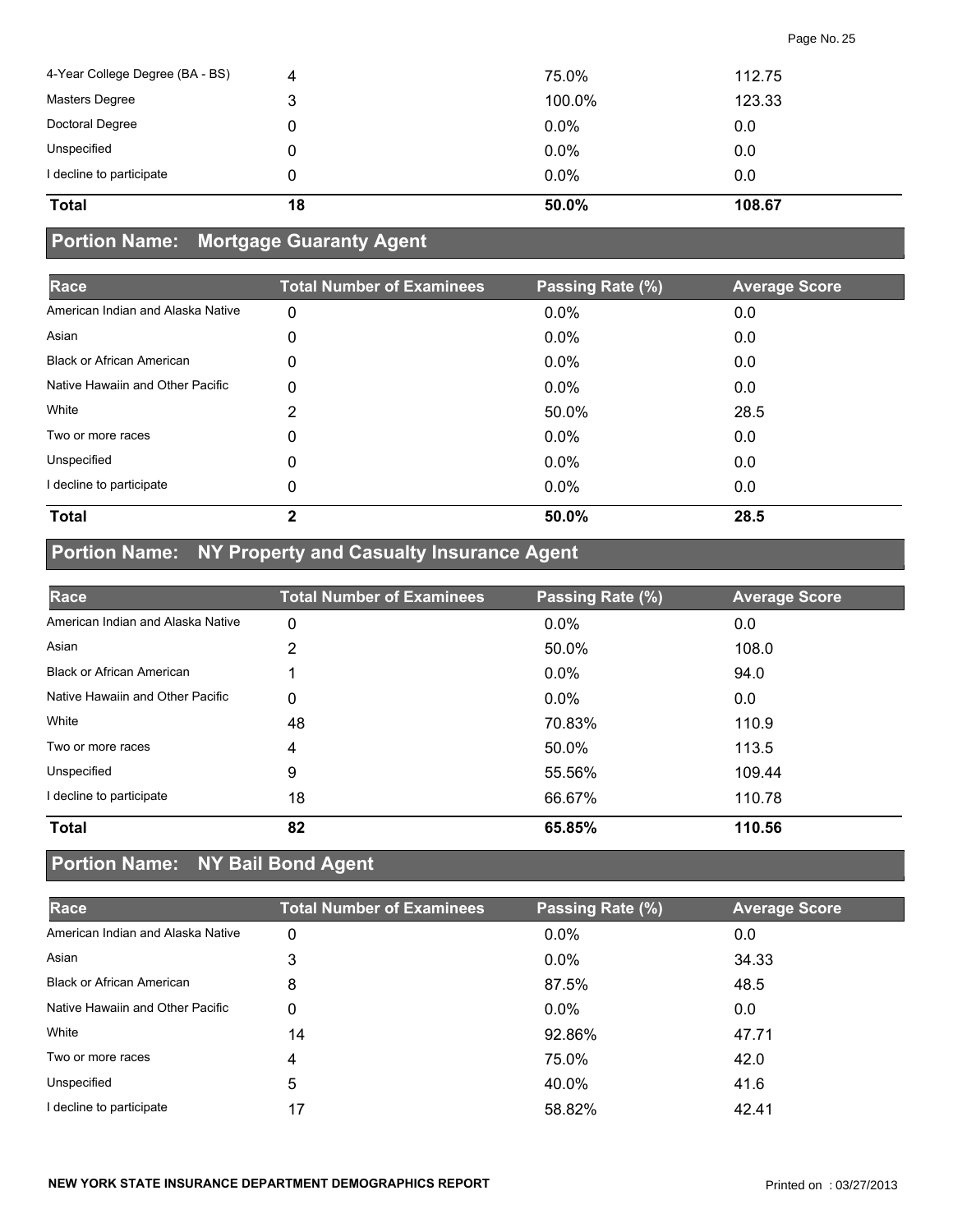| Page No. 26 |  |  |
|-------------|--|--|
|-------------|--|--|

| <b>Total</b> | $\sim$ 0.00/<br>68<br>7٥<br>uJ | 24<br>AA.<br>70 L<br>$\sim$ $\sim$ $\sim$ $\sim$ |
|--------------|--------------------------------|--------------------------------------------------|

## **Portion Name: NY Life Insurance Agent/Broker**

| Race                              | <b>Total Number of Examinees</b> | Passing Rate (%) | <b>Average Score</b> |
|-----------------------------------|----------------------------------|------------------|----------------------|
| American Indian and Alaska Native | 25                               | 36.0%            | 64.6                 |
| Asian                             | 1042                             | 42.42%           | 66.12                |
| <b>Black or African American</b>  | 1142                             | 42.03%           | 66.29                |
| Native Hawaiin and Other Pacific  | 15                               | 73.33%           | 74.6                 |
| White                             | 1012                             | 62.75%           | 73.16                |
| Two or more races                 | 213                              | 43.19%           | 66.47                |
| Unspecified                       | 1124                             | 39.5%            | 64.47                |
| I decline to participate          | 2320                             | 56.47%           | 70.35                |
| <b>Total</b>                      | 6893                             | 49.66%           | 68.36                |

## **Portion Name: NY Life, Accident, and Health Insurance Agent/Broker**

| Race                              | <b>Total Number of Examinees</b> | Passing Rate (%) | <b>Average Score</b> |
|-----------------------------------|----------------------------------|------------------|----------------------|
| American Indian and Alaska Native | 46                               | 50.0%            | 100.02               |
| Asian                             | 458                              | 56.33%           | 104.86               |
| <b>Black or African American</b>  | 995                              | 41.11%           | 99.57                |
| Native Hawaiin and Other Pacific  | 39                               | 33.33%           | 101.03               |
| White                             | 4955                             | 63.33%           | 108.96               |
| Two or more races                 | 311                              | 45.34%           | 102.51               |
| Unspecified                       | 1394                             | 41.82%           | 100.28               |
| I decline to participate          | 2426                             | 50.74%           | 103.71               |
| <b>Total</b>                      | 10624                            | 54.56%           | 105.31               |

## **Portion Name: NY Life Insurance Agent/Broker Exam - SPANISH**

| Race                                                            | <b>Total Number of Examinees</b> | Passing Rate (%) | <b>Average Score</b> |  |  |
|-----------------------------------------------------------------|----------------------------------|------------------|----------------------|--|--|
| American Indian and Alaska Native                               | 0                                | $0.0\%$          | 0.0                  |  |  |
| Asian                                                           | 0                                | $0.0\%$          | 0.0                  |  |  |
| <b>Black or African American</b>                                | 4                                | $0.0\%$          | 35.0                 |  |  |
| Native Hawaiin and Other Pacific                                | 0                                | $0.0\%$          | 0.0                  |  |  |
| White                                                           | 94                               | 15.96%           | 57.87                |  |  |
| Two or more races                                               | 19                               | 15.79%           | 57.79                |  |  |
| Unspecified                                                     | 175                              | 15.43%           | 57.45                |  |  |
| I decline to participate                                        | 201                              | 13.93%           | 57.09                |  |  |
| <b>Total</b>                                                    | 493                              | 14.81%           | 57.22                |  |  |
| <b>Portion Name: NY Property and Casualty Ins Laws and Regs</b> |                                  |                  |                      |  |  |
| Race                                                            | <b>Total Number of Examinees</b> | Passing Rate (%) | <b>Average Score</b> |  |  |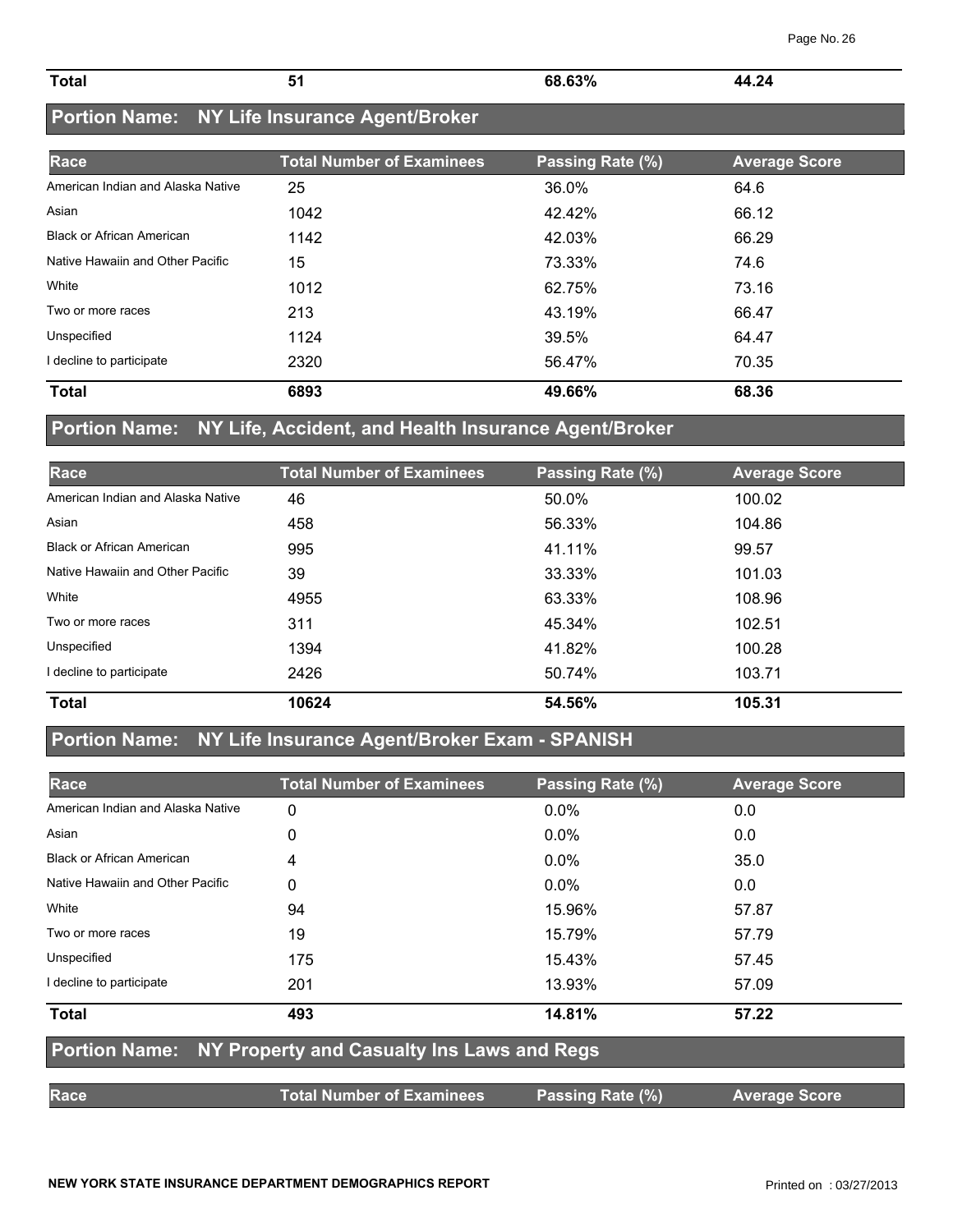| <b>Total</b>                      | 16 | 87.5%   | 38.81 |
|-----------------------------------|----|---------|-------|
| I decline to participate          | 3  | 100.0%  | 43.0  |
| Unspecified                       | 2  | 50.0%   | 36.5  |
| Two or more races                 |    | 100.0%  | 37.0  |
| White                             | 10 | 90.0%   | 38.2  |
| Native Hawaiin and Other Pacific  | 0  | $0.0\%$ | 0.0   |
| <b>Black or African American</b>  | 0  | 0.0%    | 0.0   |
| Asian                             | 0  | 0.0%    | 0.0   |
| American Indian and Alaska Native | 0  | $0.0\%$ | 0.0   |

#### **Portion Name: NY Personal Lines Insurance Agent/Broker**

| Race                              | <b>Total Number of Examinees</b> | Passing Rate (%) | <b>Average Score</b> |
|-----------------------------------|----------------------------------|------------------|----------------------|
| American Indian and Alaska Native | 3                                | 33.33%           | 47.0                 |
| Asian                             | 47                               | 40.43%           | 68.43                |
| <b>Black or African American</b>  | 48                               | 39.58%           | 67.46                |
| Native Hawaiin and Other Pacific  | 6                                | 33.33%           | 67.67                |
| White                             | 690                              | 52.17%           | 69.51                |
| Two or more races                 | 42                               | 33.33%           | 61.9                 |
| Unspecified                       | 646                              | 78.79%           | 78.02                |
| I decline to participate          | 278                              | 53.24%           | 70.62                |
| <b>Total</b>                      | 1760                             | 60.91%           | 72.5                 |

## **Portion Name: NY Life, Accident and Health Insurance Agent/Broker Exam - SPANISH**

| Race                              | <b>Total Number of Examinees</b> | Passing Rate (%) | <b>Average Score</b> |
|-----------------------------------|----------------------------------|------------------|----------------------|
| American Indian and Alaska Native | 0                                | 0.0%             | 0.0                  |
| Asian                             | 0                                | $0.0\%$          | 0.0                  |
| <b>Black or African American</b>  | 0                                | 0.0%             | 0.0                  |
| Native Hawaiin and Other Pacific  | 0                                | 0.0%             | 0.0                  |
| White                             | 0                                | 0.0%             | 0.0                  |
| Two or more races                 | 0                                | 0.0%             | 0.0                  |
| Unspecified                       | 4                                | 0.0%             | 66.5                 |
| I decline to participate          | 6                                | 0.0%             | 80.17                |
| <b>Total</b>                      | 10                               | 0.0%             | 74.7                 |

# **Portion Name: NY Accident and Health Insurance Agent/Broker**

| Race                              | <b>Total Number of Examinees</b> | Passing Rate (%) | <b>Average Score</b> |
|-----------------------------------|----------------------------------|------------------|----------------------|
| American Indian and Alaska Native |                                  | 66.67%           | 71.67                |
| Asian                             | 95                               | 66.32%           | 72.11                |
| <b>Black or African American</b>  | 210                              | 45.71%           | 68.3                 |
| Native Hawaiin and Other Pacific  |                                  | 100.0%           | 77.0                 |
| White                             | 554                              | 69.68%           | 73.59                |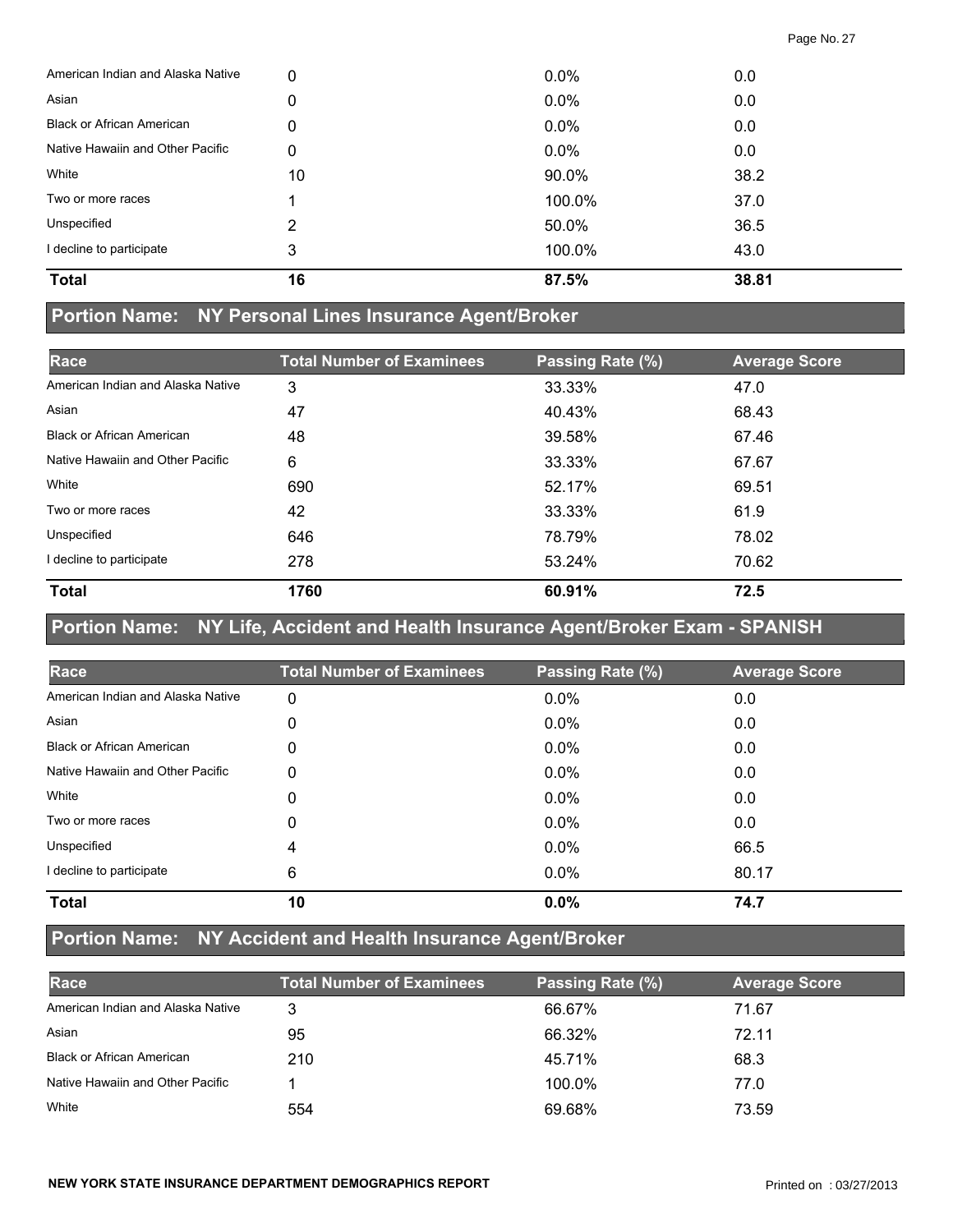| <b>Total</b>             | 1935 | 55.66% | 70.02 |
|--------------------------|------|--------|-------|
| I decline to participate | 759  | 51.25% | 68.89 |
| Unspecified              | 230  | 45.65% | 66.92 |
| Two or more races        | 83   | 42.17% | 67.01 |

## **Portion Name: NY Life, Accident and Health Ins Laws and Regs**

| Race                              | <b>Total Number of Examinees</b> | Passing Rate (%) | <b>Average Score</b> |
|-----------------------------------|----------------------------------|------------------|----------------------|
| American Indian and Alaska Native | 0                                | 0.0%             | 0.0                  |
| Asian                             | 2                                | 100.0%           | 40.0                 |
| <b>Black or African American</b>  | 6                                | 83.33%           | 39.33                |
| Native Hawaiin and Other Pacific  | 0                                | $0.0\%$          | 0.0                  |
| White                             | 46                               | 60.87%           | 35.43                |
| Two or more races                 |                                  | 100.0%           | 39.0                 |
| Unspecified                       | 4                                | 50.0%            | 31.75                |
| I decline to participate          | 14                               | 64.29%           | 35.5                 |
| <b>Total</b>                      | 73                               | 64.38%           | 35.74                |

# **Portion Name: NY Accident and Health Insurance Agent/ Broker Exam - SPANISH**

| Race                              | <b>Total Number of Examinees</b> | Passing Rate (%) | <b>Average Score</b> |
|-----------------------------------|----------------------------------|------------------|----------------------|
| American Indian and Alaska Native | 0                                | $0.0\%$          | 0.0                  |
| Asian                             | 0                                | 0.0%             | 0.0                  |
| <b>Black or African American</b>  | 0                                | $0.0\%$          | 0.0                  |
| Native Hawaiin and Other Pacific  | 0                                | $0.0\%$          | 0.0                  |
| White                             |                                  | 0.0%             | 48.0                 |
| Two or more races                 | 0                                | $0.0\%$          | 0.0                  |
| Unspecified                       | 3                                | $0.0\%$          | 46.33                |
| decline to participate            |                                  | 0.0%             | 55.43                |
| <b>Total</b>                      | 11                               | 0.0%             | 52.27                |

#### **Portion Name: NY Ind Motor Vehicle No-Fault Work Comp Health Adj**

| Race                              | <b>Total Number of Examinees</b> | Passing Rate (%) | <b>Average Score</b> |
|-----------------------------------|----------------------------------|------------------|----------------------|
| American Indian and Alaska Native | 2                                | 50.0%            | 44.0                 |
| Asian                             | 9                                | 33.33%           | 38.67                |
| <b>Black or African American</b>  | 41                               | 31.71%           | 39.39                |
| Native Hawaiin and Other Pacific  | 0                                | $0.0\%$          | 0.0                  |
| White                             | 192                              | 53.65%           | 41.8                 |
| Two or more races                 | 2                                | 100.0%           | 43.0                 |
| Unspecified                       | 40                               | 30.0%            | 38.55                |
| decline to participate            | 38                               | 55.26%           | 41.61                |
| <b>Total</b>                      | 324                              | 47.84%           | 41.01                |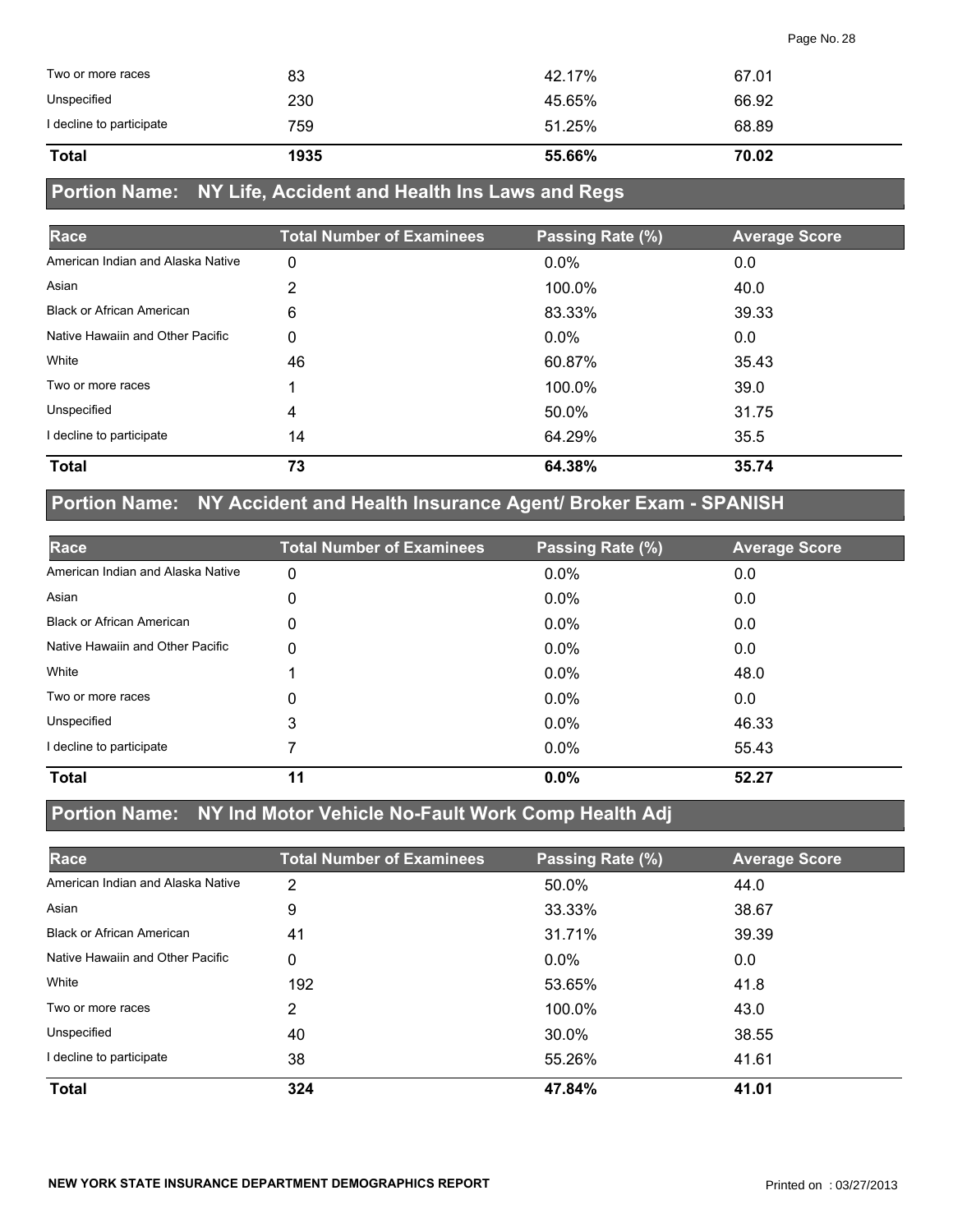## **Portion Name: NY Independent Accident and Health Insurance Adjuster**

| Race                              | <b>Total Number of Examinees</b> | Passing Rate (%) | <b>Average Score</b> |
|-----------------------------------|----------------------------------|------------------|----------------------|
| American Indian and Alaska Native | 0                                | 0.0%             | 0.0                  |
| Asian                             | 6                                | 50.0%            | 40.0                 |
| <b>Black or African American</b>  | 34                               | 35.29%           | 39.65                |
| Native Hawaiin and Other Pacific  | 0                                | $0.0\%$          | 0.0                  |
| White                             | 88                               | 81.82%           | 45.92                |
| Two or more races                 | 12                               | 16.67%           | 35.67                |
| Unspecified                       | 10                               | 40.0%            | 41.1                 |
| I decline to participate          | 24                               | 62.5%            | 42.92                |
| <b>Total</b>                      | 174                              | 62.07%           | 43.09                |

#### **Portion Name: NY Independent Automobile Damage and Theft Appraisal Adjuster**

| Race                              | <b>Total Number of Examinees</b> | Passing Rate (%) | <b>Average Score</b> |
|-----------------------------------|----------------------------------|------------------|----------------------|
| American Indian and Alaska Native | 0                                | 0.0%             | 0.0                  |
| Asian                             | 0                                | $0.0\%$          | 0.0                  |
| <b>Black or African American</b>  | 3                                | 66.67%           | 44.67                |
| Native Hawaiin and Other Pacific  | 0                                | $0.0\%$          | 0.0                  |
| White                             | 288                              | 49.31%           | 40.96                |
| Two or more races                 | 11                               | 72.73%           | 44.09                |
| Unspecified                       | 89                               | 76.4%            | 44.81                |
| I decline to participate          | 75                               | 65.33%           | 43.53                |
| <b>Total</b>                      | 466                              | 57.73%           | 42.21                |

#### **Portion Name: NY Property and Casualty Insurance Agent/Broker**

| Race                              | <b>Total Number of Examinees</b> | Passing Rate (%) | <b>Average Score</b> |
|-----------------------------------|----------------------------------|------------------|----------------------|
| American Indian and Alaska Native | 4                                | 100.0%           | 121.5                |
| Asian                             | 292                              | 35.62%           | 99.07                |
| <b>Black or African American</b>  | 164                              | 35.37%           | 100.27               |
| Native Hawaiin and Other Pacific  | 8                                | 62.5%            | 101.5                |
| White                             | 1564                             | 64.13%           | 110.2                |
| Two or more races                 | 76                               | 60.53%           | 105.71               |
| Unspecified                       | 294                              | 34.69%           | 97.43                |
| I decline to participate          | 506                              | 54.15%           | 104.47               |
| Total                             | 2908                             | 54.88%           | 106.1                |

#### **Portion Name: NY Independent General Adjuster**

| <b>Race</b>                       | <b>Total Number of Examinees</b> | Passing Rate (%) | <b>Average Score</b> |
|-----------------------------------|----------------------------------|------------------|----------------------|
| American Indian and Alaska Native |                                  | 100.0%           | 79.0                 |
| Asian                             |                                  | 64.71%           | 72.82                |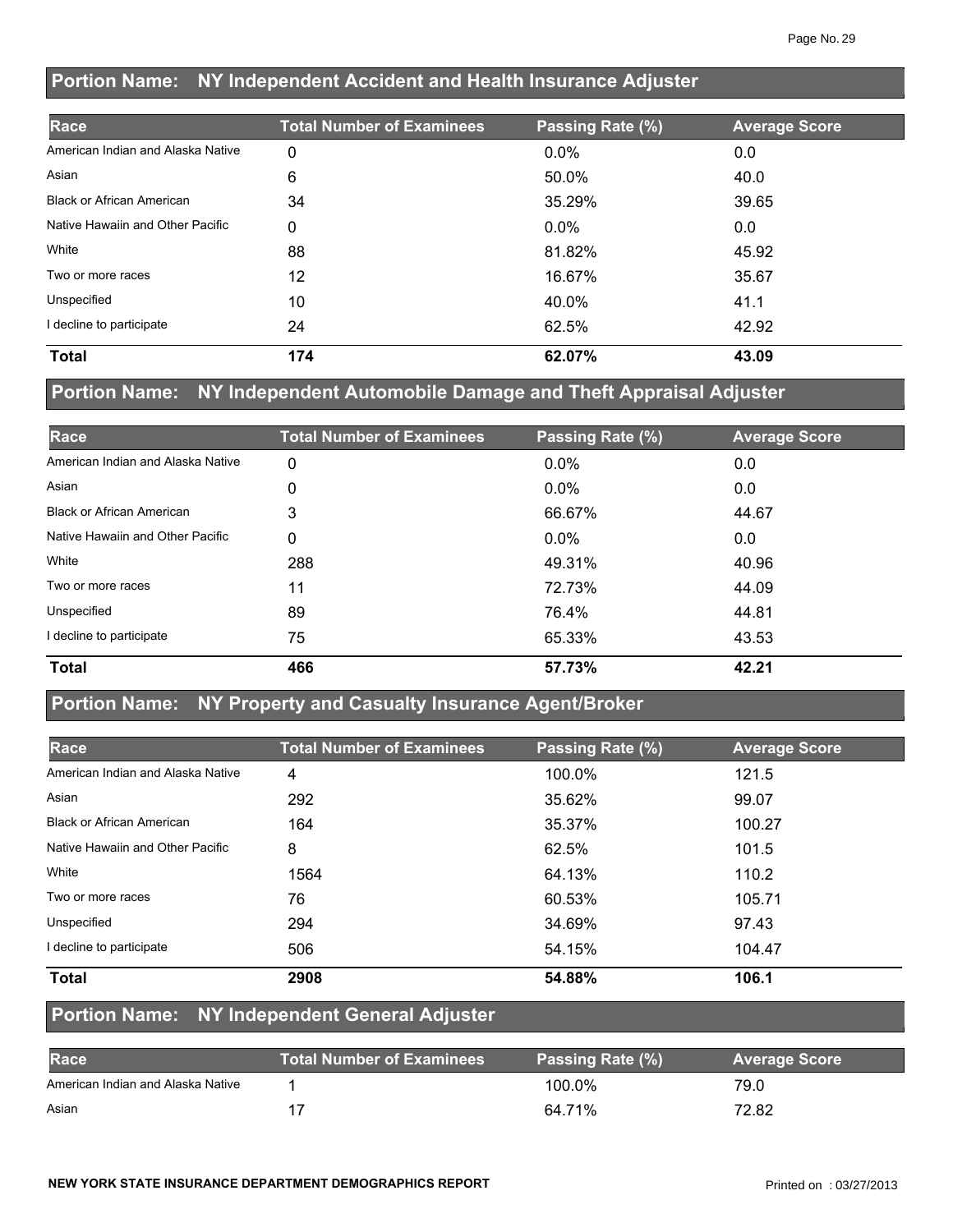| 872 | 50.0%  | 68.93 |  |
|-----|--------|-------|--|
| 135 | 48.89% | 69.21 |  |
| 74  | 50.0%  | 70.03 |  |
| 5   | 80.0%  | 77.6  |  |
| 523 | 53.54% | 69.2  |  |
|     | 100.0% | 83.0  |  |
| 116 | 31.03% | 65.53 |  |
|     |        |       |  |

#### **Portion Name: NY Independent Casualty Insurance Adjuster**

| Race                              | <b>Total Number of Examinees</b> | Passing Rate (%) | <b>Average Score</b> |
|-----------------------------------|----------------------------------|------------------|----------------------|
| American Indian and Alaska Native | 2                                | $0.0\%$          | 29.0                 |
| Asian                             | 14                               | 57.14%           | 42.43                |
| <b>Black or African American</b>  | 69                               | 50.72%           | 40.91                |
| Native Hawaiin and Other Pacific  | 0                                | $0.0\%$          | 0.0                  |
| White                             | 419                              | 62.05%           | 42.56                |
| Two or more races                 | 15                               | 33.33%           | 40.27                |
| Unspecified                       | 129                              | 73.64%           | 45.29                |
| I decline to participate          | 218                              | 53.67%           | 42.02                |
| <b>Total</b>                      | 866                              | 60.05%           | 42.63                |

# **Portion Name: NY Independent Fire Adjuster**

| Race                              | <b>Total Number of Examinees</b> | Passing Rate (%) | <b>Average Score</b> |
|-----------------------------------|----------------------------------|------------------|----------------------|
| American Indian and Alaska Native | 0                                | 0.0%             | 0.0                  |
| Asian                             | 2                                | 50.0%            | 42.5                 |
| <b>Black or African American</b>  | 12                               | 66.67%           | 42.58                |
| Native Hawaiin and Other Pacific  | 0                                | $0.0\%$          | 0.0                  |
| White                             | 104                              | 65.38%           | 43.86                |
| Two or more races                 | 8                                | 50.0%            | 38.63                |
| Unspecified                       | 18                               | 27.78%           | 36.89                |
| I decline to participate          | 39                               | 61.54%           | 42.85                |
| <b>Total</b>                      | 183                              | 60.11%           | 42.63                |

## **Portion Name: NY Independent Automobile Insurance Adjuster**

| Race                              | <b>Total Number of Examinees</b> | Passing Rate (%) | <b>Average Score</b> |
|-----------------------------------|----------------------------------|------------------|----------------------|
| American Indian and Alaska Native | 0                                | $0.0\%$          | 0.0                  |
| Asian                             |                                  | 50.0%            | 34.5                 |
| <b>Black or African American</b>  | 13                               | 30.77%           | 38.69                |
| Native Hawaiin and Other Pacific  |                                  | 100.0%           | 47.0                 |
| White                             | 121                              | 53.72%           | 42.27                |
| Two or more races                 | 4                                | $0.0\%$          | 36.25                |
| Unspecified                       | 15                               | 60.0%            | 40.47                |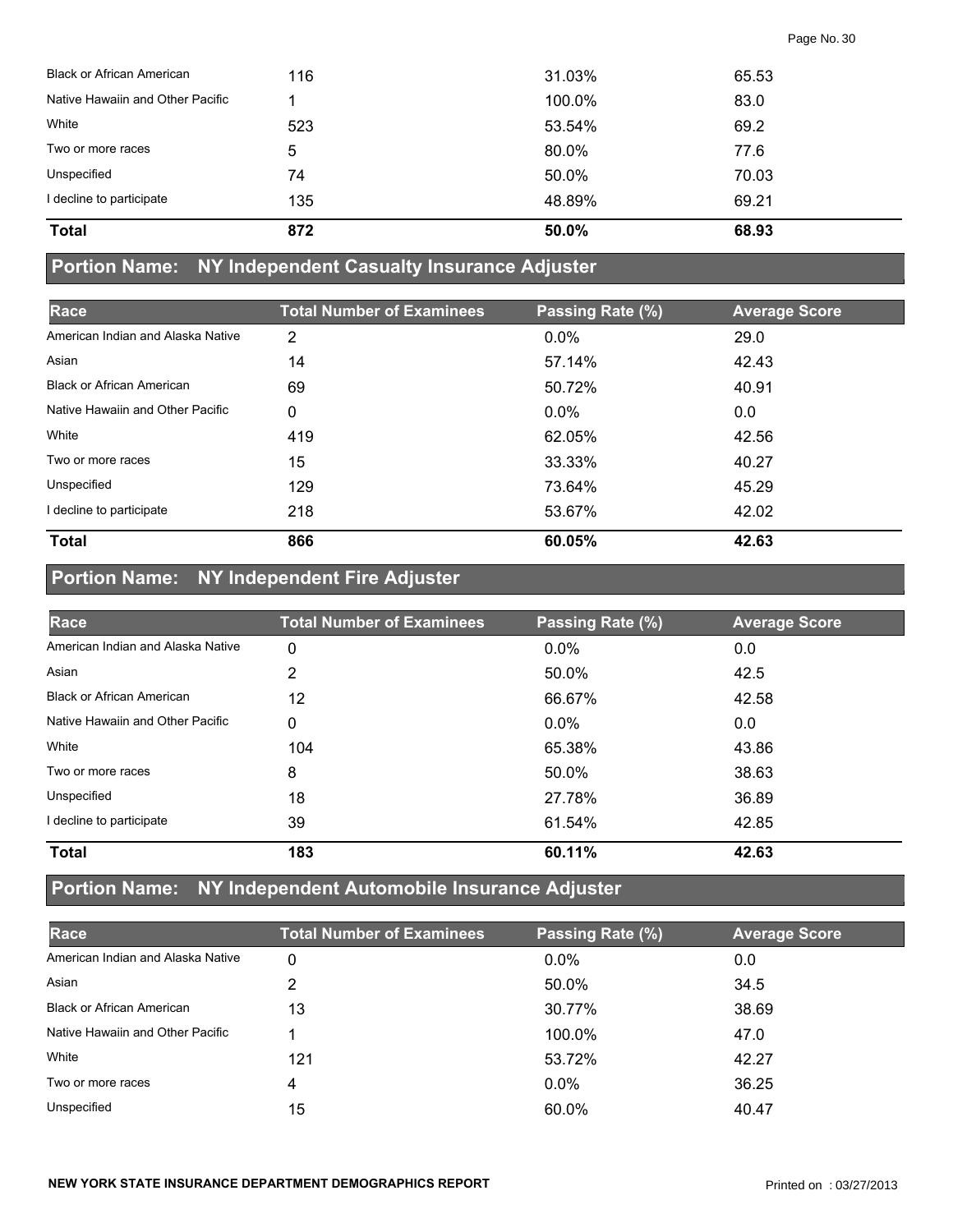| I decline to participate | າາ<br>$\epsilon'$ | 37.04% | 38.96 |
|--------------------------|-------------------|--------|-------|
| <b>Total</b>             | 183               | 49.18% | 41.19 |

# **Portion Name: NY Public Adjuster**

| Race                              | <b>Total Number of Examinees</b> | Passing Rate (%) | <b>Average Score</b> |
|-----------------------------------|----------------------------------|------------------|----------------------|
| American Indian and Alaska Native | 0                                | $0.0\%$          | 0.0                  |
| Asian                             | 4                                | 75.0%            | 48.5                 |
| <b>Black or African American</b>  | 6                                | 66.67%           | 43.33                |
| Native Hawaiin and Other Pacific  | 0                                | $0.0\%$          | 0.0                  |
| White                             | 150                              | 66.67%           | 44.78                |
| Two or more races                 | 3                                | 66.67%           | 40.67                |
| Unspecified                       | 12                               | 66.67%           | 43.58                |
| I decline to participate          | 36                               | 77.78%           | 44.36                |
| <b>Total</b>                      | 211                              | 68.72%           | 44.61                |

#### **Portion Name: NY Property and Casualty Insurance Consultant**

| Race                              | <b>Total Number of Examinees</b> | Passing Rate (%) | <b>Average Score</b> |
|-----------------------------------|----------------------------------|------------------|----------------------|
| American Indian and Alaska Native | 0                                | 0.0%             | 0.0                  |
| Asian                             | 0                                | $0.0\%$          | 0.0                  |
| <b>Black or African American</b>  | 0                                | $0.0\%$          | 0.0                  |
| Native Hawaiin and Other Pacific  | 0                                | 0.0%             | 0.0                  |
| White                             |                                  | 42.86%           | 87.71                |
| Two or more races                 | 0                                | $0.0\%$          | 0.0                  |
| Unspecified                       | 2                                | $0.0\%$          | 93.0                 |
| I decline to participate          | 2                                | 50.0%            | 106.0                |
| <b>Total</b>                      | 11                               | 36.36%           | 92.0                 |

## **Portion Name: NY Life Settlement Broker Exam**

| Race                                                                                                                               | <b>Total Number of Examinees</b> | Passing Rate (%) | <b>Average Score</b> |
|------------------------------------------------------------------------------------------------------------------------------------|----------------------------------|------------------|----------------------|
| American Indian and Alaska Native                                                                                                  | 0                                | 0.0%             | 0.0                  |
| Asian                                                                                                                              | 0                                | $0.0\%$          | 0.0                  |
| <b>Black or African American</b>                                                                                                   | 0                                | $0.0\%$          | 0.0                  |
| Native Hawaiin and Other Pacific                                                                                                   | 0                                | $0.0\%$          | 0.0                  |
| White                                                                                                                              | 6                                | 50.0%            | 68.67                |
| Two or more races                                                                                                                  | 0                                | 0.0%             | 0.0                  |
| Unspecified                                                                                                                        |                                  | $0.0\%$          | 48.0                 |
| I decline to participate                                                                                                           | 3                                | 66.67%           | 73.33                |
| <b>Total</b>                                                                                                                       | 10                               | 50.0%            | 68.0                 |
| $\mathbf{B}$ and $\mathbf{B}$ are the set of the set of the set of the set of the set of $\mathbf{A}$ . If the set of $\mathbf{A}$ |                                  |                  |                      |

**Portion Name: Independent Aviation Insurance Adjuster**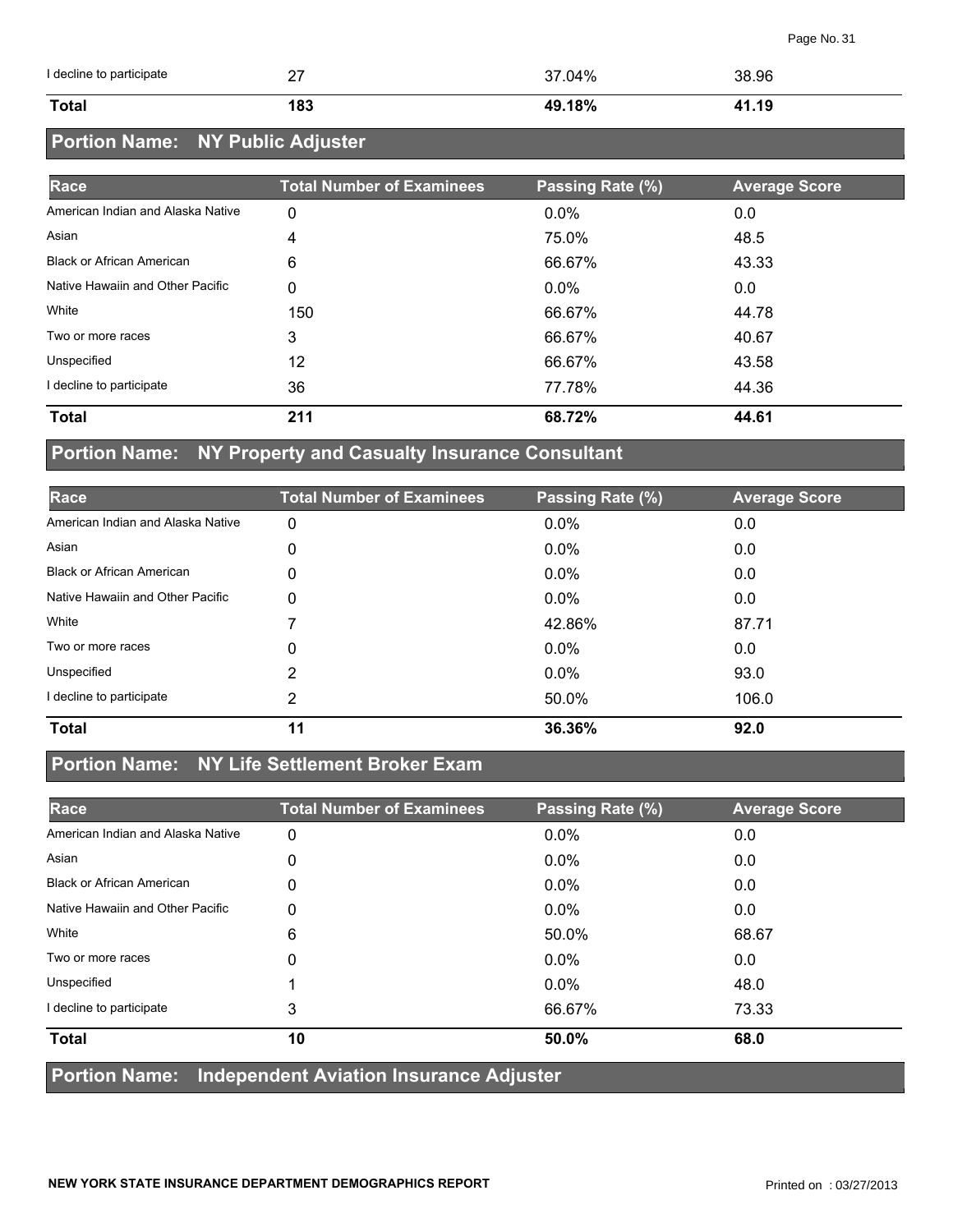| Race                              | <b>Total Number of Examinees</b> | Passing Rate (%) | <b>Average Score</b> |
|-----------------------------------|----------------------------------|------------------|----------------------|
| American Indian and Alaska Native | 0                                | 0.0%             | 0.0                  |
| Asian                             | 0                                | $0.0\%$          | 0.0                  |
| <b>Black or African American</b>  | 0                                | $0.0\%$          | 0.0                  |
| Native Hawaiin and Other Pacific  | 0                                | $0.0\%$          | 0.0                  |
| White                             | 2                                | 100.0%           | 46.5                 |
| Two or more races                 | 0                                | $0.0\%$          | 0.0                  |
| Unspecified                       | 0                                | $0.0\%$          | 0.0                  |
| I decline to participate          | 0                                | $0.0\%$          | 0.0                  |
| <b>Total</b>                      | $\mathbf{2}$                     | 100.0%           | 46.5                 |

## **Portion Name: NY Independent Inland Marine Adjuster**

| Race                              | <b>Total Number of Examinees</b> | Passing Rate (%) | <b>Average Score</b> |
|-----------------------------------|----------------------------------|------------------|----------------------|
| American Indian and Alaska Native | 0                                | 0.0%             | 0.0                  |
| Asian                             | 0                                | $0.0\%$          | 0.0                  |
| <b>Black or African American</b>  | 0                                | $0.0\%$          | 0.0                  |
| Native Hawaiin and Other Pacific  | 0                                | $0.0\%$          | 0.0                  |
| White                             | 3                                | 100.0%           | 49.67                |
| Two or more races                 | 0                                | $0.0\%$          | 0.0                  |
| Unspecified                       |                                  | 100.0%           | 43.0                 |
| I decline to participate          | 0                                | $0.0\%$          | 0.0                  |
| <b>Total</b>                      | 4                                | 100.0%           | 48.0                 |

## **Portion Name: NY Life, Accident, and Health Insurance Laws and Regulations Exam -SPANISH**

| Race                              | <b>Total Number of Examinees</b> | Passing Rate (%) | <b>Average Score</b> |
|-----------------------------------|----------------------------------|------------------|----------------------|
| American Indian and Alaska Native | 0                                | 0.0%             | 0.0                  |
| Asian                             | 0                                | $0.0\%$          | 0.0                  |
| <b>Black or African American</b>  | 0                                | $0.0\%$          | 0.0                  |
| Native Hawaiin and Other Pacific  | 0                                | $0.0\%$          | 0.0                  |
| White                             | 0                                | 0.0%             | 0.0                  |
| Two or more races                 | 0                                | 0.0%             | 0.0                  |
| Unspecified                       | 4                                | $0.0\%$          | 19.25                |
| decline to participate            | 0                                | 0.0%             | 0.0                  |
| <b>Total</b>                      | 4                                | 0.0%             | 19.25                |

# **Portion Name: NY Life, Accident and Health Insurance Consultant**

| Race                              | <b>Total Number of Examinees</b> | Passing Rate (%) | <b>Average Score</b> |
|-----------------------------------|----------------------------------|------------------|----------------------|
| American Indian and Alaska Native |                                  | $0.0\%$          |                      |
| Asian                             |                                  | 100.0%           | 106.0                |
| <b>Black or African American</b>  |                                  | $0.0\%$          |                      |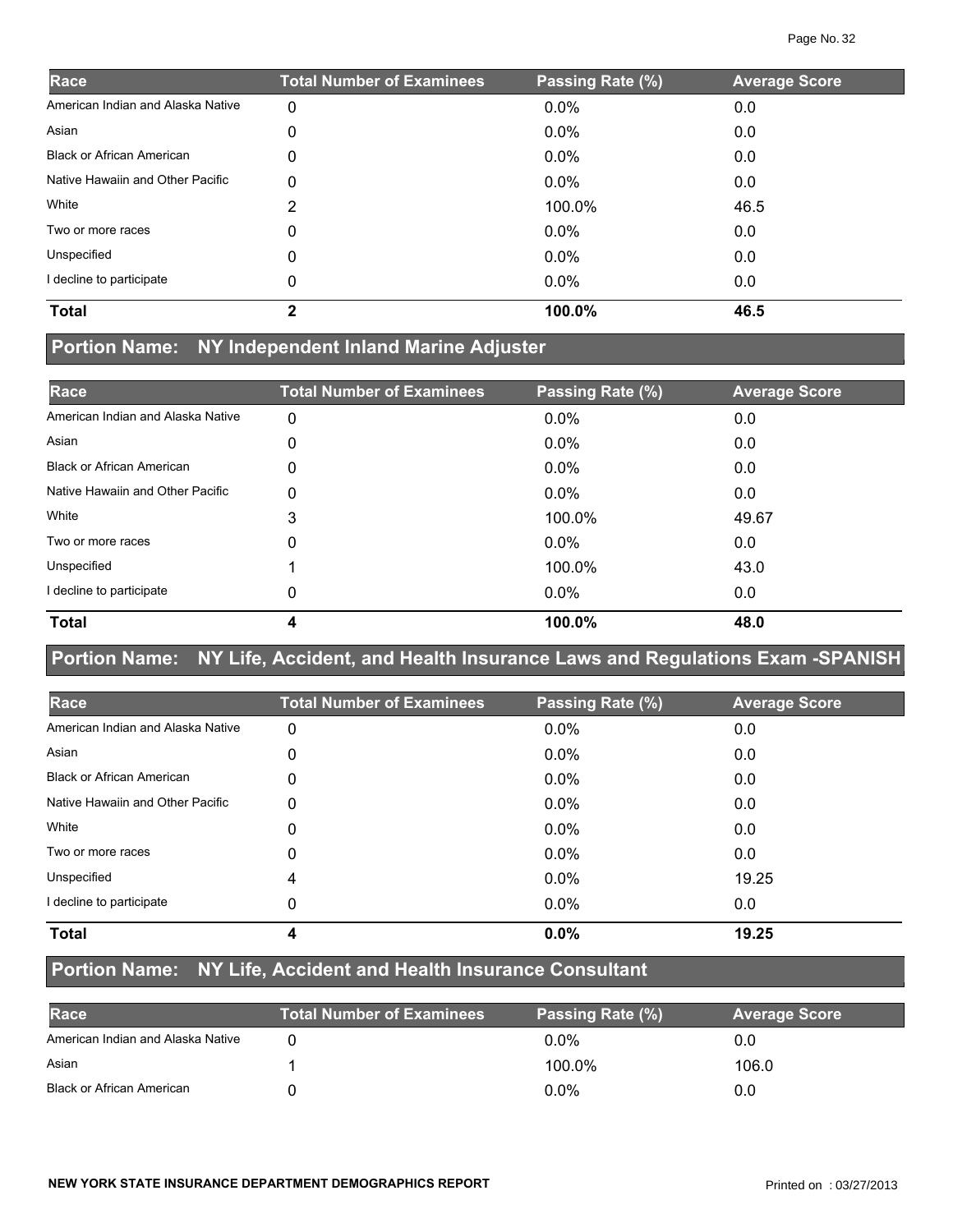| Native Hawaiin and Other Pacific | 0  | $0.0\%$ | 0.0    |
|----------------------------------|----|---------|--------|
| White                            | 14 | 57.14%  | 112.14 |
| Two or more races                |    | $0.0\%$ | 0.0    |
| Unspecified                      |    | $0.0\%$ | 0.0    |
| I decline to participate         | 3  | 0.0%    | 93.33  |
| <b>Total</b>                     | 18 | 50.0%   | 108.67 |

## **Portion Name: Mortgage Guaranty Agent**

| <b>Ethnicity</b>         | <b>Total Number of Examinees</b> | Passing Rate (%) | <b>Average Score</b> |
|--------------------------|----------------------------------|------------------|----------------------|
| American/Canadian        | $\pmb{0}$                        | 0.0%             | 0.0                  |
| Chinese                  | 0                                | 0.0%             | $0.0\,$              |
| Cuban                    | 0                                | 0.0%             | 0.0                  |
| Dutch                    | 0                                | 0.0%             | 0.0                  |
| English                  | $\mathbf 0$                      | 0.0%             | 0.0                  |
| Filipino                 | 0                                | 0.0%             | 0.0                  |
| French                   | 0                                | 0.0%             | 0.0                  |
| German                   | 0                                | 0.0%             | $0.0\,$              |
| Irish                    | 0                                | 0.0%             | 0.0                  |
| Italian                  | $\overline{2}$                   | 50.0%            | 28.5                 |
| Japanese                 | 0                                | 0.0%             | 0.0                  |
| Korean                   | 0                                | 0.0%             | 0.0                  |
| Mexican                  | 0                                | 0.0%             | $0.0\,$              |
| Polish                   | 0                                | 0.0%             | 0.0                  |
| Puerto Rican             | 0                                | 0.0%             | $0.0\,$              |
| Russian                  | 0                                | 0.0%             | 0.0                  |
| Scottish                 | 0                                | 0.0%             | $0.0\,$              |
| Swedish                  | 0                                | 0.0%             | 0.0                  |
| Vietnamese               | 0                                | 0.0%             | $0.0\,$              |
| Other Asian              | 0                                | 0.0%             | 0.0                  |
| Other European           | 0                                | 0.0%             | 0.0                  |
| Other Hispanic or Latino | 0                                | 0.0%             | 0.0                  |
| Unspecified              | 0                                | 0.0%             | $0.0\,$              |
| I decline to participate | 0                                | 0.0%             | 0.0                  |
| <b>Total</b>             | $\overline{\mathbf{2}}$          | 50.0%            | 28.5                 |

# **Portion Name: NY Property and Casualty Insurance Agent**

| <b>Ethnicity</b>  | <b>Total Number of Examinees</b> | Passing Rate (%) | <b>Average Score</b> |
|-------------------|----------------------------------|------------------|----------------------|
| American/Canadian | 26                               | 73.08%           | 115.19               |
| Chinese           |                                  | $0.0\%$          | 0.0                  |
| Cuban             |                                  | $0.0\%$          | 0.0                  |
| Dutch             |                                  | 0.0%             | 87.0                 |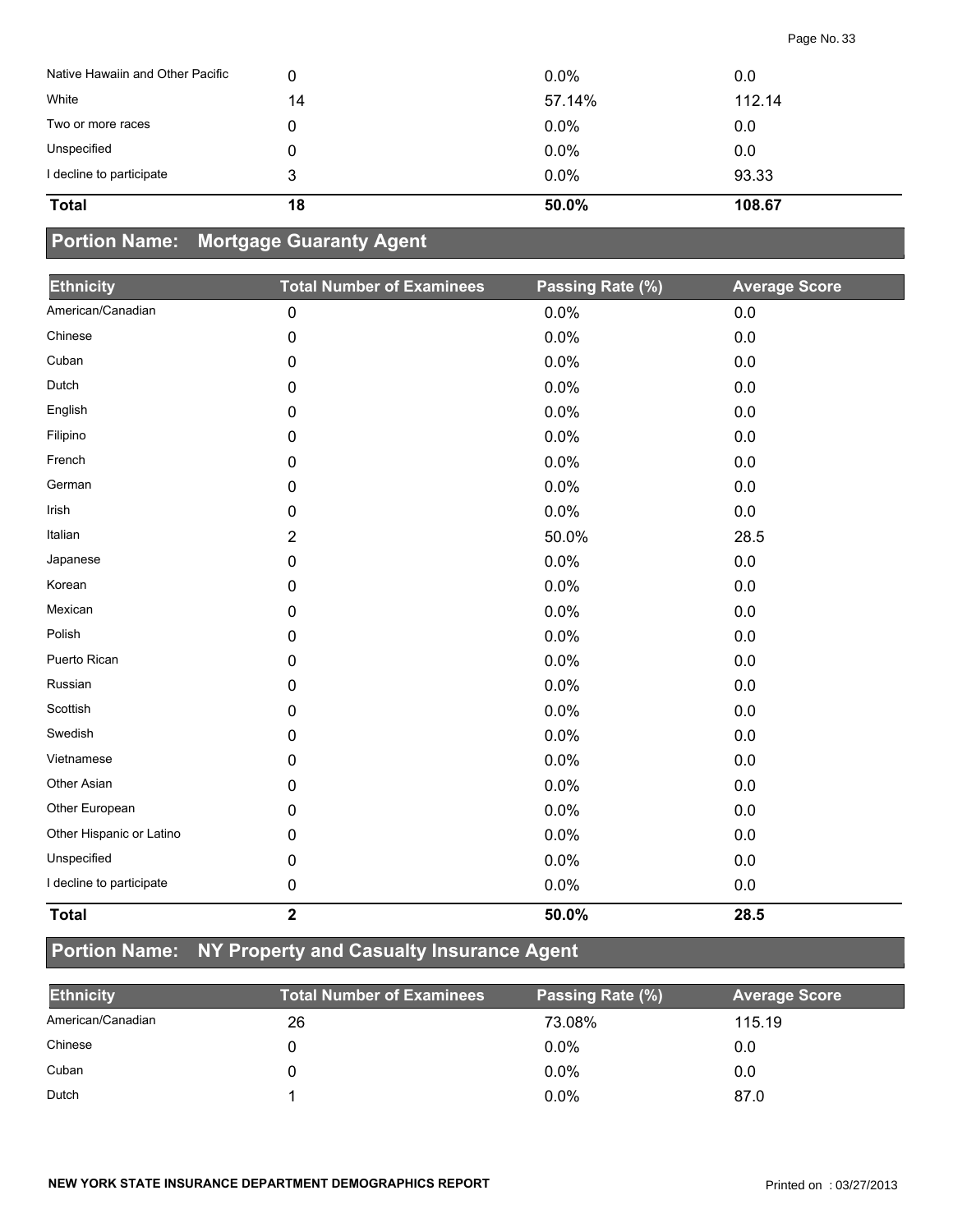| <b>Total</b>             | 82             | 65.85% | 110.56  |
|--------------------------|----------------|--------|---------|
| I decline to participate | 24             | 62.5%  | 110.88  |
| Unspecified              | 9              | 44.44% | 95.89   |
| Other Hispanic or Latino | $\overline{2}$ | 50.0%  | 102.5   |
| Other European           | $\overline{2}$ | 100.0% | 122.0   |
| Other Asian              | $\overline{2}$ | 50.0%  | 108.0   |
| Vietnamese               | 0              | 0.0%   | 0.0     |
| Swedish                  | 0              | 0.0%   | 0.0     |
| Scottish                 | 0              | 0.0%   | 0.0     |
| Russian                  | 0              | 0.0%   | 0.0     |
| Puerto Rican             | 3              | 100.0% | 125.33  |
| Polish                   | 1              | 100.0% | 125.0   |
| Mexican                  | 0              | 0.0%   | 0.0     |
| Korean                   | 0              | 0.0%   | $0.0\,$ |
| Japanese                 | 0              | 0.0%   | 0.0     |
| Italian                  | 5              | 100.0% | 112.6   |
| Irish                    | 5              | 60.0%  | 110.2   |
| German                   | 0              | 0.0%   | 0.0     |
| French                   | 0              | 0.0%   | 0.0     |
| Filipino                 | 0              | 0.0%   | $0.0\,$ |
| English                  | $\overline{2}$ | 0.0%   | 90.0    |

# **Portion Name: NY Bail Bond Agent**

| <b>Ethnicity</b>  | <b>Total Number of Examinees</b> | Passing Rate (%) | <b>Average Score</b> |
|-------------------|----------------------------------|------------------|----------------------|
| American/Canadian | 10                               | 90.0%            | 49.2                 |
| Chinese           | $\mathbf 0$                      | 0.0%             | 0.0                  |
| Cuban             | $\pmb{0}$                        | 0.0%             | 0.0                  |
| Dutch             | $\pmb{0}$                        | 0.0%             | 0.0                  |
| English           | $\pmb{0}$                        | 0.0%             | 0.0                  |
| Filipino          | 0                                | 0.0%             | 0.0                  |
| French            | $\pmb{0}$                        | 0.0%             | 0.0                  |
| German            | $\pmb{0}$                        | 0.0%             | 0.0                  |
| Irish             | 1                                | 100.0%           | 43.0                 |
| Italian           | $\,6$                            | 83.33%           | 46.83                |
| Japanese          | $\pmb{0}$                        | 0.0%             | 0.0                  |
| Korean            | $\pmb{0}$                        | 0.0%             | 0.0                  |
| Mexican           | $\pmb{0}$                        | 0.0%             | 0.0                  |
| Polish            | 1                                | 100.0%           | 48.0                 |
| Puerto Rican      | 3                                | 100.0%           | 43.67                |
| Russian           | $\mathbf 0$                      | 0.0%             | 0.0                  |
| Scottish          | $\mathbf 0$                      | 0.0%             | 0.0                  |
| Swedish           | 0                                | 0.0%             | $0.0\,$              |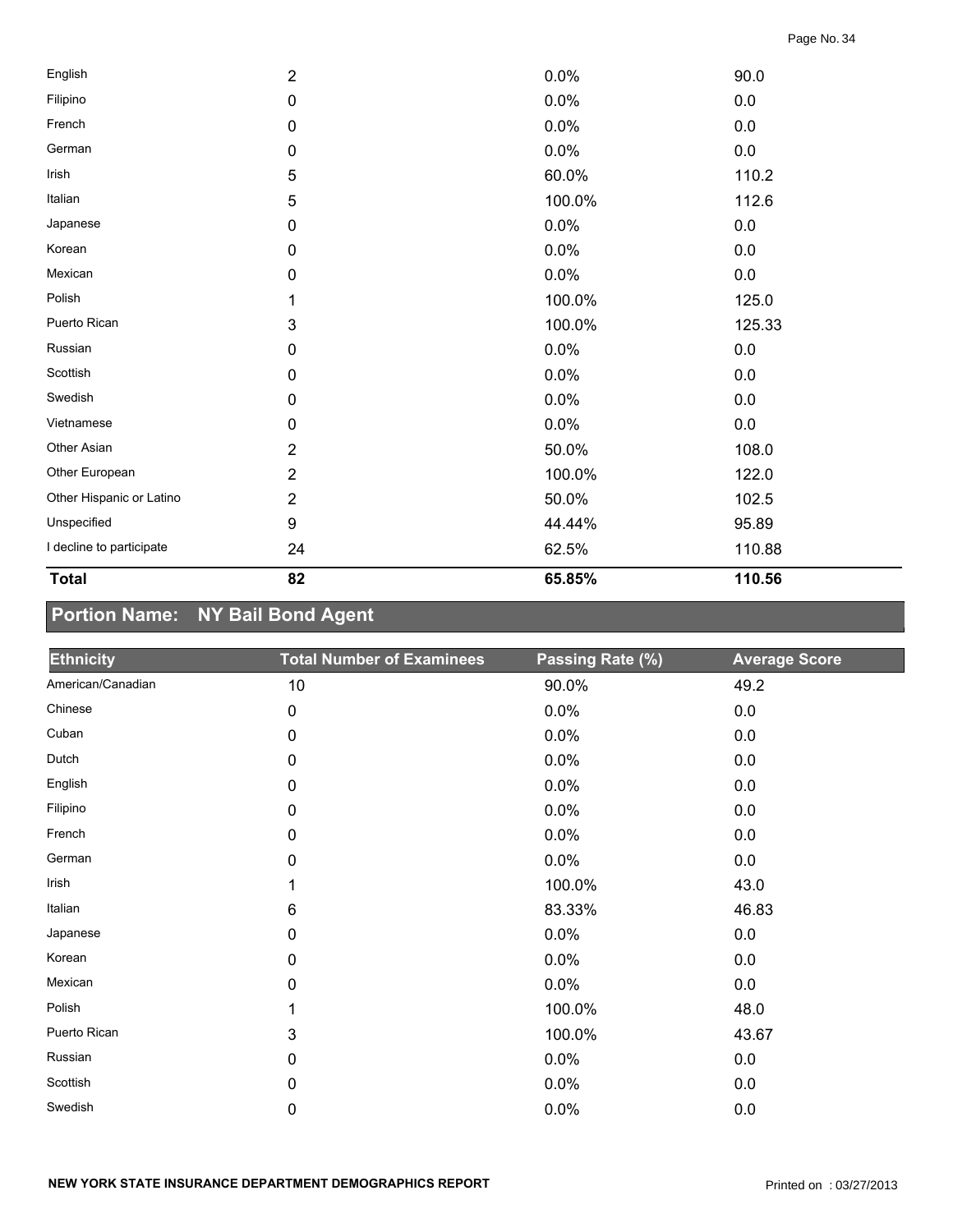| <b>Total</b>             | 51 | 68.63%  | 44.24 |  |
|--------------------------|----|---------|-------|--|
| I decline to participate | 16 | 62.5%   | 43.81 |  |
| Unspecified              | 10 | 40.0%   | 39.6  |  |
| Other Hispanic or Latino | 4  | 50.0%   | 41.0  |  |
| Other European           | 0  | $0.0\%$ | 0.0   |  |
| Other Asian              | 0  | $0.0\%$ | 0.0   |  |
| Vietnamese               | 0  | $0.0\%$ | 0.0   |  |
|                          |    |         |       |  |

## **Portion Name: NY Life Insurance Agent/Broker**

| <b>Ethnicity</b>         | <b>Total Number of Examinees</b> | Passing Rate (%) | <b>Average Score</b> |
|--------------------------|----------------------------------|------------------|----------------------|
| American/Canadian        | 1109                             | 50.86%           | 68.87                |
| Chinese                  | 639                              | 41.94%           | 66.28                |
| Cuban                    | 15                               | 53.33%           | 70.6                 |
| Dutch                    | 1                                | 100.0%           | 85.0                 |
| English                  | 203                              | 34.98%           | 65.28                |
| Filipino                 | 110                              | 55.45%           | 68.76                |
| French                   | 10                               | 60.0%            | 66.4                 |
| German                   | 12                               | 66.67%           | 78.25                |
| Irish                    | 54                               | 75.93%           | 76.02                |
| Italian                  | 100                              | 66.0%            | 74.51                |
| Japanese                 | $\mathbf 0$                      | 0.0%             | 0.0                  |
| Korean                   | 23                               | 39.13%           | 67.35                |
| Mexican                  | 26                               | 53.85%           | 71.15                |
| Polish                   | 12                               | 66.67%           | 76.33                |
| Puerto Rican             | 154                              | 51.3%            | 68.14                |
| Russian                  | 22                               | 59.09%           | 73.59                |
| Scottish                 | $\overline{2}$                   | 100.0%           | 82.5                 |
| Swedish                  | 0                                | 0.0%             | $0.0\,$              |
| Vietnamese               | 3                                | 100.0%           | 79.67                |
| Other Asian              | 192                              | 44.27%           | 66.15                |
| Other European           | 45                               | 57.78%           | 71.36                |
| Other Hispanic or Latino | 584                              | 38.53%           | 65.07                |
| Unspecified              | 1116                             | 44.27%           | 66.32                |
| I decline to participate | 2461                             | 55.71%           | 70.13                |
| <b>Total</b>             | 6893                             | 49.66%           | 68.36                |

## **Portion Name: NY Life, Accident, and Health Insurance Agent/Broker**

| <b>Ethnicity</b>  | <b>Total Number of Examinees</b> | Passing Rate (%) | <b>Average Score</b> |
|-------------------|----------------------------------|------------------|----------------------|
| American/Canadian | 3107                             | 62.02%           | 108.4                |
| Chinese           | 155                              | 61.29%           | 106.75               |
| Cuban             | 16                               | 62.5%            | 107.06               |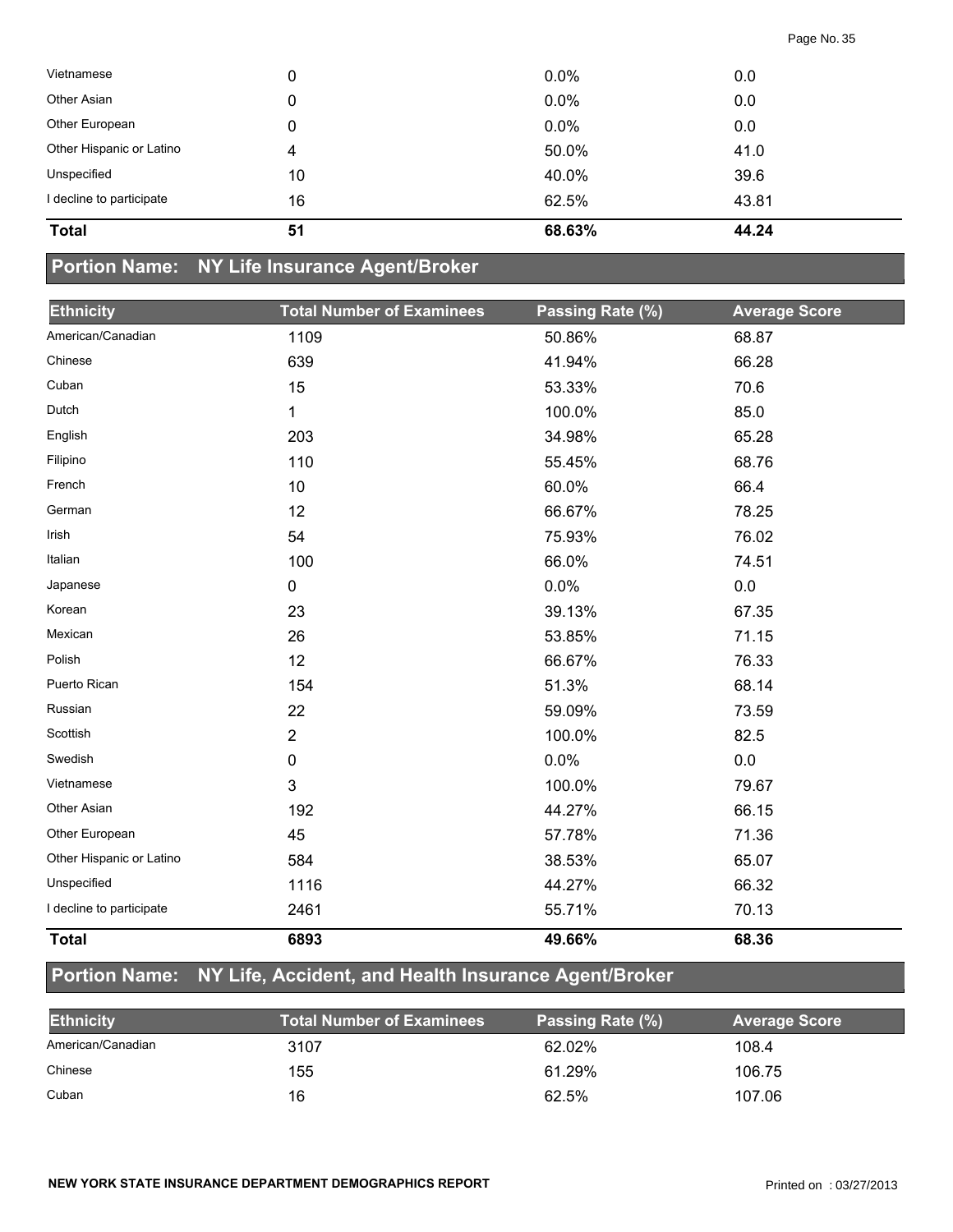| <b>Total</b>             | 10624 | 54.56% | 105.31 |  |
|--------------------------|-------|--------|--------|--|
| I decline to participate | 2671  | 51.89% | 104.35 |  |
| Unspecified              | 1590  | 49.18% | 103.06 |  |
| Other Hispanic or Latino | 594   | 37.54% | 98.44  |  |
| Other European           | 196   | 63.27% | 106.89 |  |
| Other Asian              | 180   | 48.33% | 100.77 |  |
| Vietnamese               | 5     | 80.0%  | 113.2  |  |
| Swedish                  | 16    | 37.5%  | 101.25 |  |
| Scottish                 | 14    | 92.86% | 116.71 |  |
| Russian                  | 121   | 44.63% | 103.21 |  |
| Puerto Rican             | 218   | 40.83% | 101.16 |  |
| Polish                   | 89    | 70.79% | 113.85 |  |
| Mexican                  | 33    | 36.36% | 99.03  |  |
| Korean                   | 49    | 63.27% | 108.88 |  |
| Japanese                 | 13    | 92.31% | 118.31 |  |
| Italian                  | 618   | 57.93% | 106.24 |  |
| Irish                    | 378   | 58.47% | 107.92 |  |
| German                   | 146   | 67.12% | 109.55 |  |
| French                   | 24    | 62.5%  | 103.75 |  |
| Filipino                 | 40    | 52.5%  | 104.7  |  |
| English                  | 337   | 45.99% | 101.79 |  |
| Dutch                    | 14    | 71.43% | 109.71 |  |
|                          |       |        |        |  |

# **Portion Name: NY Life Insurance Agent/Broker Exam - SPANISH**

| <b>Ethnicity</b>  | <b>Total Number of Examinees</b> | Passing Rate (%) | <b>Average Score</b> |
|-------------------|----------------------------------|------------------|----------------------|
| American/Canadian | 1                                | 0.0%             | 46.0                 |
| Chinese           | $\mathbf 0$                      | 0.0%             | 0.0                  |
| Cuban             | 0                                | 0.0%             | 0.0                  |
| Dutch             | $\mathbf 0$                      | 0.0%             | 0.0                  |
| English           | 2                                | 0.0%             | 29.5                 |
| Filipino          | $\pmb{0}$                        | 0.0%             | 0.0                  |
| French            | $\pmb{0}$                        | 0.0%             | 0.0                  |
| German            | $\pmb{0}$                        | 0.0%             | 0.0                  |
| Irish             | $\pmb{0}$                        | 0.0%             | 0.0                  |
| Italian           | 0                                | 0.0%             | 0.0                  |
| Japanese          | 0                                | 0.0%             | 0.0                  |
| Korean            | 0                                | 0.0%             | 0.0                  |
| Mexican           | 10                               | 20.0%            | 54.2                 |
| Polish            | $\mathbf 0$                      | 0.0%             | 0.0                  |
| Puerto Rican      | 1                                | 0.0%             | 32.0                 |
| Russian           | $\mathbf 0$                      | 0.0%             | 0.0                  |
| Scottish          | 0                                | 0.0%             | 0.0                  |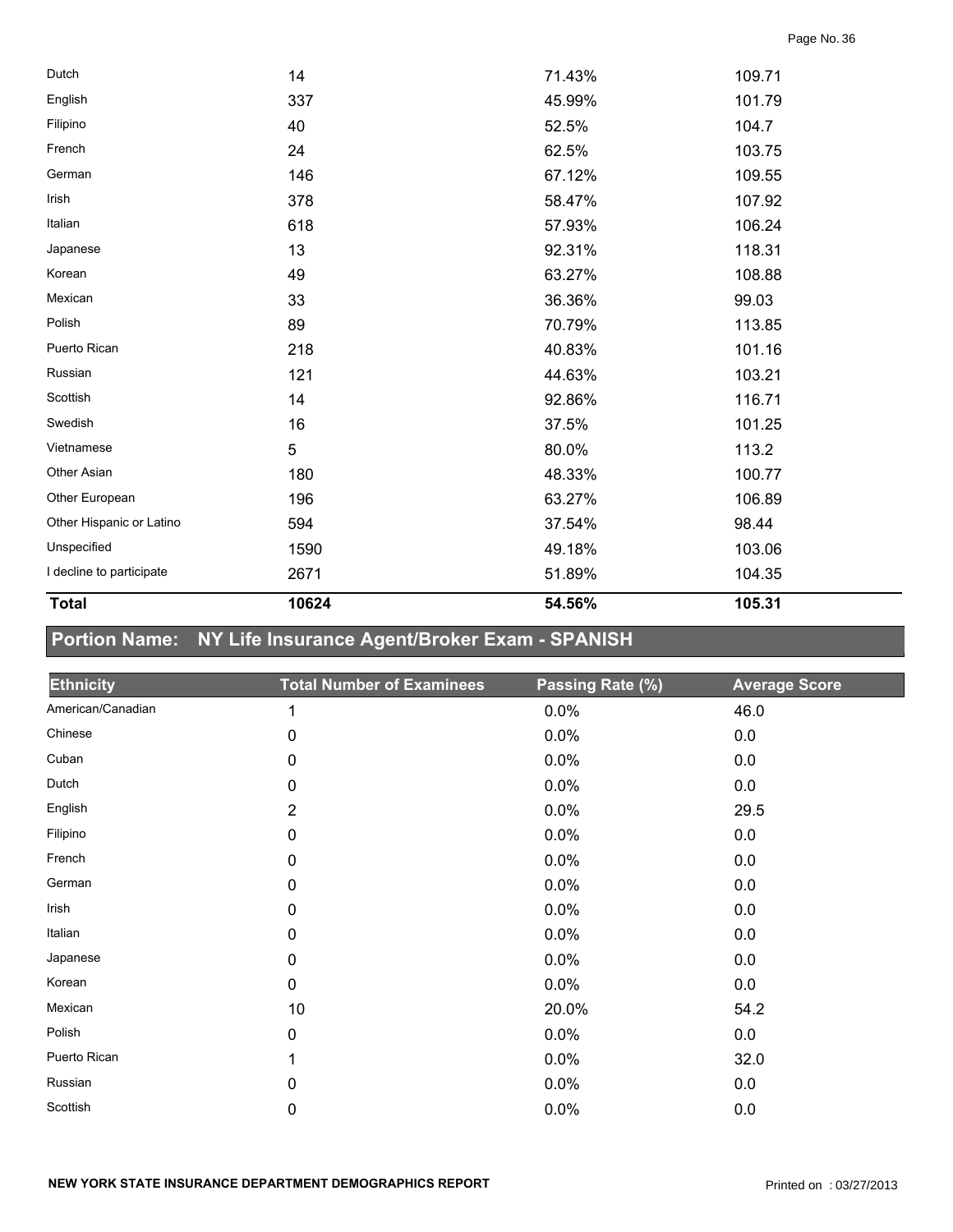| Swedish                  | 0   | 0.0%   | 0.0   |
|--------------------------|-----|--------|-------|
| Vietnamese               | 0   | 0.0%   | 0.0   |
| Other Asian              | 0   | 0.0%   | 0.0   |
| Other European           | 0   | 0.0%   | 0.0   |
| Other Hispanic or Latino | 245 | 14.69% | 58.31 |
| Unspecified              | 56  | 16.07% | 55.88 |
| I decline to participate | 178 | 14.61% | 56.83 |
| <b>Total</b>             | 493 | 14.81% | 57.22 |

#### **Portion Name: NY Property and Casualty Ins Laws and Regs**

| <b>Ethnicity</b>         | <b>Total Number of Examinees</b> | Passing Rate (%) | <b>Average Score</b> |
|--------------------------|----------------------------------|------------------|----------------------|
| American/Canadian        | $\sqrt{5}$                       | 80.0%            | 33.6                 |
| Chinese                  | $\pmb{0}$                        | 0.0%             | 0.0                  |
| Cuban                    | 0                                | 0.0%             | 0.0                  |
| Dutch                    | 0                                | 0.0%             | 0.0                  |
| English                  | 1                                | 100.0%           | 44.0                 |
| Filipino                 | 0                                | 0.0%             | 0.0                  |
| French                   | $\pmb{0}$                        | 0.0%             | 0.0                  |
| German                   | 0                                | 0.0%             | 0.0                  |
| Irish                    | $\overline{2}$                   | 100.0%           | 43.5                 |
| Italian                  | $\pmb{0}$                        | 0.0%             | $0.0\,$              |
| Japanese                 | 0                                | 0.0%             | 0.0                  |
| Korean                   | 0                                | 0.0%             | 0.0                  |
| Mexican                  | $\pmb{0}$                        | 0.0%             | 0.0                  |
| Polish                   | 1                                | 100.0%           | 40.0                 |
| Puerto Rican             | 1                                | 100.0%           | 42.0                 |
| Russian                  | 0                                | 0.0%             | 0.0                  |
| Scottish                 | 0                                | 0.0%             | 0.0                  |
| Swedish                  | $\mathbf 0$                      | 0.0%             | 0.0                  |
| Vietnamese               | 0                                | 0.0%             | 0.0                  |
| Other Asian              | 0                                | 0.0%             | 0.0                  |
| Other European           | $\mathbf 0$                      | 0.0%             | 0.0                  |
| Other Hispanic or Latino | 0                                | 0.0%             | 0.0                  |
| Unspecified              | 1                                | 100.0%           | 37.0                 |
| I decline to participate | $\sqrt{5}$                       | 80.0%            | 40.6                 |
| <b>Total</b>             | 16                               | 87.5%            | 38.81                |

## **Portion Name: NY Personal Lines Insurance Agent/Broker**

| <b>Ethnicity</b>  | <b>Total Number of Examinees</b> | Passing Rate (%) | <b>Average Score</b> |
|-------------------|----------------------------------|------------------|----------------------|
| American/Canadian | 386                              | 50.0%            | 68.74                |
| Chinese           | 23                               | 34.78%           | 68.35                |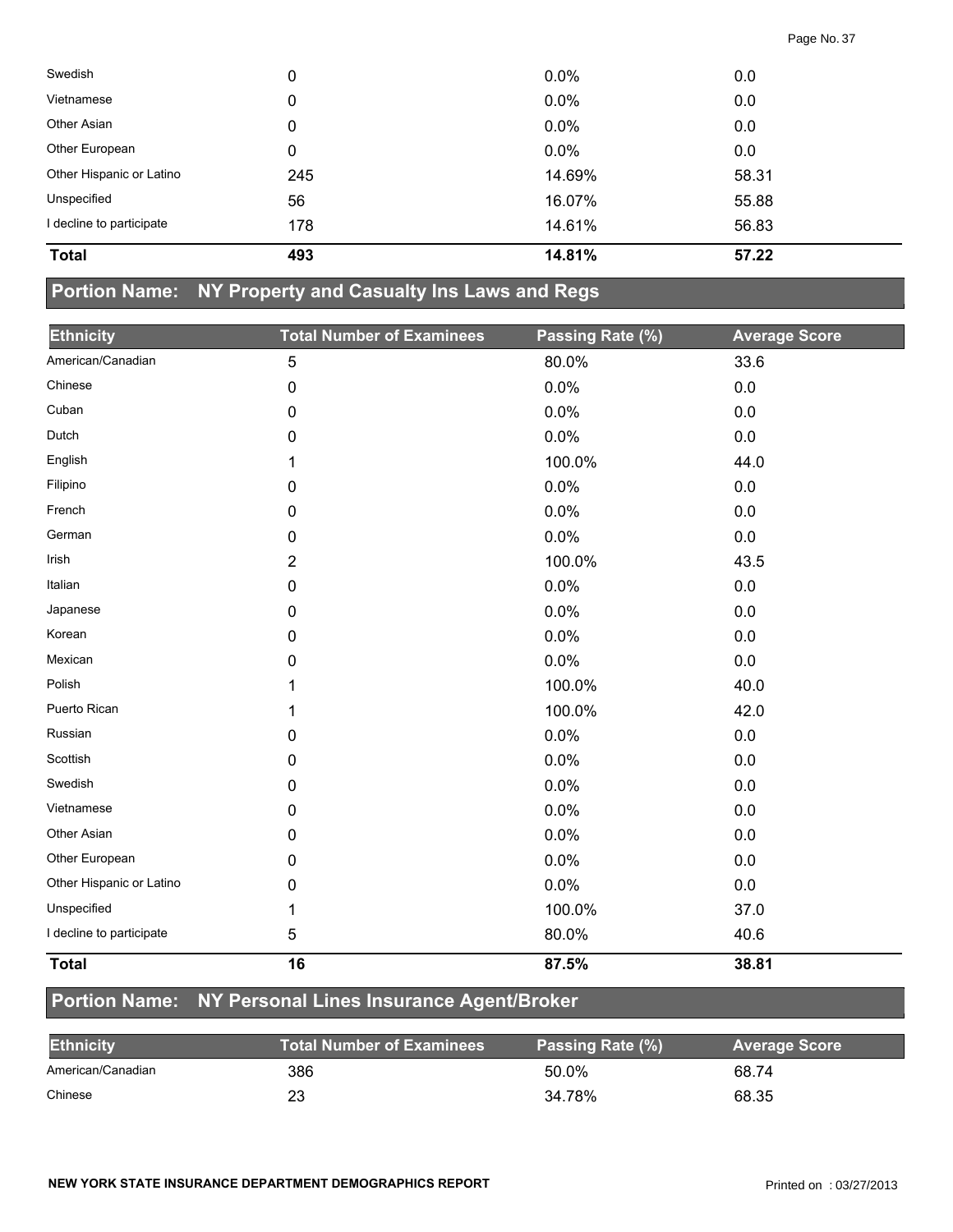| 1760           | 60.91% | 72.5    |       |
|----------------|--------|---------|-------|
| 299            | 54.85% | 70.69   |       |
| 629            | 82.51% | 79.0    |       |
| 93             | 30.11% | 63.08   |       |
| 12             | 75.0%  | 72.5    |       |
| 19             | 42.11% | 68.11   |       |
| $\mathbf 0$    | 0.0%   | $0.0\,$ |       |
| 1              | 0.0%   | 62.0    |       |
| 5              | 20.0%  | 65.2    |       |
| 10             | 30.0%  | 65.3    |       |
| 46             | 26.09% | 64.2    |       |
| 15             | 60.0%  | 66.33   |       |
| $\overline{2}$ | 0.0%   | 56.0    |       |
| 5              | 40.0%  | 65.2    |       |
| $\pmb{0}$      | 0.0%   | 0.0     |       |
| 57             | 56.14% | 69.21   |       |
| 36             | 55.56% | 70.94   |       |
| 17             | 47.06% | 70.82   |       |
| 8              | 25.0%  | 68.88   |       |
| $\overline{7}$ | 57.14% | 72.57   |       |
| 85             | 56.47% | 71.94   |       |
| $\overline{2}$ | 50.0%  | 67.5    |       |
| 3              | 33.33% |         |       |
|                |        |         | 65.33 |

# **Portion Name: NY Life, Accident and Health Insurance Agent/Broker Exam - SPANISH**

| <b>Ethnicity</b>  | <b>Total Number of Examinees</b> | Passing Rate (%) | <b>Average Score</b> |
|-------------------|----------------------------------|------------------|----------------------|
| American/Canadian | $\pmb{0}$                        | 0.0%             | 0.0                  |
| Chinese           | 0                                | 0.0%             | 0.0                  |
| Cuban             | 0                                | 0.0%             | 0.0                  |
| Dutch             | $\pmb{0}$                        | 0.0%             | 0.0                  |
| English           | $\pmb{0}$                        | 0.0%             | 0.0                  |
| Filipino          | 0                                | 0.0%             | $0.0\,$              |
| French            | $\pmb{0}$                        | 0.0%             | $0.0\,$              |
| German            | $\pmb{0}$                        | 0.0%             | 0.0                  |
| Irish             | 0                                | 0.0%             | 0.0                  |
| Italian           | $\mathbf 0$                      | 0.0%             | 0.0                  |
| Japanese          | $\mathbf 0$                      | 0.0%             | 0.0                  |
| Korean            | $\mathbf 0$                      | 0.0%             | 0.0                  |
| Mexican           | 0                                | 0.0%             | 0.0                  |
| Polish            | $\mathbf 0$                      | 0.0%             | 0.0                  |
| Puerto Rican      | 0                                | 0.0%             | 0.0                  |
| Russian           | 0                                | 0.0%             | 0.0                  |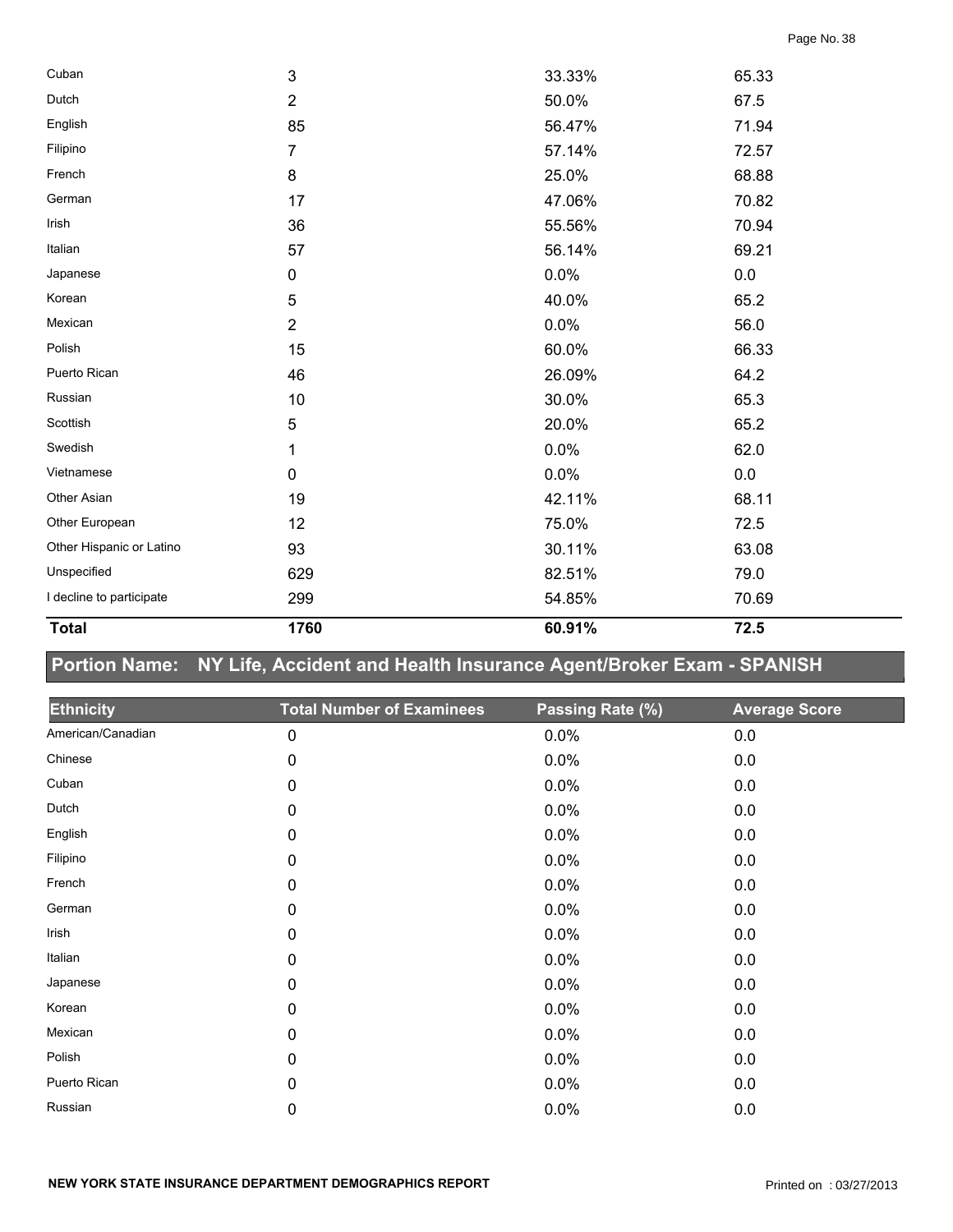| Scottish                 | 0  | 0.0%    | 0.0   |
|--------------------------|----|---------|-------|
| Swedish                  | 0  | 0.0%    | 0.0   |
| Vietnamese               | 0  | 0.0%    | 0.0   |
| Other Asian              | 0  | 0.0%    | 0.0   |
| Other European           | 0  | $0.0\%$ | 0.0   |
| Other Hispanic or Latino | 4  | 0.0%    | 66.5  |
| Unspecified              | 0  | $0.0\%$ | 0.0   |
| I decline to participate | 6  | 0.0%    | 80.17 |
| <b>Total</b>             | 10 | 0.0%    | 74.7  |

#### **Portion Name: NY Accident and Health Insurance Agent/Broker**

| <b>Ethnicity</b>         | <b>Total Number of Examinees</b> | Passing Rate (%) | <b>Average Score</b> |
|--------------------------|----------------------------------|------------------|----------------------|
| American/Canadian        | 370                              | 62.97%           | 72.3                 |
| Chinese                  | 65                               | 66.15%           | 72.34                |
| Cuban                    | 3                                | 100.0%           | 75.67                |
| Dutch                    | $\overline{2}$                   | 50.0%            | 70.0                 |
| English                  | 24                               | 54.17%           | 69.17                |
| Filipino                 | 5                                | 60.0%            | 67.8                 |
| French                   | 3                                | 33.33%           | 62.33                |
| German                   | 10                               | 90.0%            | 79.7                 |
| Irish                    | 40                               | 80.0%            | 74.53                |
| Italian                  | 84                               | 61.9%            | 72.51                |
| Japanese                 | 0                                | 0.0%             | 0.0                  |
| Korean                   | 5                                | 40.0%            | 70.4                 |
| Mexican                  | 3                                | 100.0%           | 82.33                |
| Polish                   | 11                               | 90.91%           | 79.18                |
| Puerto Rican             | 99                               | 40.4%            | 65.79                |
| Russian                  | 9                                | 77.78%           | 72.67                |
| Scottish                 | 1                                | 100.0%           | 94.0                 |
| Swedish                  | $\overline{2}$                   | 100.0%           | 82.5                 |
| Vietnamese               | 0                                | 0.0%             | 0.0                  |
| Other Asian              | 15                               | 80.0%            | 72.33                |
| Other European           | 24                               | 70.83%           | 73.75                |
| Other Hispanic or Latino | 192                              | 44.79%           | 66.48                |
| Unspecified              | 195                              | 52.31%           | 69.18                |
| I decline to participate | 773                              | 52.39%           | 69.36                |
| <b>Total</b>             | 1935                             | 55.66%           | 70.02                |

## **Portion Name: NY Life, Accident and Health Ins Laws and Regs**

| <b>Ethnicity</b>  | <b>Total Number of Examinees \</b> | Passing Rate (%) | <b>Average Score</b> |
|-------------------|------------------------------------|------------------|----------------------|
| American/Canadian | 26                                 | 57.69%           | 35.65                |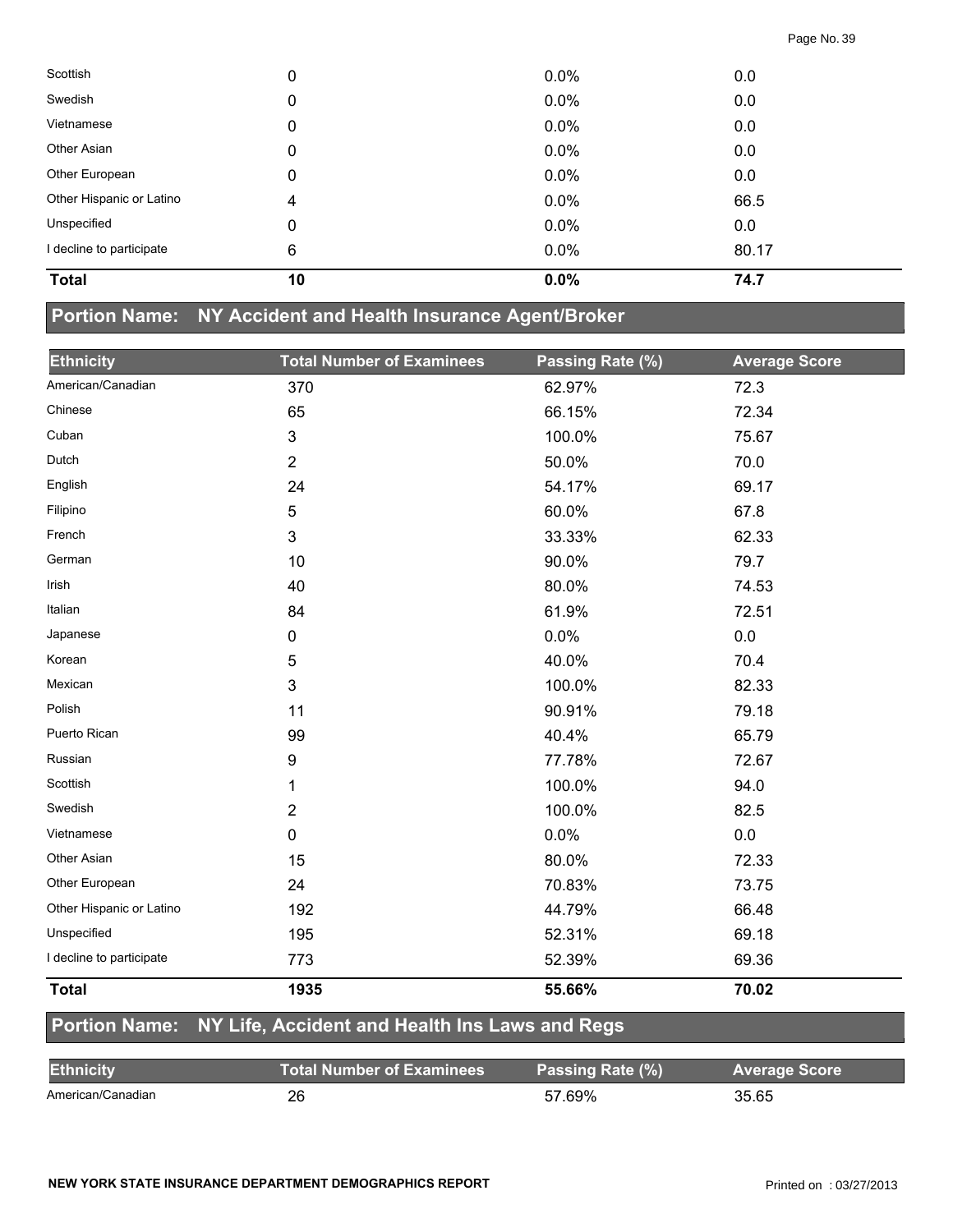| Chinese                  | 1         | 100.0% | 41.0    |
|--------------------------|-----------|--------|---------|
| Cuban                    | $\pmb{0}$ | 0.0%   | $0.0\,$ |
| Dutch                    |           | 0.0%   | 33.0    |
| English                  | 3         | 100.0% | 40.67   |
| Filipino                 | 0         | 0.0%   | 0.0     |
| French                   | 1         | 100.0% | 39.0    |
| German                   | 0         | 0.0%   | 0.0     |
| Irish                    | 1         | 100.0% | 44.0    |
| Italian                  | 11        | 54.55% | 32.55   |
| Japanese                 | $\pmb{0}$ | 0.0%   | 0.0     |
| Korean                   | 0         | 0.0%   | $0.0\,$ |
| Mexican                  | 0         | 0.0%   | 0.0     |
| Polish                   | 1         | 0.0%   | 29.0    |
| Puerto Rican             | 0         | 0.0%   | 0.0     |
| Russian                  | 1         | 0.0%   | 26.0    |
| Scottish                 | 1         | 100.0% | 41.0    |
| Swedish                  | 0         | 0.0%   | 0.0     |
| Vietnamese               | 0         | 0.0%   | 0.0     |
| Other Asian              | 1         | 100.0% | 39.0    |
| Other European           | 0         | 0.0%   | $0.0\,$ |
| Other Hispanic or Latino | 4         | 50.0%  | 34.25   |
| Unspecified              | 5         | 80.0%  | 37.8    |
| I decline to participate | 16        | 75.0%  | 36.5    |

# **Portion Name: NY Accident and Health Insurance Agent/ Broker Exam - SPANISH**

**Total 73 64.38% 35.74** 

| <b>Ethnicity</b>  | <b>Total Number of Examinees</b> | Passing Rate (%) | <b>Average Score</b> |
|-------------------|----------------------------------|------------------|----------------------|
| American/Canadian | $\pmb{0}$                        | 0.0%             | 0.0                  |
| Chinese           | 0                                | 0.0%             | 0.0                  |
| Cuban             | $\mathbf 0$                      | 0.0%             | 0.0                  |
| Dutch             | 0                                | 0.0%             | 0.0                  |
| English           | $\mathbf 0$                      | 0.0%             | 0.0                  |
| Filipino          | $\pmb{0}$                        | 0.0%             | 0.0                  |
| French            | $\pmb{0}$                        | 0.0%             | 0.0                  |
| German            | 0                                | 0.0%             | 0.0                  |
| Irish             | $\pmb{0}$                        | 0.0%             | 0.0                  |
| Italian           | $\mathbf 0$                      | 0.0%             | 0.0                  |
| Japanese          | 0                                | 0.0%             | 0.0                  |
| Korean            | $\mathbf 0$                      | 0.0%             | 0.0                  |
| Mexican           | 0                                | 0.0%             | 0.0                  |
| Polish            | 0                                | 0.0%             | 0.0                  |
| Puerto Rican      | 0                                | 0.0%             | 0.0                  |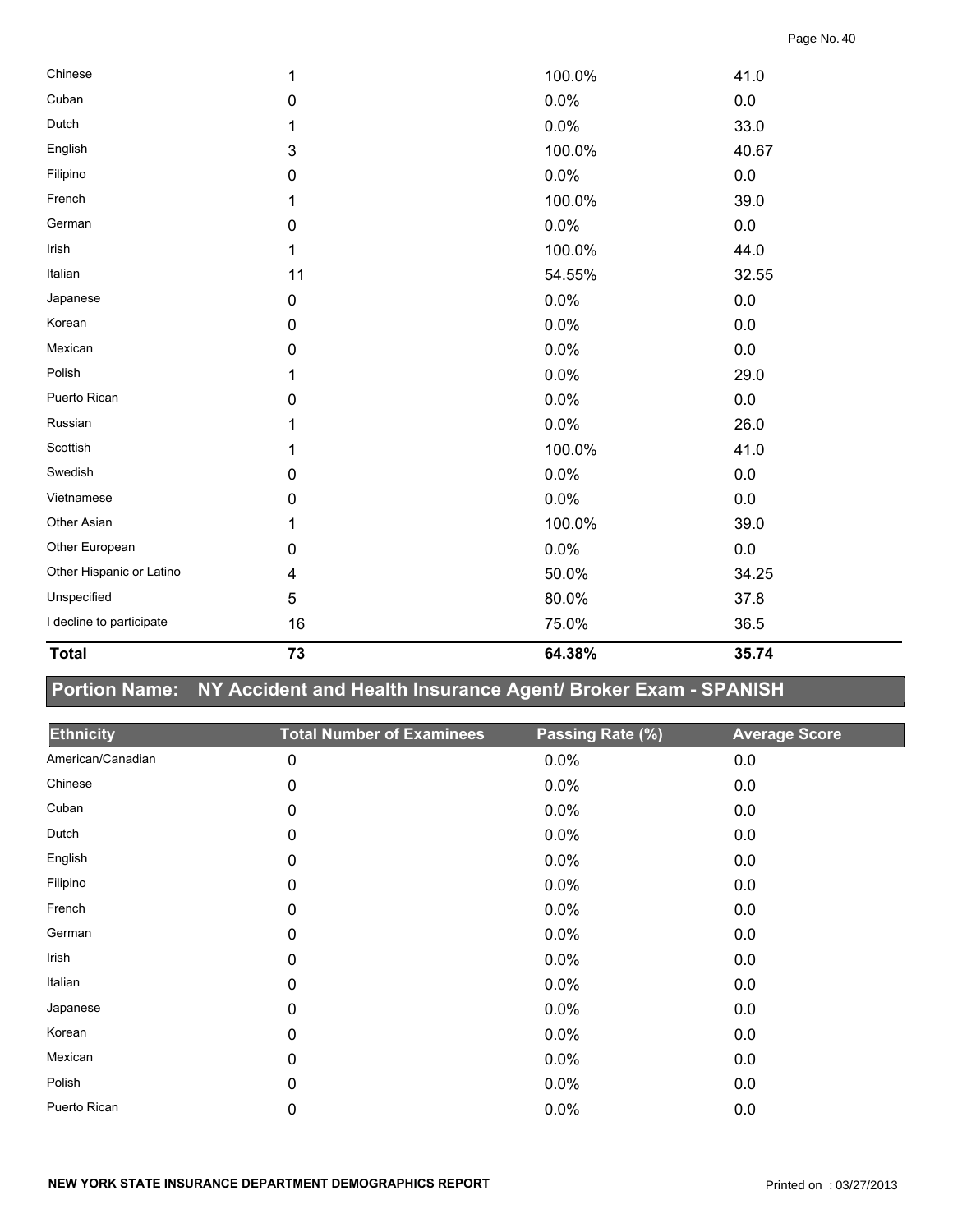| Russian                  | 0  | $0.0\%$ | 0.0   |  |
|--------------------------|----|---------|-------|--|
| Scottish                 | 0  | $0.0\%$ | 0.0   |  |
| Swedish                  | 0  | 0.0%    | 0.0   |  |
| Vietnamese               | 0  | $0.0\%$ | 0.0   |  |
| Other Asian              | 0  | 0.0%    | 0.0   |  |
| Other European           | 0  | 0.0%    | 0.0   |  |
| Other Hispanic or Latino | 7  | 0.0%    | 55.86 |  |
| Unspecified              | 2  | $0.0\%$ | 38.0  |  |
| I decline to participate | 2  | 0.0%    | 54.0  |  |
| <b>Total</b>             | 11 | 0.0%    | 52.27 |  |

# **Portion Name: NY Ind Motor Vehicle No-Fault Work Comp Health Adj**

| <b>Ethnicity</b>         | <b>Total Number of Examinees</b>                      | Passing Rate (%) | <b>Average Score</b> |
|--------------------------|-------------------------------------------------------|------------------|----------------------|
| American/Canadian        | 143                                                   | 46.85%           | 41.01                |
| Chinese                  | $\overline{2}$                                        | 50.0%            | 40.0                 |
| Cuban                    | 0                                                     | 0.0%             | 0.0                  |
| Dutch                    | 0                                                     | 0.0%             | 0.0                  |
| English                  | 16                                                    | 25.0%            | 36.69                |
| Filipino                 | $\overline{2}$                                        | 100.0%           | 46.5                 |
| French                   | 0                                                     | 0.0%             | 0.0                  |
| German                   | $\overline{7}$                                        | 71.43%           | 40.57                |
| Irish                    | 12                                                    | 41.67%           | 41.33                |
| Italian                  | 16                                                    | 56.25%           | 43.94                |
| Japanese                 | 0                                                     | 0.0%             | 0.0                  |
| Korean                   | 0                                                     | 0.0%             | 0.0                  |
| Mexican                  | 0                                                     | 0.0%             | 0.0                  |
| Polish                   | 6                                                     | 66.67%           | 44.17                |
| Puerto Rican             | 1                                                     | 100.0%           | 48.0                 |
| Russian                  | 0                                                     | 0.0%             | 0.0                  |
| Scottish                 | 0                                                     | 0.0%             | 0.0                  |
| Swedish                  | 0                                                     | 0.0%             | 0.0                  |
| Vietnamese               | 0                                                     | 0.0%             | 0.0                  |
| Other Asian              | 6                                                     | 16.67%           | 36.5                 |
| Other European           | 1                                                     | 100.0%           | 49.0                 |
| Other Hispanic or Latino | 6                                                     | 16.67%           | 38.33                |
| Unspecified              | 49                                                    | 46.94%           | 40.31                |
| I decline to participate | 57                                                    | 54.39%           | 41.96                |
| <b>Total</b>             | 324                                                   | 47.84%           | 41.01                |
| <b>Portion Name:</b>     | NY Independent Accident and Health Insurance Adjuster |                  |                      |
| <b>Ethnicity</b>         | <b>Total Number of Examinees</b>                      | Passing Rate (%) | <b>Average Score</b> |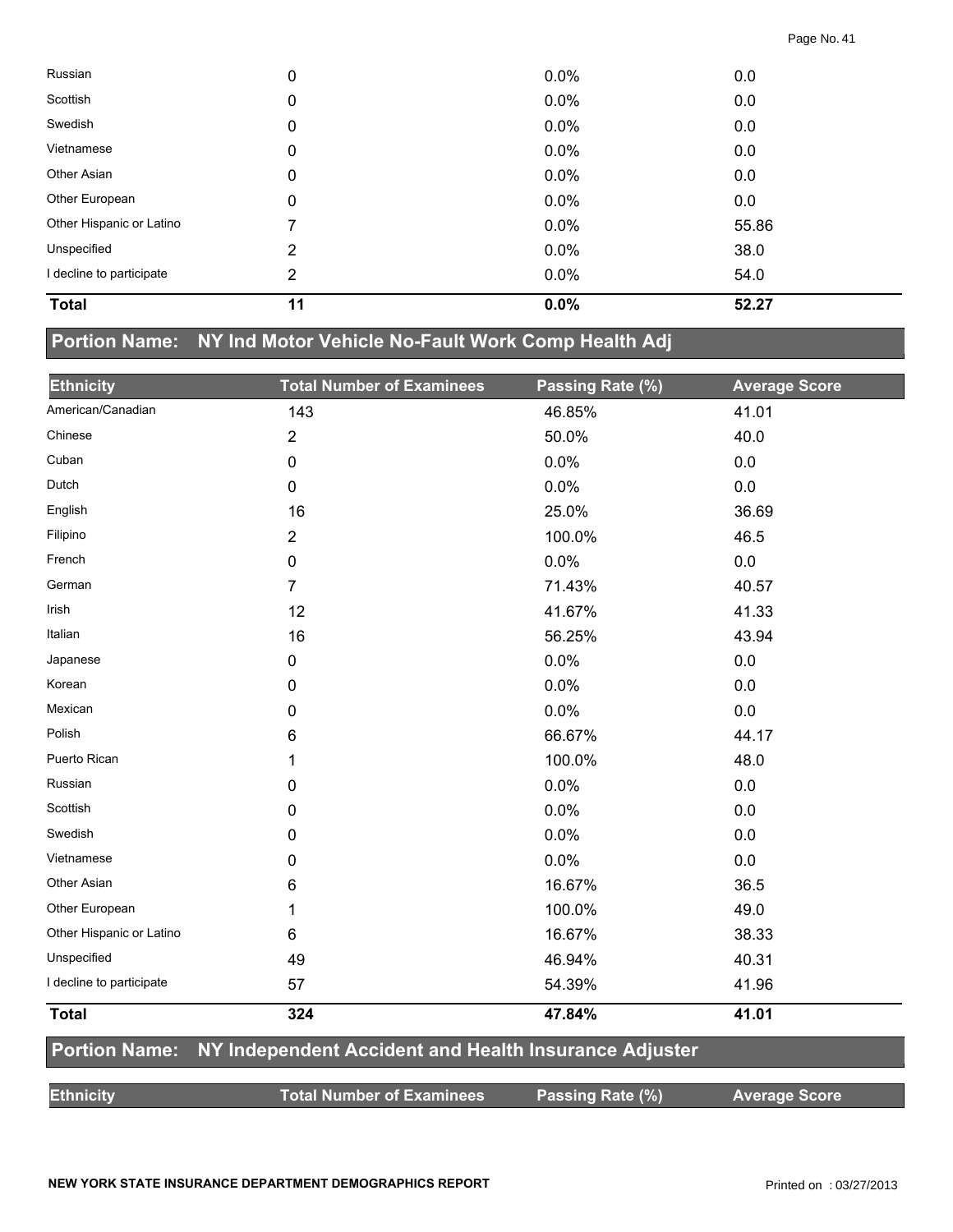| <b>Total</b>             | 174            | 62.07% | 43.09 |
|--------------------------|----------------|--------|-------|
| I decline to participate | 25             | 84.0%  | 46.2  |
| Unspecified              | 13             | 53.85% | 42.85 |
| Other Hispanic or Latino | 5              | 60.0%  | 45.4  |
| Other European           | $\mathbf 0$    | 0.0%   | 0.0   |
| Other Asian              | $\pmb{0}$      | 0.0%   | 0.0   |
| Vietnamese               | $\pmb{0}$      | 0.0%   | 0.0   |
| Swedish                  | 1              | 100.0% | 42.0  |
| Scottish                 | 0              | 0.0%   | 0.0   |
| Russian                  | 1              | 100.0% | 46.0  |
| Puerto Rican             | 19             | 10.53% | 35.84 |
| Polish                   | 1              | 100.0% | 46.0  |
| Mexican                  | 1              | 100.0% | 49.0  |
| Korean                   | $\pmb{0}$      | 0.0%   | 0.0   |
| Japanese                 | 4              | 25.0%  | 36.25 |
| Italian                  | 8              | 62.5%  | 43.13 |
| Irish                    | 4              | 100.0% | 46.0  |
| German                   | 1              | 100.0% | 53.0  |
| French                   | $\pmb{0}$      | 0.0%   | 0.0   |
| Filipino                 | $\overline{2}$ | 100.0% | 47.5  |
| English                  | 3              | 66.67% | 37.67 |
| Dutch                    | 1              | 100.0% | 48.0  |
| Cuban                    | $\overline{2}$ | 50.0%  | 39.0  |
| Chinese                  | $\pmb{0}$      | 0.0%   | 0.0   |
| American/Canadian        | 83             | 65.06% | 43.78 |

# **Portion Name: NY Independent Automobile Damage and Theft Appraisal Adjuster**

| <b>Ethnicity</b>  | <b>Total Number of Examinees</b> | Passing Rate (%) | <b>Average Score</b> |
|-------------------|----------------------------------|------------------|----------------------|
| American/Canadian | 137                              | 45.26%           | 40.69                |
| Chinese           | 0                                | 0.0%             | 0.0                  |
| Cuban             | 0                                | 0.0%             | 0.0                  |
| Dutch             | 1                                | 100.0%           | 42.0                 |
| English           | 13                               | 61.54%           | 41.38                |
| Filipino          | 0                                | 0.0%             | 0.0                  |
| French            | $\pmb{0}$                        | 0.0%             | 0.0                  |
| German            | 11                               | 54.55%           | 43.55                |
| Irish             | 17                               | 70.59%           | 42.35                |
| Italian           | 53                               | 32.08%           | 36.64                |
| Japanese          | $\mathbf 0$                      | 0.0%             | 0.0                  |
| Korean            | 0                                | 0.0%             | 0.0                  |
| Mexican           | 5                                | 60.0%            | 42.6                 |
| Polish            | 4                                | 75.0%            | 46.75                |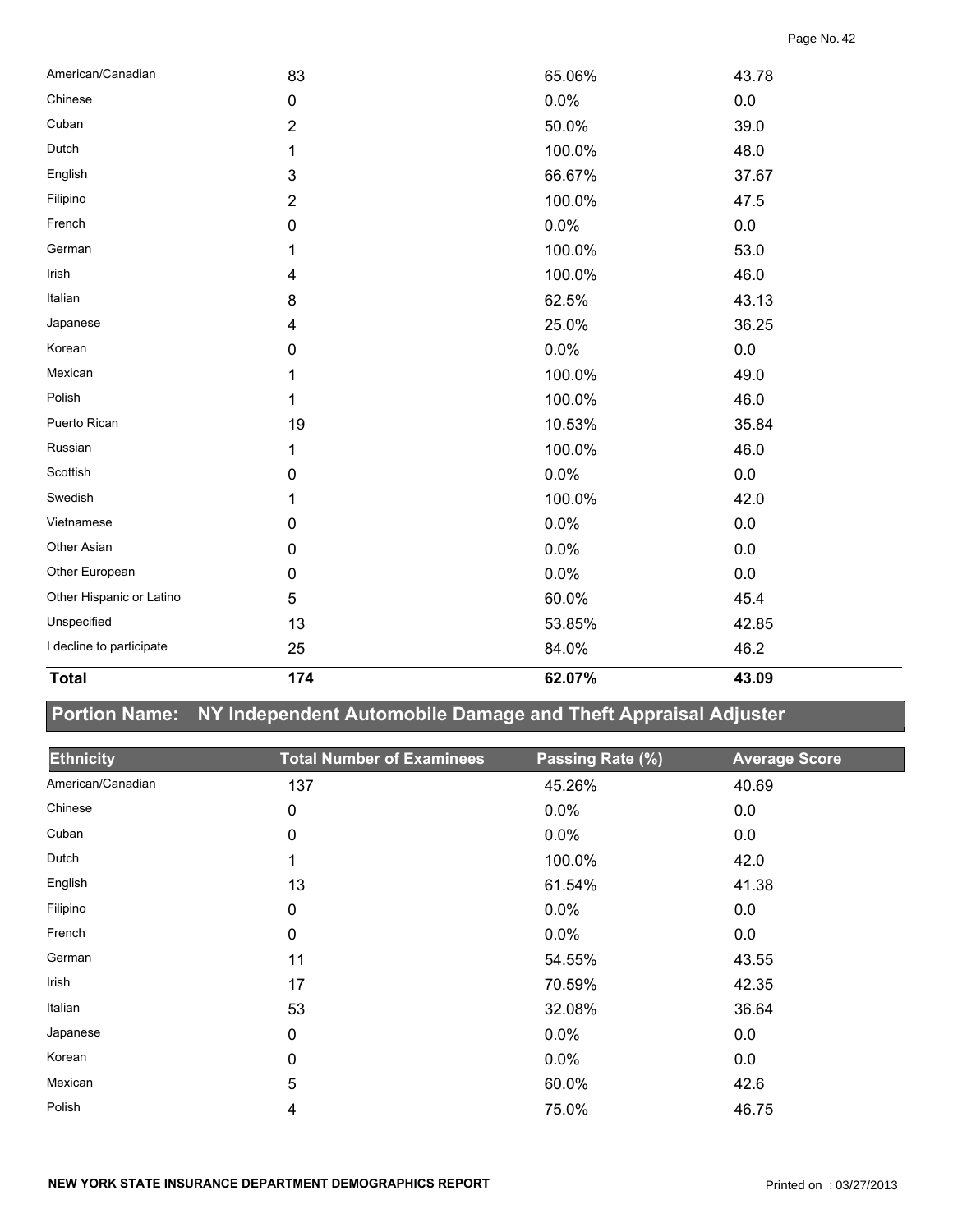| <b>Total</b>             | 466 | 57.73%  | 42.21 |  |
|--------------------------|-----|---------|-------|--|
| I decline to participate | 100 | 63.0%   | 43.35 |  |
| Unspecified              | 110 | 74.55%  | 45.0  |  |
| Other Hispanic or Latino | 4   | 100.0%  | 48.75 |  |
| Other European           | 5   | 80.0%   | 47.2  |  |
| <b>Other Asian</b>       |     | 100.0%  | 44.0  |  |
| Vietnamese               | 0   | $0.0\%$ | 0.0   |  |
| Swedish                  |     | 100.0%  | 45.0  |  |
| Scottish                 | 0   | $0.0\%$ | 0.0   |  |
| Russian                  | 3   | 66.67%  | 46.0  |  |
| Puerto Rican             |     | $0.0\%$ | 30.0  |  |

## **Portion Name: NY Property and Casualty Insurance Agent/Broker**

| <b>Ethnicity</b>         | <b>Total Number of Examinees</b> | Passing Rate (%) | <b>Average Score</b> |
|--------------------------|----------------------------------|------------------|----------------------|
| American/Canadian        | 901                              | 61.82%           | 109.44               |
| Chinese                  | 90                               | 45.56%           | 102.33               |
| Cuban                    | $\mathfrak{S}$                   | 66.67%           | 110.67               |
| Dutch                    | 5                                | 80.0%            | 114.8                |
| English                  | 82                               | 52.44%           | 105.9                |
| Filipino                 | $\overline{7}$                   | 42.86%           | 95.0                 |
| French                   | 9                                | 44.44%           | 106.89               |
| German                   | 36                               | 69.44%           | 112.64               |
| Irish                    | 131                              | 68.7%            | 112.45               |
| Italian                  | 190                              | 63.16%           | 108.92               |
| Japanese                 | 16                               | 62.5%            | 107.13               |
| Korean                   | 58                               | 25.86%           | 96.93                |
| Mexican                  | 9                                | 44.44%           | 105.22               |
| Polish                   | 33                               | 75.76%           | 112.85               |
| Puerto Rican             | 53                               | 43.4%            | 100.75               |
| Russian                  | 38                               | 34.21%           | 94.76                |
| Scottish                 | 7                                | 85.71%           | 117.29               |
| Swedish                  | 1                                | 100.0%           | 143.0                |
| Vietnamese               | 18                               | 11.11%           | 91.61                |
| Other Asian              | 100                              | 33.0%            | 98.4                 |
| Other European           | 60                               | 58.33%           | 107.53               |
| Other Hispanic or Latino | 193                              | 36.79%           | 98.1                 |
| Unspecified              | 297                              | 45.12%           | 102.22               |
| I decline to participate | 571                              | 58.67%           | 106.65               |
| <b>Total</b>             | 2908                             | 54.88%           | 106.1                |

#### **Portion Name: NY Independent General Adjuster**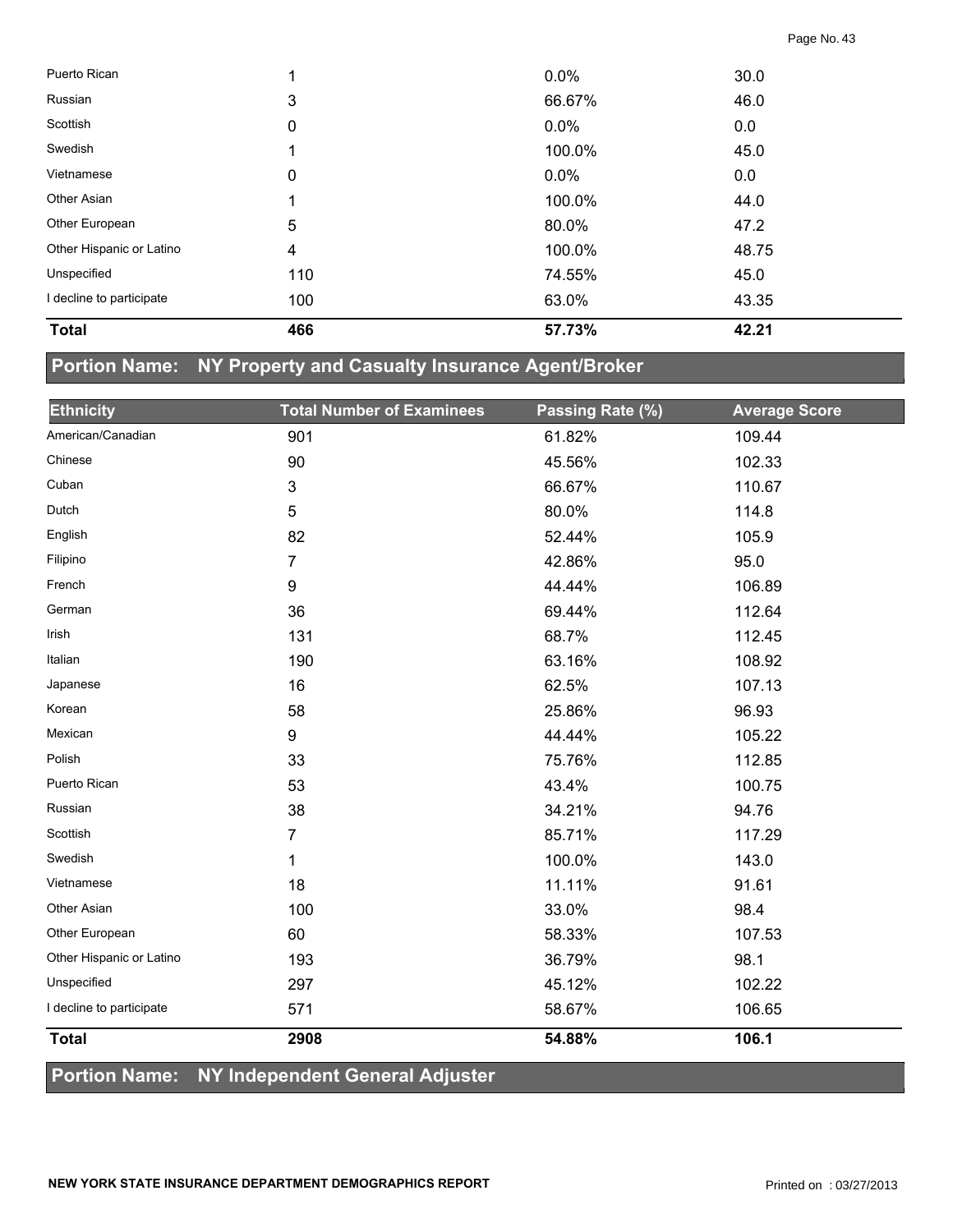| <b>Ethnicity</b>         | <b>Total Number of Examinees</b> | Passing Rate (%) | <b>Average Score</b> |
|--------------------------|----------------------------------|------------------|----------------------|
| American/Canadian        | 394                              | 48.98%           | 68.95                |
| Chinese                  | 7                                | 42.86%           | 69.29                |
| Cuban                    | $\overline{2}$                   | 50.0%            | 67.5                 |
| Dutch                    | 0                                | 0.0%             | 0.0                  |
| English                  | 45                               | 64.44%           | 70.2                 |
| Filipino                 | 4                                | 100.0%           | 77.5                 |
| French                   | 4                                | 0.0%             | 49.0                 |
| German                   | 20                               | 45.0%            | 60.9                 |
| Irish                    | 23                               | 69.57%           | 74.0                 |
| Italian                  | 44                               | 50.0%            | 68.86                |
| Japanese                 | 1                                | 100.0%           | 81.0                 |
| Korean                   | 1                                | 100.0%           | 78.0                 |
| Mexican                  | $\overline{7}$                   | 71.43%           | 73.43                |
| Polish                   | 5                                | 40.0%            | 69.4                 |
| Puerto Rican             | 12                               | 8.33%            | 61.5                 |
| Russian                  | 3                                | 33.33%           | 66.0                 |
| Scottish                 | 0                                | 0.0%             | 0.0                  |
| Swedish                  | 1                                | 100.0%           | 76.0                 |
| Vietnamese               | 3                                | 33.33%           | 67.0                 |
| Other Asian              |                                  | 100.0%           | 89.0                 |
| Other European           | 5                                | 100.0%           | 79.4                 |
| Other Hispanic or Latino | 9                                | 44.44%           | 68.11                |
| Unspecified              | 120                              | 46.67%           | 67.83                |
| I decline to participate | 161                              | 49.69%           | 69.8                 |
| <b>Total</b>             | 872                              | 50.0%            | 68.93                |

# **Portion Name: NY Independent Casualty Insurance Adjuster**

| <b>Ethnicity</b>  | <b>Total Number of Examinees</b> | Passing Rate (%) | <b>Average Score</b> |
|-------------------|----------------------------------|------------------|----------------------|
| American/Canadian | 266                              | 61.65%           | 42.74                |
| Chinese           | 4                                | 50.0%            | 43.25                |
| Cuban             | 2                                | 50.0%            | 39.5                 |
| Dutch             | 1                                | 100.0%           | 55.0                 |
| English           | 35                               | 48.57%           | 40.0                 |
| Filipino          | 4                                | $0.0\%$          | 31.75                |
| French            | 3                                | 100.0%           | 49.0                 |
| German            | 19                               | 68.42%           | 44.21                |
| Irish             | 46                               | 43.48%           | 39.91                |
| Italian           | 44                               | 52.27%           | 40.45                |
| Japanese          | 2                                | 100.0%           | 48.5                 |
| Korean            | $\overline{2}$                   | 100.0%           | 50.5                 |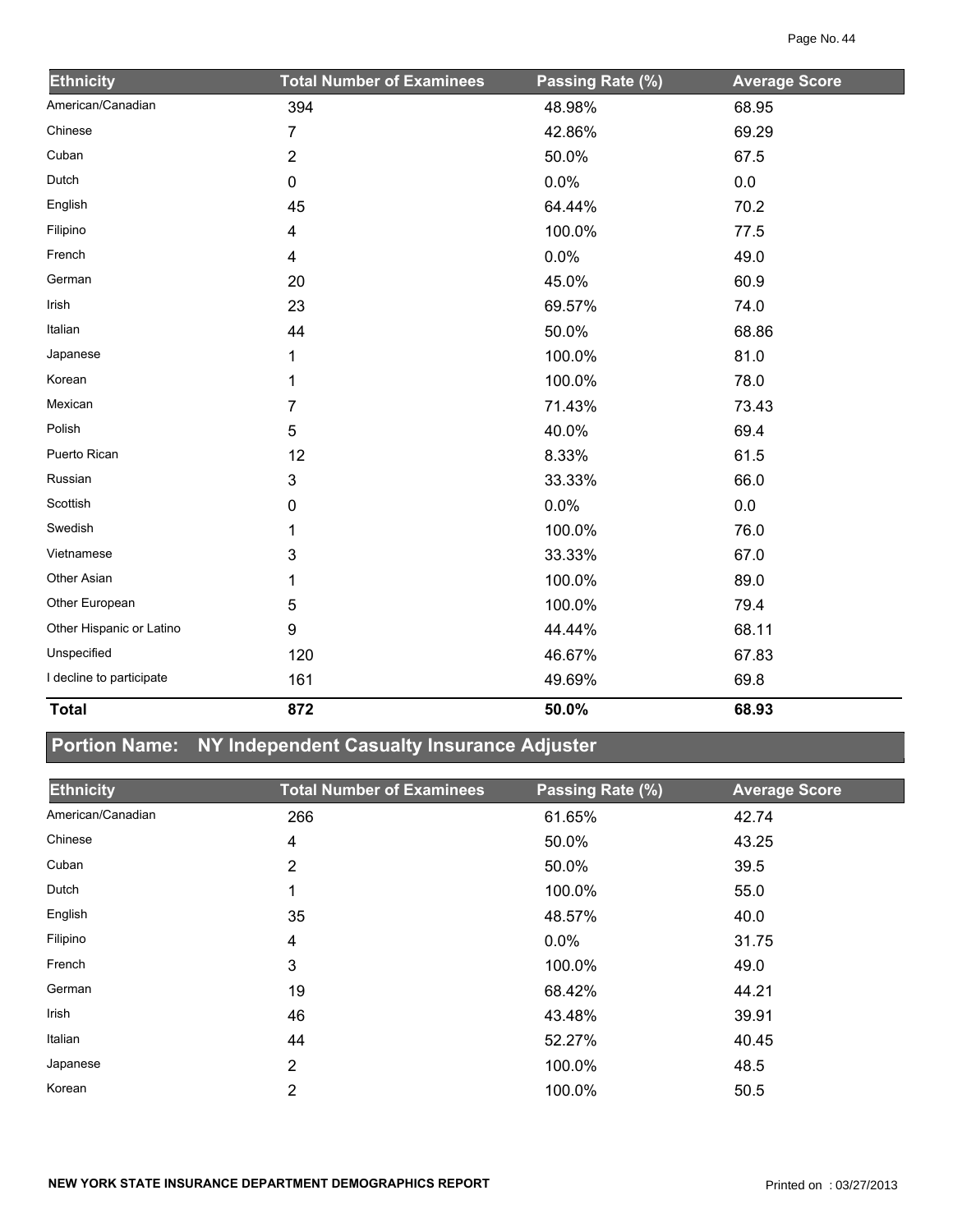| <b>Total</b>             | 866            | 60.05%  | 42.63 |  |
|--------------------------|----------------|---------|-------|--|
| I decline to participate | 244            | 54.92%  | 42.15 |  |
| Unspecified              | 146            | 76.71%  | 45.46 |  |
| Other Hispanic or Latino | 9              | 22.22%  | 33.11 |  |
| Other European           | 11             | 81.82%  | 46.45 |  |
| Other Asian              | 3              | 100.0%  | 48.67 |  |
| Vietnamese               | $\mathbf 0$    | $0.0\%$ | 0.0   |  |
| Swedish                  | 2              | 50.0%   | 40.5  |  |
| Scottish                 | 3              | 0.0%    | 33.33 |  |
| Russian                  | 3              | 66.67%  | 46.33 |  |
| Puerto Rican             | $\overline{2}$ | 50.0%   | 40.5  |  |
| Polish                   | 12             | 50.0%   | 41.25 |  |
| Mexican                  | 3              | 66.67%  | 45.67 |  |

# **Portion Name: NY Independent Fire Adjuster**

| <b>Ethnicity</b>         | <b>Total Number of Examinees</b> | Passing Rate (%) | <b>Average Score</b> |
|--------------------------|----------------------------------|------------------|----------------------|
| American/Canadian        | 63                               | 68.25%           | 44.1                 |
| Chinese                  | $\pmb{0}$                        | 0.0%             | 0.0                  |
| Cuban                    | 0                                | 0.0%             | 0.0                  |
| Dutch                    | 0                                | 0.0%             | 0.0                  |
| English                  | 6                                | 50.0%            | 37.67                |
| Filipino                 | 0                                | 0.0%             | $0.0\,$              |
| French                   | 1                                | 100.0%           | 49.0                 |
| German                   | $\overline{2}$                   | 0.0%             | 38.0                 |
| Irish                    | 11                               | 54.55%           | 44.91                |
| Italian                  | 18                               | 55.56%           | 40.94                |
| Japanese                 | $\pmb{0}$                        | 0.0%             | 0.0                  |
| Korean                   | 0                                | 0.0%             | 0.0                  |
| Mexican                  | 0                                | 0.0%             | 0.0                  |
| Polish                   | 1                                | 0.0%             | 39.0                 |
| Puerto Rican             | 1                                | 100.0%           | 45.0                 |
| Russian                  | 0                                | 0.0%             | 0.0                  |
| Scottish                 | 1                                | 100.0%           | 45.0                 |
| Swedish                  | 0                                | 0.0%             | $0.0\,$              |
| Vietnamese               | 0                                | 0.0%             | 0.0                  |
| Other Asian              | 2                                | 50.0%            | 42.5                 |
| Other European           | 3                                | 66.67%           | 40.33                |
| Other Hispanic or Latino | 13                               | 23.08%           | 37.54                |
| Unspecified              | 16                               | 62.5%            | 41.69                |
| I decline to participate | 45                               | 64.44%           | 43.36                |
| <b>Total</b>             | 183                              | 60.11%           | 42.63                |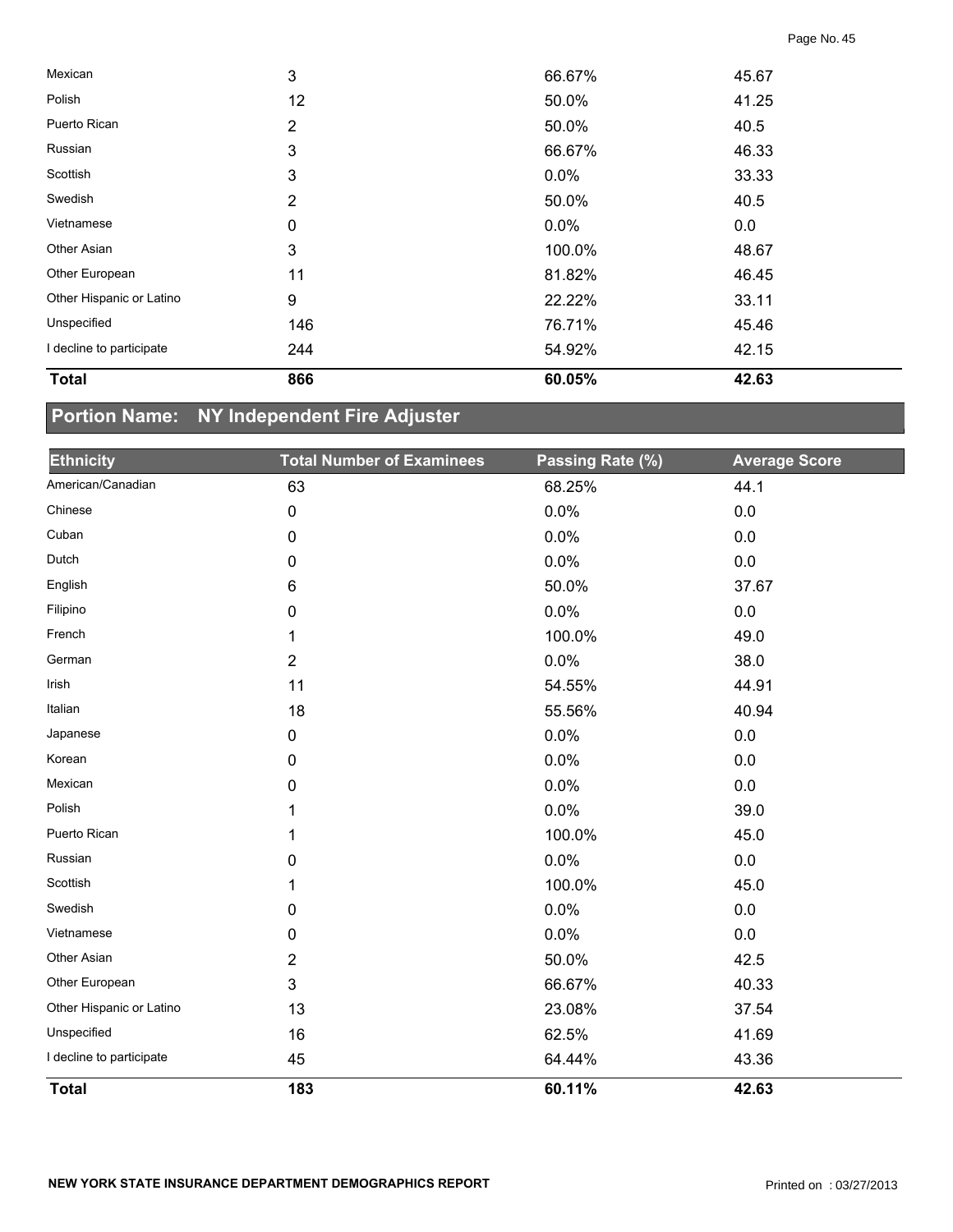|                          | Portion Name: NY Independent Automobile Insurance Adjuster |                  |                      |  |
|--------------------------|------------------------------------------------------------|------------------|----------------------|--|
| <b>Ethnicity</b>         | <b>Total Number of Examinees</b>                           | Passing Rate (%) | <b>Average Score</b> |  |
| American/Canadian        | 74                                                         | 48.65%           | 41.43                |  |
| Chinese                  | 1                                                          | 0.0%             | 27.0                 |  |
| Cuban                    | 0                                                          | 0.0%             | 0.0                  |  |
| Dutch                    | 1                                                          | 100.0%           | 57.0                 |  |
| English                  | 13                                                         | 38.46%           | 38.31                |  |
| Filipino                 | $\mathbf 0$                                                | 0.0%             | 0.0                  |  |
| French                   | 0                                                          | 0.0%             | 0.0                  |  |
| German                   | 3                                                          | 66.67%           | 44.67                |  |
| Irish                    | 9                                                          | 66.67%           | 46.33                |  |
| Italian                  | 8                                                          | 75.0%            | 42.5                 |  |
| Japanese                 | 0                                                          | 0.0%             | 0.0                  |  |
| Korean                   | 0                                                          | 0.0%             | 0.0                  |  |
| Mexican                  | 1                                                          | 0.0%             | 30.0                 |  |
| Polish                   | 0                                                          | 0.0%             | 0.0                  |  |
| Puerto Rican             | 1                                                          | 100.0%           | 44.0                 |  |
| Russian                  | $\overline{2}$                                             | 50.0%            | 40.0                 |  |
| Scottish                 | 0                                                          | 0.0%             | 0.0                  |  |
| Swedish                  | 0                                                          | 0.0%             | 0.0                  |  |
| Vietnamese               | 0                                                          | 0.0%             | 0.0                  |  |
| Other Asian              | 1                                                          | 100.0%           | 42.0                 |  |
| Other European           | 1                                                          | 100.0%           | 50.0                 |  |
| Other Hispanic or Latino | 10                                                         | 30.0%            | 38.3                 |  |
| Unspecified              | 21                                                         | 57.14%           | 41.67                |  |
| I decline to participate | 37                                                         | 40.54%           | 40.41                |  |
| <b>Total</b>             | 183                                                        | 49.18%           | 41.19                |  |

# **Portion Name: NY Public Adjuster**

| <b>Ethnicity</b>  | <b>Total Number of Examinees</b> | Passing Rate (%) | <b>Average Score</b> |
|-------------------|----------------------------------|------------------|----------------------|
| American/Canadian | 93                               | 65.59%           | 44.0                 |
| Chinese           | 0                                | 0.0%             | 0.0                  |
| Cuban             | 0                                | 0.0%             | 0.0                  |
| Dutch             | 0                                | 0.0%             | 0.0                  |
| English           | 6                                | 100.0%           | 48.17                |
| Filipino          | 0                                | 0.0%             | 0.0                  |
| French            | $\mathbf{0}$                     | 0.0%             | 0.0                  |
| German            | 3                                | 100.0%           | 49.0                 |
| Irish             | 4                                | 100.0%           | 52.5                 |
| Italian           | 10                               | 50.0%            | 43.5                 |
| Japanese          | 0                                | 0.0%             | 0.0                  |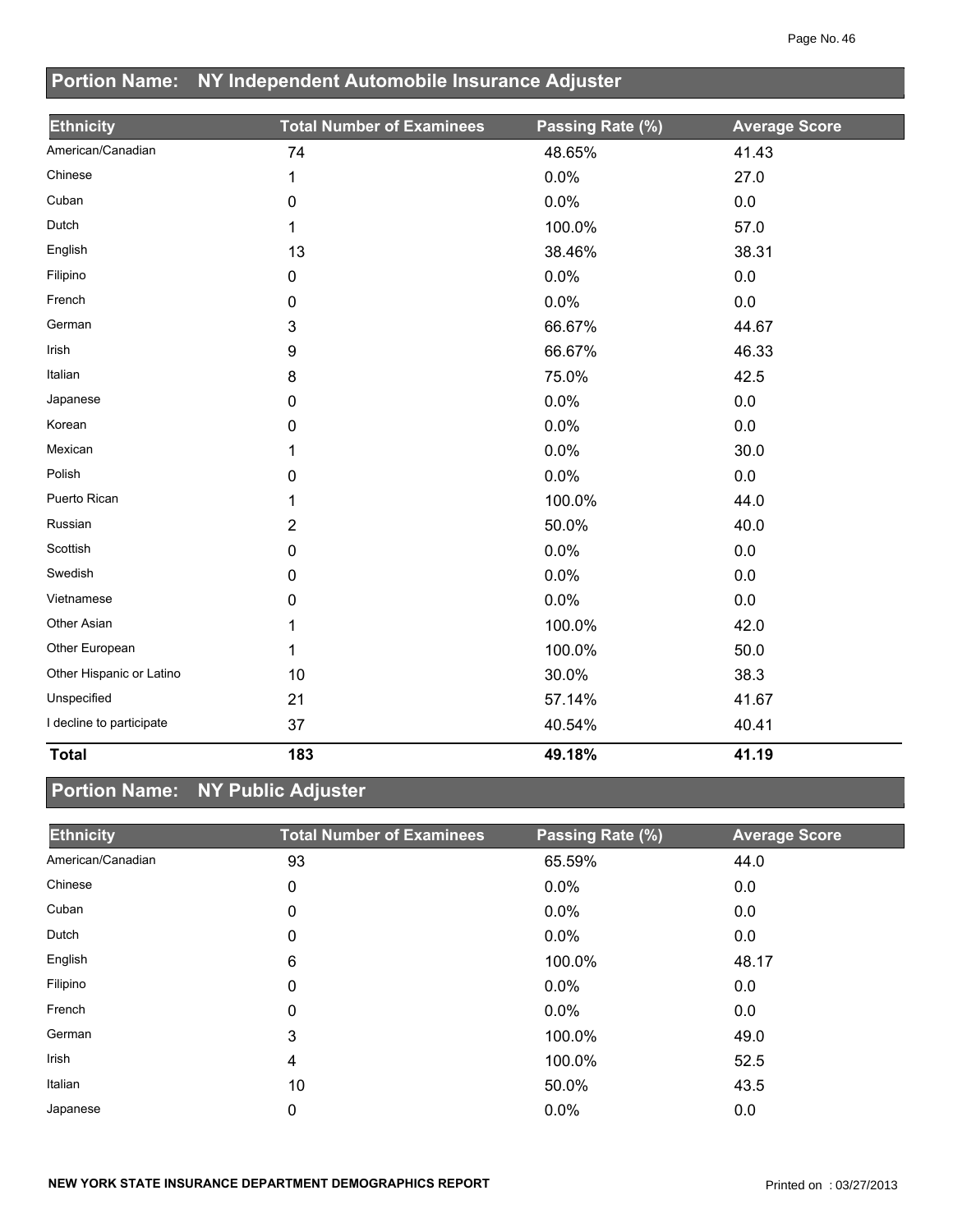| <b>Total</b>             | 211         | 68.72%  | 44.61 |  |
|--------------------------|-------------|---------|-------|--|
| I decline to participate | 63          | 66.67%  | 44.24 |  |
| Unspecified              | 11          | 90.91%  | 47.45 |  |
| Other Hispanic or Latino | 6           | 83.33%  | 44.33 |  |
| Other European           |             | 100.0%  | 54.0  |  |
| Other Asian              | 3           | 66.67%  | 51.33 |  |
| Vietnamese               |             | 100.0%  | 49.0  |  |
| Swedish                  | 0           | $0.0\%$ | 0.0   |  |
| Scottish                 | 0           | $0.0\%$ | 0.0   |  |
| Russian                  | 3           | 66.67%  | 45.67 |  |
| Puerto Rican             | $\sqrt{5}$  | 40.0%   | 39.2  |  |
| Polish                   |             | 100.0%  | 48.0  |  |
| Mexican                  |             | $0.0\%$ | 27.0  |  |
| Korean                   | $\mathbf 0$ | $0.0\%$ | 0.0   |  |

# **Portion Name: NY Property and Casualty Insurance Consultant**

| <b>Ethnicity</b>         | <b>Total Number of Examinees</b> | Passing Rate (%) | <b>Average Score</b> |
|--------------------------|----------------------------------|------------------|----------------------|
| American/Canadian        | 6                                | 33.33%           | 83.5                 |
| Chinese                  | 0                                | 0.0%             | 0.0                  |
| Cuban                    | 0                                | 0.0%             | 0.0                  |
| Dutch                    | 0                                | 0.0%             | 0.0                  |
| English                  | 0                                | 0.0%             | 0.0                  |
| Filipino                 | 0                                | 0.0%             | 0.0                  |
| French                   | 0                                | 0.0%             | 0.0                  |
| German                   | 0                                | 0.0%             | 0.0                  |
| Irish                    | 0                                | 0.0%             | 0.0                  |
| Italian                  | 0                                | 0.0%             | 0.0                  |
| Japanese                 | 0                                | 0.0%             | 0.0                  |
| Korean                   | 0                                | 0.0%             | 0.0                  |
| Mexican                  | 0                                | 0.0%             | 0.0                  |
| Polish                   | 1                                | 100.0%           | 113.0                |
| Puerto Rican             | 0                                | 0.0%             | 0.0                  |
| Russian                  | 0                                | 0.0%             | 0.0                  |
| Scottish                 | 0                                | 0.0%             | 0.0                  |
| Swedish                  | 0                                | 0.0%             | 0.0                  |
| Vietnamese               | 0                                | 0.0%             | 0.0                  |
| Other Asian              | 0                                | 0.0%             | 0.0                  |
| Other European           | 0                                | 0.0%             | 0.0                  |
| Other Hispanic or Latino | $\overline{2}$                   | 0.0%             | 93.0                 |
| Unspecified              | 0                                | 0.0%             | $0.0\,$              |
| I decline to participate | 2                                | 50.0%            | 106.0                |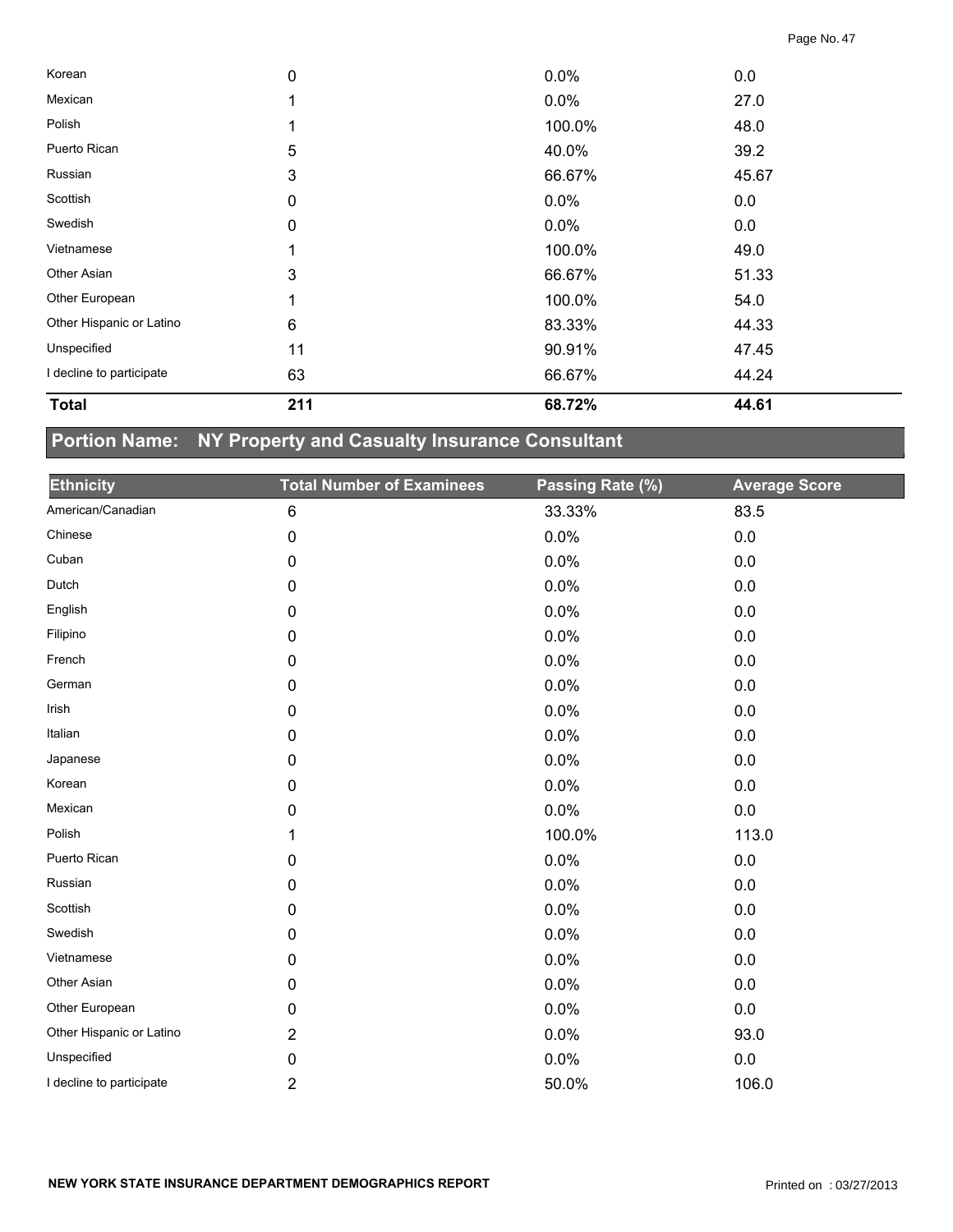| Page No. 48 |  |
|-------------|--|
|             |  |

| <b>Total</b> | 36.36%<br>70 | $\mathbf{e}$<br>. .<br>. .<br>$\sim$ $\sim$ |  |
|--------------|--------------|---------------------------------------------|--|

# **Portion Name: NY Life Settlement Broker Exam**

| <b>Ethnicity</b>         | <b>Total Number of Examinees</b> | Passing Rate (%) | <b>Average Score</b> |
|--------------------------|----------------------------------|------------------|----------------------|
| American/Canadian        | $\pmb{0}$                        | 0.0%             | 0.0                  |
| Chinese                  | $\mathbf 0$                      | 0.0%             | 0.0                  |
| Cuban                    | $\mathbf 0$                      | 0.0%             | 0.0                  |
| Dutch                    | $\mathbf 0$                      | 0.0%             | 0.0                  |
| English                  | 1                                | 100.0%           | 75.0                 |
| Filipino                 | $\mathbf 0$                      | 0.0%             | $0.0\,$              |
| French                   | 0                                | 0.0%             | 0.0                  |
| German                   | 4                                | 25.0%            | 64.25                |
| Irish                    | 0                                | 0.0%             | 0.0                  |
| Italian                  | 0                                | 0.0%             | 0.0                  |
| Japanese                 | 0                                | 0.0%             | 0.0                  |
| Korean                   | 0                                | 0.0%             | 0.0                  |
| Mexican                  | 0                                | 0.0%             | 0.0                  |
| Polish                   | 0                                | 0.0%             | 0.0                  |
| Puerto Rican             | 0                                | 0.0%             | 0.0                  |
| Russian                  | 0                                | 0.0%             | 0.0                  |
| Scottish                 | $\mathbf 0$                      | 0.0%             | 0.0                  |
| Swedish                  | 0                                | 0.0%             | 0.0                  |
| Vietnamese               | 0                                | 0.0%             | 0.0                  |
| Other Asian              | $\mathbf 0$                      | 0.0%             | 0.0                  |
| Other European           | 0                                | 0.0%             | 0.0                  |
| Other Hispanic or Latino | 1                                | 0.0%             | 48.0                 |
| Unspecified              | 0                                | 0.0%             | 0.0                  |
| I decline to participate | 4                                | 75.0%            | 75.0                 |
| <b>Total</b>             | 10                               | 50.0%            | 68.0                 |

## **Portion Name: Independent Aviation Insurance Adjuster**

| <b>Ethnicity</b>  | <b>Total Number of Examinees</b> | Passing Rate (%) | <b>Average Score</b> |
|-------------------|----------------------------------|------------------|----------------------|
| American/Canadian |                                  | 100.0%           | 47.0                 |
| Chinese           | 0                                | $0.0\%$          | 0.0                  |
| Cuban             | 0                                | $0.0\%$          | 0.0                  |
| Dutch             | 0                                | 0.0%             | 0.0                  |
| English           |                                  | 100.0%           | 46.0                 |
| Filipino          | 0                                | $0.0\%$          | 0.0                  |
| French            | 0                                | $0.0\%$          | 0.0                  |
| German            | 0                                | $0.0\%$          | 0.0                  |
| <b>Irish</b>      | 0                                | 0.0%             | 0.0                  |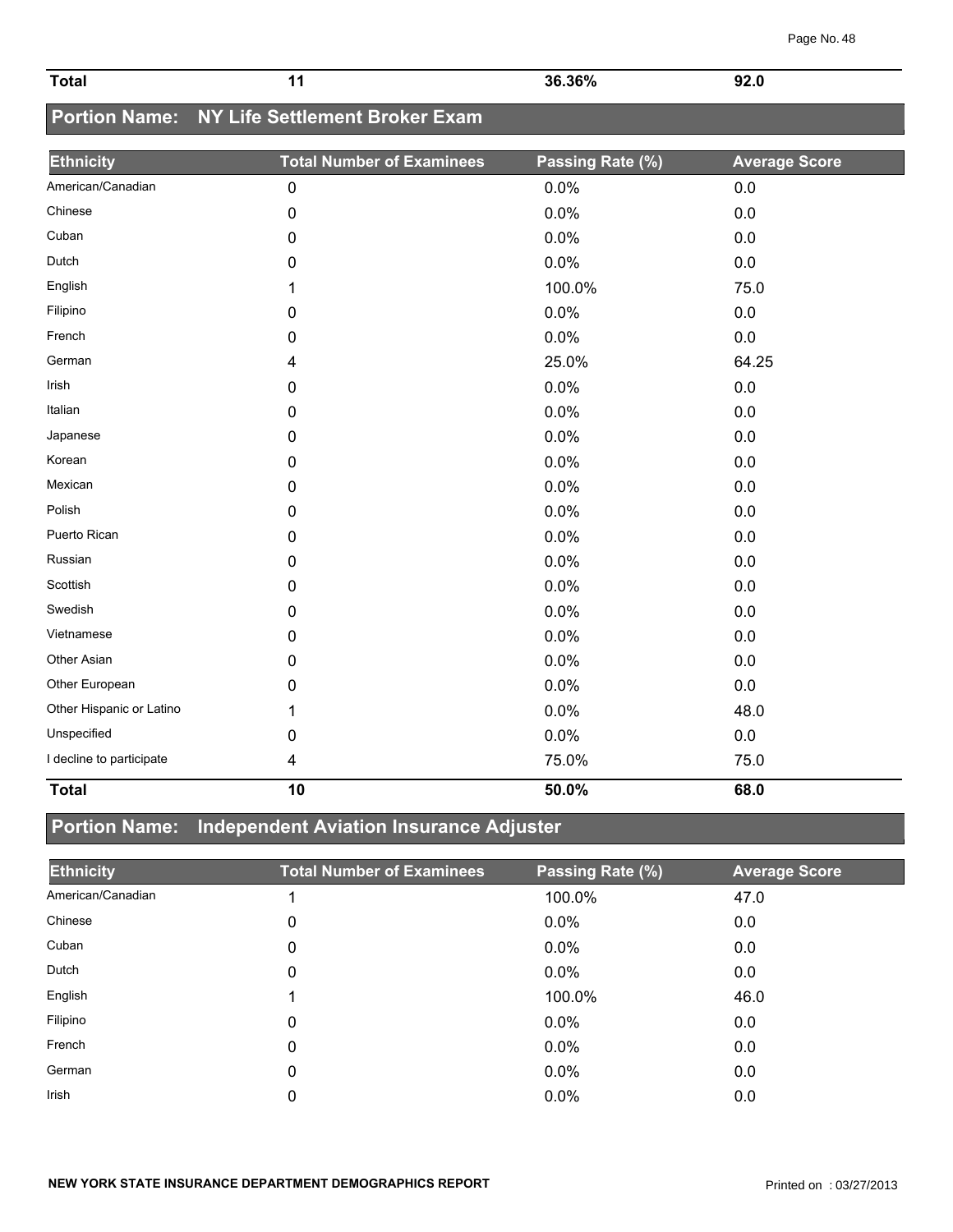| <b>Total</b>             | $\overline{\mathbf{2}}$ | 100.0% | 46.5 |  |
|--------------------------|-------------------------|--------|------|--|
| I decline to participate | $\mathbf 0$             | 0.0%   | 0.0  |  |
| Unspecified              | 0                       | 0.0%   | 0.0  |  |
| Other Hispanic or Latino | 0                       | 0.0%   | 0.0  |  |
| Other European           | 0                       | 0.0%   | 0.0  |  |
| Other Asian              | 0                       | 0.0%   | 0.0  |  |
| Vietnamese               | 0                       | 0.0%   | 0.0  |  |
| Swedish                  | 0                       | 0.0%   | 0.0  |  |
| Scottish                 | 0                       | 0.0%   | 0.0  |  |
| Russian                  | 0                       | 0.0%   | 0.0  |  |
| Puerto Rican             | $\pmb{0}$               | 0.0%   | 0.0  |  |
| Polish                   | 0                       | 0.0%   | 0.0  |  |
| Mexican                  | $\mathbf 0$             | 0.0%   | 0.0  |  |
| Korean                   | $\pmb{0}$               | 0.0%   | 0.0  |  |
| Japanese                 | 0                       | 0.0%   | 0.0  |  |
| Italian                  | 0                       | 0.0%   | 0.0  |  |

# **Portion Name: NY Independent Inland Marine Adjuster**

| <b>Ethnicity</b>         | <b>Total Number of Examinees</b> | Passing Rate (%) | <b>Average Score</b> |
|--------------------------|----------------------------------|------------------|----------------------|
| American/Canadian        | $\overline{\mathbf{c}}$          | 100.0%           | 51.5                 |
| Chinese                  | 0                                | 0.0%             | 0.0                  |
| Cuban                    | 0                                | 0.0%             | 0.0                  |
| Dutch                    | 0                                | 0.0%             | 0.0                  |
| English                  | 0                                | 0.0%             | 0.0                  |
| Filipino                 | 0                                | 0.0%             | 0.0                  |
| French                   | 0                                | 0.0%             | 0.0                  |
| German                   | 0                                | 0.0%             | $0.0\,$              |
| Irish                    | 0                                | 0.0%             | 0.0                  |
| Italian                  |                                  | 100.0%           | 46.0                 |
| Japanese                 | $\mathbf 0$                      | 0.0%             | 0.0                  |
| Korean                   | 0                                | 0.0%             | 0.0                  |
| Mexican                  | 0                                | 0.0%             | 0.0                  |
| Polish                   | 0                                | 0.0%             | 0.0                  |
| Puerto Rican             | 0                                | 0.0%             | 0.0                  |
| Russian                  | 0                                | 0.0%             | 0.0                  |
| Scottish                 | 0                                | 0.0%             | 0.0                  |
| Swedish                  | 0                                | 0.0%             | $0.0\,$              |
| Vietnamese               | 0                                | 0.0%             | 0.0                  |
| Other Asian              | $\mathbf 0$                      | 0.0%             | 0.0                  |
| Other European           | 0                                | 0.0%             | 0.0                  |
| Other Hispanic or Latino | 0                                | 0.0%             | 0.0                  |
| Unspecified              | 1                                | 100.0%           | 43.0                 |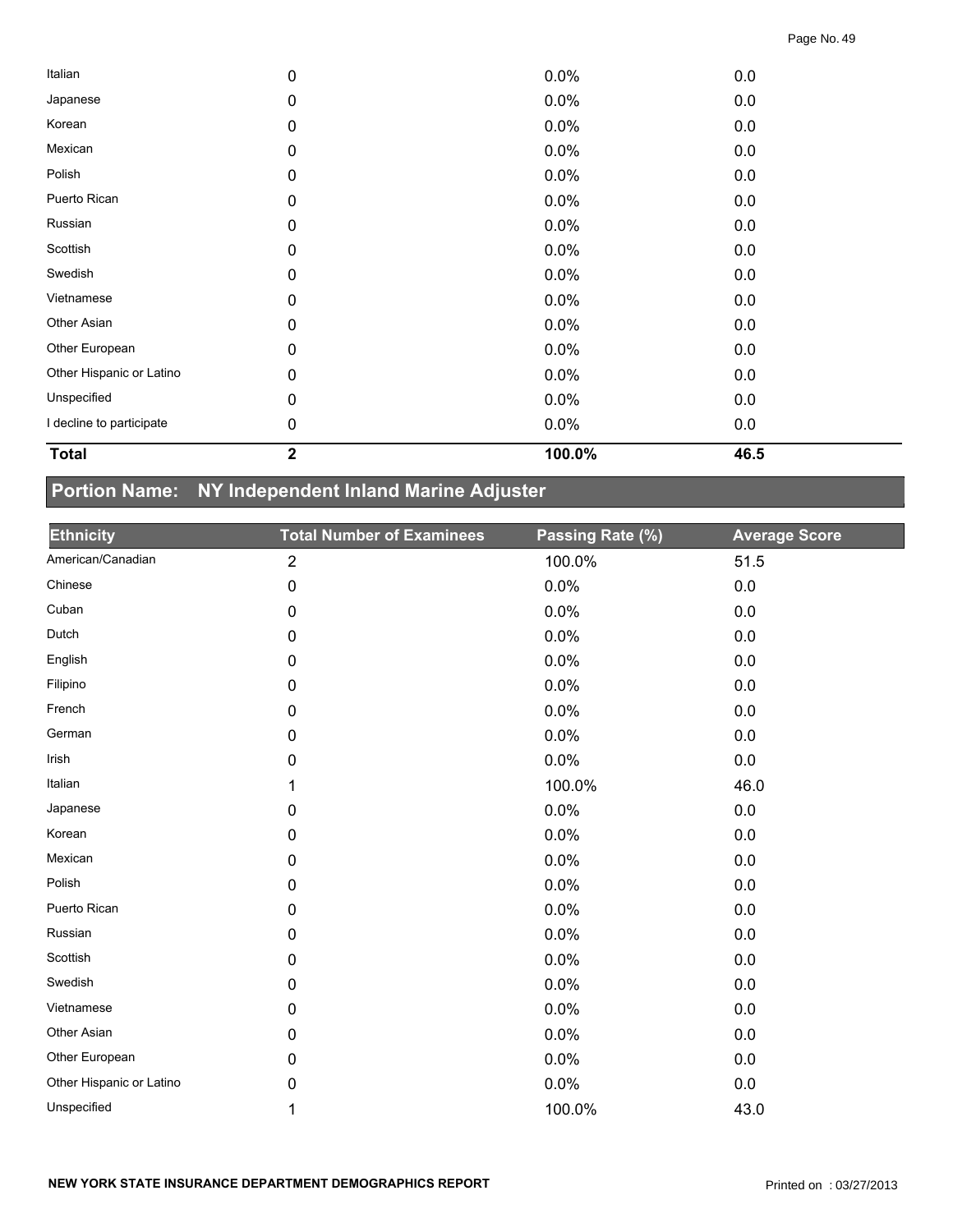| I decline to participate | 0                                                                          | 0.0%             | 0.0                  |
|--------------------------|----------------------------------------------------------------------------|------------------|----------------------|
| <b>Total</b>             | 4                                                                          | 100.0%           | 48.0                 |
| <b>Portion Name:</b>     | NY Life, Accident, and Health Insurance Laws and Regulations Exam -SPANISH |                  |                      |
| <b>Ethnicity</b>         | <b>Total Number of Examinees</b>                                           | Passing Rate (%) | <b>Average Score</b> |
| American/Canadian        | $\pmb{0}$                                                                  | 0.0%             | $0.0\,$              |
| Chinese                  | 0                                                                          | 0.0%             | 0.0                  |
| Cuban                    | 0                                                                          | 0.0%             | $0.0\,$              |
| Dutch                    | 0                                                                          | 0.0%             | 0.0                  |
| English                  | 0                                                                          | 0.0%             | 0.0                  |
| Filipino                 | 0                                                                          | 0.0%             | 0.0                  |
| French                   | 0                                                                          | 0.0%             | 0.0                  |
| German                   | 0                                                                          | 0.0%             | 0.0                  |
| Irish                    | 0                                                                          | 0.0%             | 0.0                  |
| Italian                  | 0                                                                          | 0.0%             | 0.0                  |
| Japanese                 | 0                                                                          | 0.0%             | 0.0                  |
| Korean                   | 0                                                                          | 0.0%             | 0.0                  |
| Mexican                  | 0                                                                          | 0.0%             | $0.0\,$              |
| Polish                   | 0                                                                          | 0.0%             | 0.0                  |
| Puerto Rican             | 1                                                                          | 0.0%             | 20.0                 |
| Russian                  | 0                                                                          | 0.0%             | 0.0                  |
| Scottish                 | 0                                                                          | 0.0%             | 0.0                  |
| Swedish                  | 0                                                                          | 0.0%             | $0.0\,$              |
| Vietnamese               | 0                                                                          | 0.0%             | 0.0                  |
| Other Asian              | 0                                                                          | 0.0%             | $0.0\,$              |
| Other European           | 0                                                                          | 0.0%             | 0.0                  |
| Other Hispanic or Latino | 0                                                                          | 0.0%             | 0.0                  |
| Unspecified              | 0                                                                          | 0.0%             | 0.0                  |
| I decline to participate | 3                                                                          | 0.0%             | 19.0                 |

#### **Total 4 0.0% 19.25**

## **Portion Name: NY Life, Accident and Health Insurance Consultant**

| <b>Ethnicity</b>  | <b>Total Number of Examinees</b> | Passing Rate (%) | <b>Average Score</b> |
|-------------------|----------------------------------|------------------|----------------------|
| American/Canadian | 9                                | 44.44%           | 103.67               |
| Chinese           |                                  | 100.0%           | 106.0                |
| Cuban             | 0                                | $0.0\%$          | 0.0                  |
| Dutch             | 0                                | 0.0%             | 0.0                  |
| English           | 0                                | $0.0\%$          | 0.0                  |
| Filipino          | 0                                | 0.0%             | 0.0                  |
| French            | 0                                | 0.0%             | 0.0                  |
| German            | 0                                | $0.0\%$          | 0.0                  |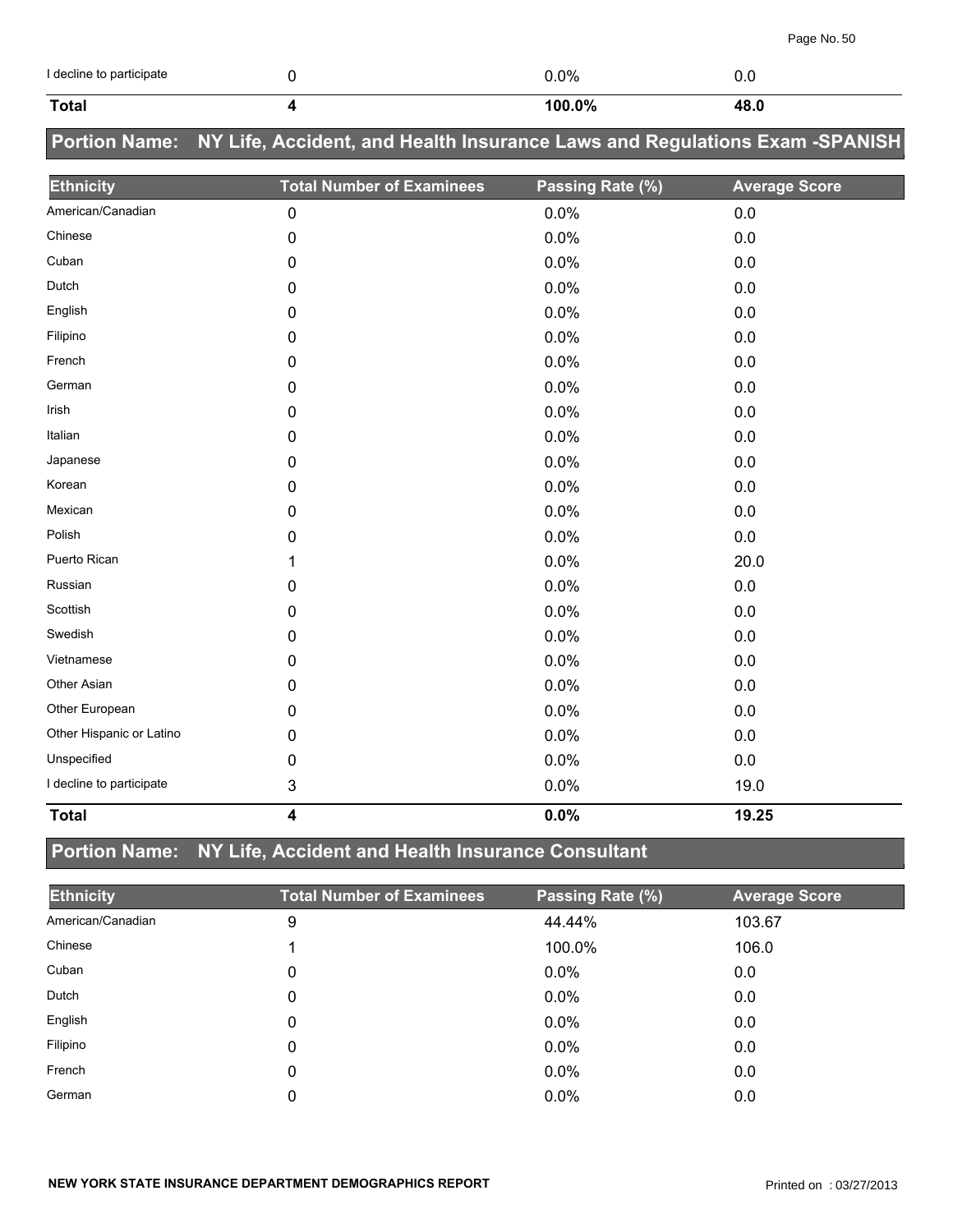| <b>Total</b>             | 18        | 50.0%  | 108.67 |  |
|--------------------------|-----------|--------|--------|--|
| I decline to participate | $\pmb{0}$ | 0.0%   | 0.0    |  |
| Unspecified              | 0         | 0.0%   | 0.0    |  |
| Other Hispanic or Latino | 0         | 0.0%   | 0.0    |  |
| Other European           | 0         | 0.0%   | 0.0    |  |
| Other Asian              | 0         | 0.0%   | 0.0    |  |
| Vietnamese               | 0         | 0.0%   | 0.0    |  |
| Swedish                  | 0         | 0.0%   | 0.0    |  |
| Scottish                 | 0         | 0.0%   | 0.0    |  |
| Russian                  | 0         | 0.0%   | 0.0    |  |
| Puerto Rican             | 0         | 0.0%   | 0.0    |  |
| Polish                   |           | 100.0% | 143.0  |  |
| Mexican                  | $\pmb{0}$ | 0.0%   | 0.0    |  |
| Korean                   | 0         | 0.0%   | 0.0    |  |
| Japanese                 | 0         | 0.0%   | 0.0    |  |
| Italian                  | 6         | 33.33% | 108.33 |  |
| Irish                    |           | 100.0% | 124.0  |  |

## **Portion Name: Mortgage Guaranty Agent**

| <b>Native Language</b>   | <b>Total Number of Examinees</b> | Passing Rate (%) | <b>Average Score</b> |
|--------------------------|----------------------------------|------------------|----------------------|
| Arabic                   | 0                                | 0.0%             | 0.0                  |
| Chinese                  | 0                                | 0.0%             | 0.0                  |
| English                  | $\overline{2}$                   | 50.0%            | 28.5                 |
| French                   | $\mathbf 0$                      | 0.0%             | 0.0                  |
| German                   | 0                                | 0.0%             | 0.0                  |
| Italian                  | 0                                | 0.0%             | 0.0                  |
| Korean                   | 0                                | 0.0%             | 0.0                  |
| Polish                   | $\mathbf 0$                      | 0.0%             | 0.0                  |
| Russian                  | 0                                | 0.0%             | 0.0                  |
| Spanish                  | 0                                | 0.0%             | 0.0                  |
| Tagalog                  | 0                                | 0.0%             | 0.0                  |
| Vietnamese               | 0                                | 0.0%             | 0.0                  |
| Unspecified              | 0                                | 0.0%             | 0.0                  |
| I decline to participate | 0                                | 0.0%             | 0.0                  |
| <b>Total</b>             | $\overline{\mathbf{2}}$          | 50.0%            | 28.5                 |

# **Portion Name: NY Property and Casualty Insurance Agent**

| <b>Native Language</b> | Total Number of Examinees | Passing Rate (%) | <b>Average Score</b> |
|------------------------|---------------------------|------------------|----------------------|
| Arabic                 |                           | $0.0\%$          | 0.0                  |
| Chinese                |                           | $0.0\%$          | 0.0                  |
| English                | 54                        | 68.52%           | 111.37               |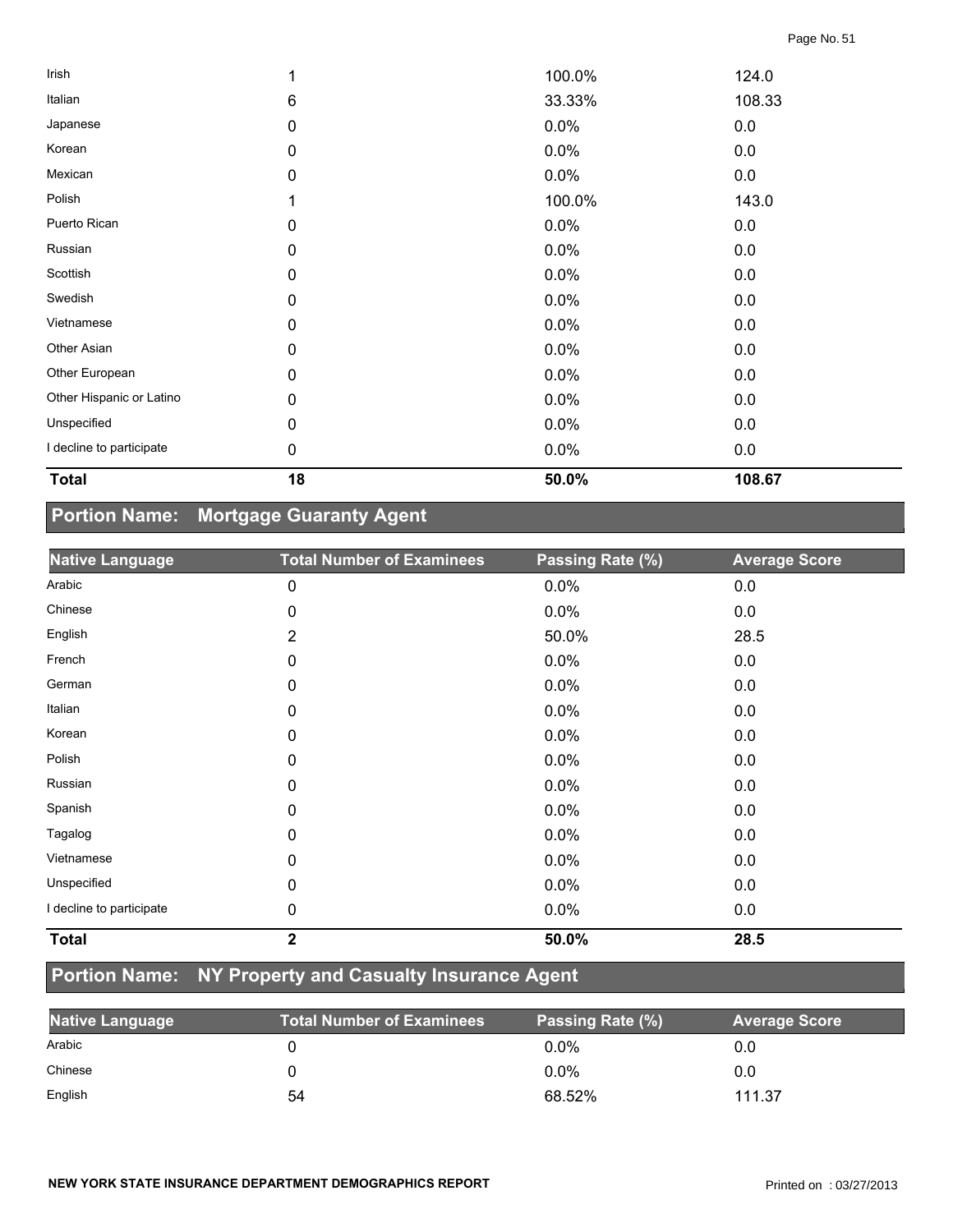| <b>Total</b>             | 82                      | 65.85% | 110.56 |  |
|--------------------------|-------------------------|--------|--------|--|
| I decline to participate | 18                      | 66.67% | 111.44 |  |
| Unspecified              | $\,6$                   | 50.0%  | 106.5  |  |
| Vietnamese               | 0                       | 0.0%   | 0.0    |  |
| Tagalog                  | 0                       | 0.0%   | 0.0    |  |
| Spanish                  | $\overline{\mathbf{4}}$ | 50.0%  | 101.75 |  |
| Russian                  | 0                       | 0.0%   | 0.0    |  |
| Polish                   | 0                       | 0.0%   | 0.0    |  |
| Korean                   | 0                       | 0.0%   | 0.0    |  |
| Italian                  | 0                       | 0.0%   | 0.0    |  |
| German                   | 0                       | 0.0%   | 0.0    |  |
| French                   | 0                       | 0.0%   | 0.0    |  |

## **Portion Name: NY Bail Bond Agent**

| <b>Native Language</b>   | <b>Total Number of Examinees</b> | Passing Rate (%) | <b>Average Score</b> |
|--------------------------|----------------------------------|------------------|----------------------|
| Arabic                   | 0                                | 0.0%             | 0.0                  |
| Chinese                  | 0                                | $0.0\%$          | 0.0                  |
| English                  | 25                               | 80.0%            | 46.0                 |
| French                   | 0                                | 0.0%             | 0.0                  |
| German                   | 0                                | 0.0%             | 0.0                  |
| Italian                  | $\overline{2}$                   | 50.0%            | 42.0                 |
| Korean                   | 0                                | 0.0%             | 0.0                  |
| Polish                   |                                  | 100.0%           | 48.0                 |
| Russian                  | 0                                | 0.0%             | 0.0                  |
| Spanish                  | 4                                | 75.0%            | 43.0                 |
| Tagalog                  | 0                                | 0.0%             | 0.0                  |
| Vietnamese               | 0                                | 0.0%             | 0.0                  |
| Unspecified              | 4                                | 25.0%            | 37.0                 |
| I decline to participate | 15                               | 60.0%            | 43.6                 |
| <b>Total</b>             | 51                               | 68.63%           | 44.24                |

# **Portion Name: NY Life Insurance Agent/Broker**

| <b>Native Language</b> | <b>Total Number of Examinees</b> | Passing Rate (%) | <b>Average Score</b> |
|------------------------|----------------------------------|------------------|----------------------|
| Arabic                 | 10                               | 30.0%            | 56.2                 |
| Chinese                | 588                              | 40.82%           | 65.73                |
| English                | 2603                             | 50.48%           | 68.84                |
| French                 | 63                               | 25.4%            | 62.79                |
| German                 | 6                                | 50.0%            | 69.5                 |
| Italian                | 10                               | 30.0%            | 65.4                 |
| Korean                 | 20                               | 35.0%            | 65.45                |
| Polish                 |                                  | 100.0%           | 81.0                 |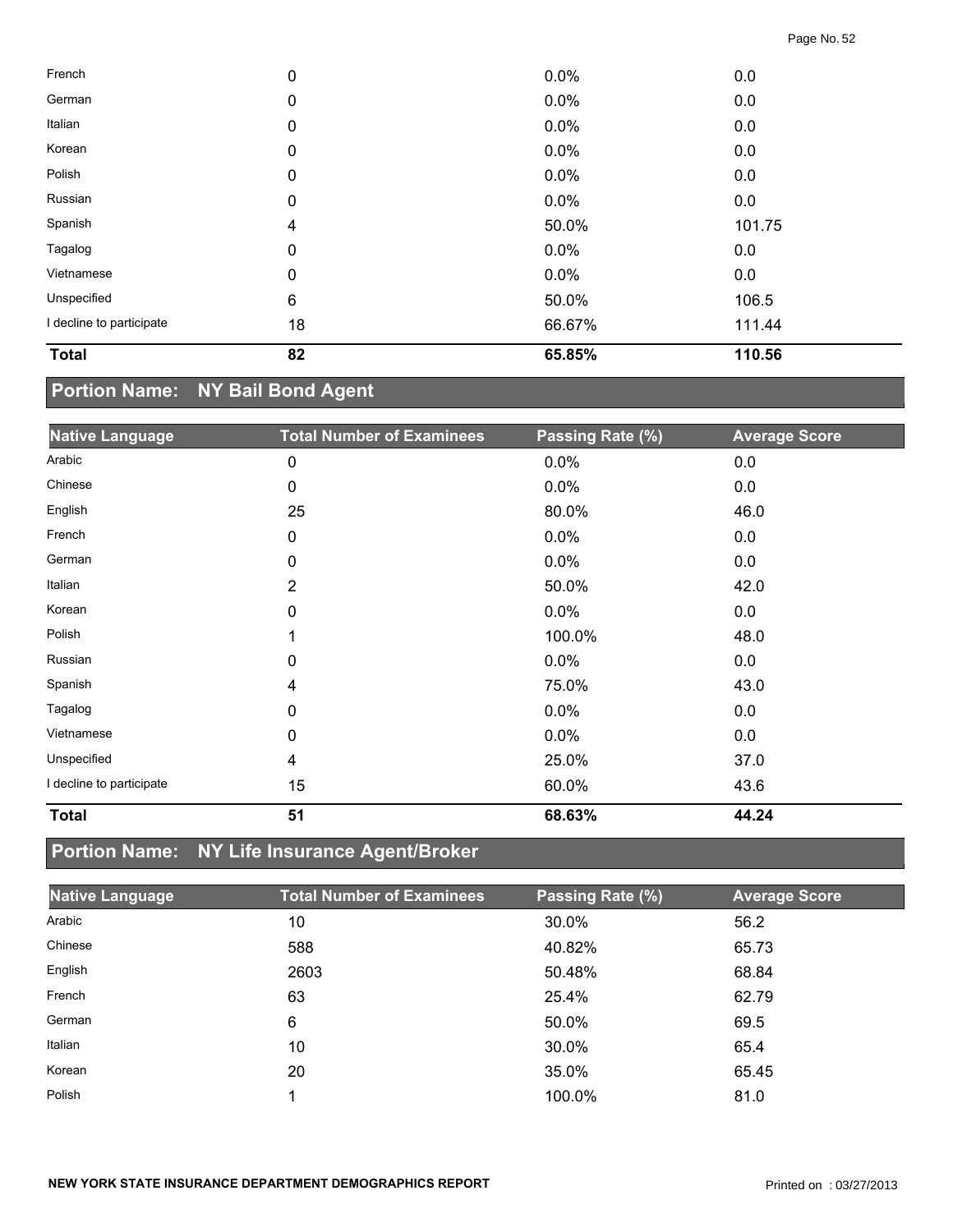| <b>Total</b>             | 6893 | 49.66% | 68.36 |  |
|--------------------------|------|--------|-------|--|
| I decline to participate | 2217 | 56.65% | 70.46 |  |
| Unspecified              | 829  | 42.22% | 65.37 |  |
| Vietnamese               | 6    | 66.67% | 73.0  |  |
| Tagalog                  | 76   | 63.16% | 69.59 |  |
| Spanish                  | 441  | 37.64% | 64.79 |  |
| Russian                  | 23   | 52.17% | 72.43 |  |

#### **Portion Name: NY Life, Accident, and Health Insurance Agent/Broker**

| <b>Native Language</b>   | <b>Total Number of Examinees</b> | Passing Rate (%) | <b>Average Score</b> |
|--------------------------|----------------------------------|------------------|----------------------|
| Arabic                   | 26                               | 23.08%           | 96.15                |
| Chinese                  | 112                              | 58.04%           | 105.42               |
| English                  | 6537                             | 58.97%           | 107.31               |
| French                   | 62                               | 48.39%           | 100.66               |
| German                   | 5                                | 60.0%            | 112.6                |
| Italian                  | 17                               | 41.18%           | 102.12               |
| Korean                   | 17                               | 52.94%           | 107.41               |
| Polish                   | 18                               | 50.0%            | 104.33               |
| Russian                  | 101                              | 38.61%           | 100.68               |
| Spanish                  | 396                              | 33.59%           | 95.97                |
| Tagalog                  | 15                               | 66.67%           | 108.73               |
| Vietnamese               | 19                               | 42.11%           | 99.53                |
| Unspecified              | 1054                             | 47.72%           | 101.55               |
| I decline to participate | 2245                             | 49.84%           | 103.36               |
| <b>Total</b>             | 10624                            | 54.56%           | 105.31               |

## **Portion Name: NY Life Insurance Agent/Broker Exam - SPANISH**

| <b>Native Language</b> | <b>Total Number of Examinees</b> | Passing Rate (%) | <b>Average Score</b> |
|------------------------|----------------------------------|------------------|----------------------|
|                        |                                  |                  |                      |
| Arabic                 | 0                                | 0.0%             | 0.0                  |
| Chinese                | 0                                | 0.0%             | 0.0                  |
| English                | 8                                | 12.5%            | 56.88                |
| French                 | 0                                | 0.0%             | 0.0                  |
| German                 | 0                                | 0.0%             | 0.0                  |
| Italian                | 0                                | 0.0%             | 0.0                  |
| Korean                 | 0                                | 0.0%             | 0.0                  |
| Polish                 | 0                                | 0.0%             | 0.0                  |
| Russian                | 0                                | $0.0\%$          | 0.0                  |
| Spanish                | 286                              | 14.34%           | 57.54                |
| Tagalog                | 0                                | 0.0%             | 0.0                  |
| Vietnamese             | 0                                | $0.0\%$          | 0.0                  |
| Unspecified            | 33                               | 21.21%           | 56.61                |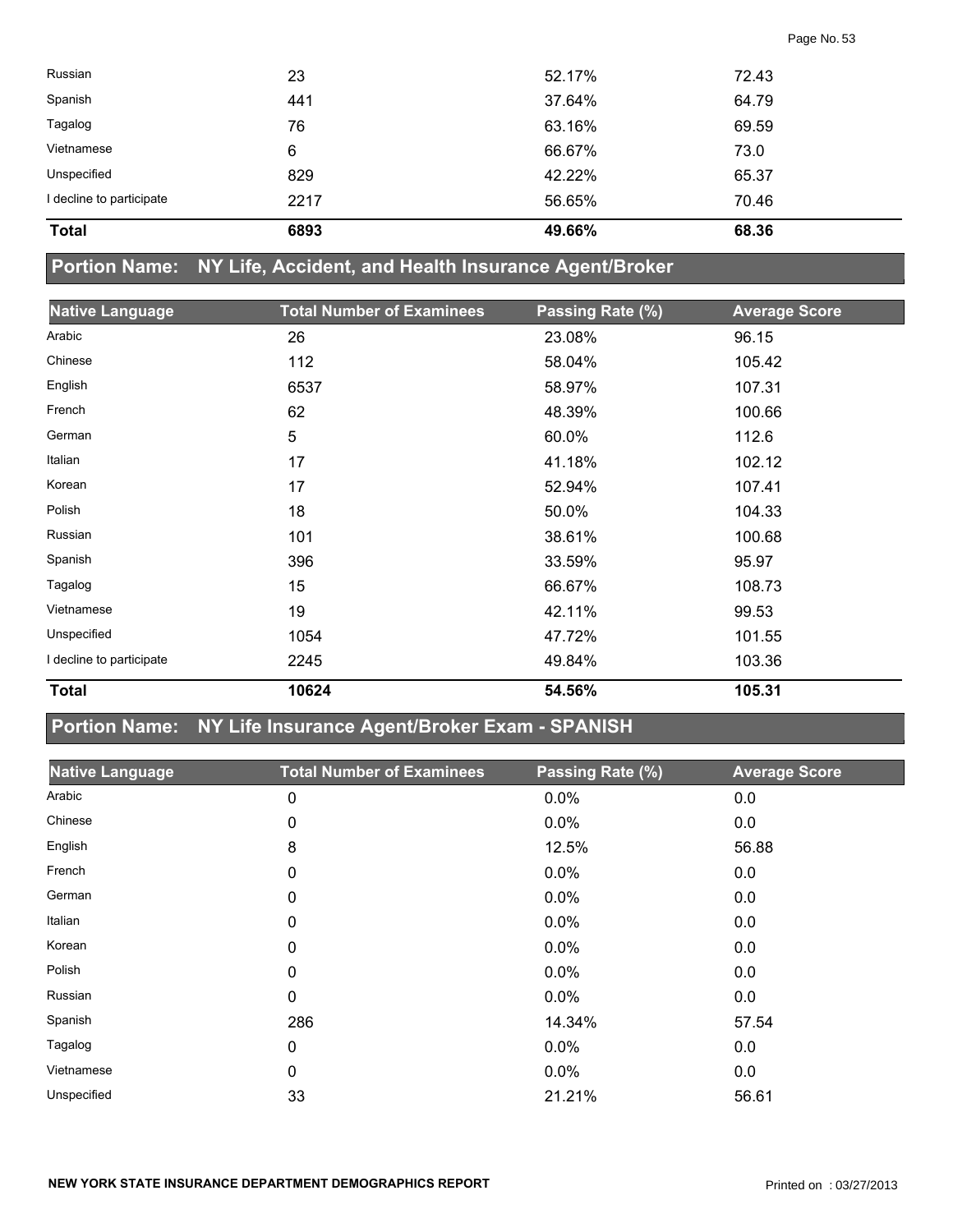| I decline to participate | 166 | 14.46% | 56.8  |
|--------------------------|-----|--------|-------|
| <b>Total</b>             | 493 | 14.81% | 57.22 |

# **Portion Name: NY Property and Casualty Ins Laws and Regs**

| <b>Native Language</b>   | <b>Total Number of Examinees</b> | Passing Rate (%) | <b>Average Score</b> |
|--------------------------|----------------------------------|------------------|----------------------|
| Arabic                   | $\mathbf 0$                      | 0.0%             | 0.0                  |
| Chinese                  | 0                                | 0.0%             | 0.0                  |
| English                  | 14                               | 92.86%           | 39.0                 |
| French                   | $\mathbf 0$                      | 0.0%             | 0.0                  |
| German                   | 0                                | 0.0%             | 0.0                  |
| Italian                  | 0                                | 0.0%             | 0.0                  |
| Korean                   | 0                                | 0.0%             | 0.0                  |
| Polish                   | 0                                | 0.0%             | 0.0                  |
| Russian                  | 0                                | 0.0%             | 0.0                  |
| Spanish                  | 4                                | 0.0%             | 28.0                 |
| Tagalog                  | 0                                | 0.0%             | 0.0                  |
| Vietnamese               | $\mathbf 0$                      | 0.0%             | 0.0                  |
| Unspecified              | 0                                | 0.0%             | 0.0                  |
| I decline to participate | 1                                | 100.0%           | 47.0                 |
| <b>Total</b>             | 16                               | 87.5%            | 38.81                |

## **Portion Name: NY Personal Lines Insurance Agent/Broker**

| <b>Native Language</b>   | <b>Total Number of Examinees</b>                                                 | Passing Rate (%) | <b>Average Score</b> |
|--------------------------|----------------------------------------------------------------------------------|------------------|----------------------|
| Arabic                   | 0                                                                                | 0.0%             | 0.0                  |
| Chinese                  | 19                                                                               | 42.11%           | 69.63                |
| English                  | 794                                                                              | 51.13%           | 69.31                |
| French                   | 3                                                                                | 0.0%             | 60.67                |
| German                   | 0                                                                                | 0.0%             | 0.0                  |
| Italian                  |                                                                                  | 100.0%           | 78.0                 |
| Korean                   |                                                                                  | 0.0%             | 49.0                 |
| Polish                   | 5                                                                                | 40.0%            | 58.0                 |
| Russian                  | 8                                                                                | 37.5%            | 65.13                |
| Spanish                  | 69                                                                               | 24.64%           | 60.57                |
| Tagalog                  |                                                                                  | 100.0%           | 75.0                 |
| Vietnamese               | 0                                                                                | 0.0%             | 0.0                  |
| Unspecified              | 607                                                                              | 81.55%           | 79.04                |
| I decline to participate | 252                                                                              | 55.16%           | 70.99                |
| <b>Total</b>             | 1760                                                                             | 60.91%           | 72.5                 |
|                          | Portion Name: NY Life, Accident and Health Insurance Agent/Broker Exam - SPANISH |                  |                      |
| <b>Native Language</b>   | <b>Total Number of Examinees</b>                                                 | Passing Rate (%) | <b>Average Score</b> |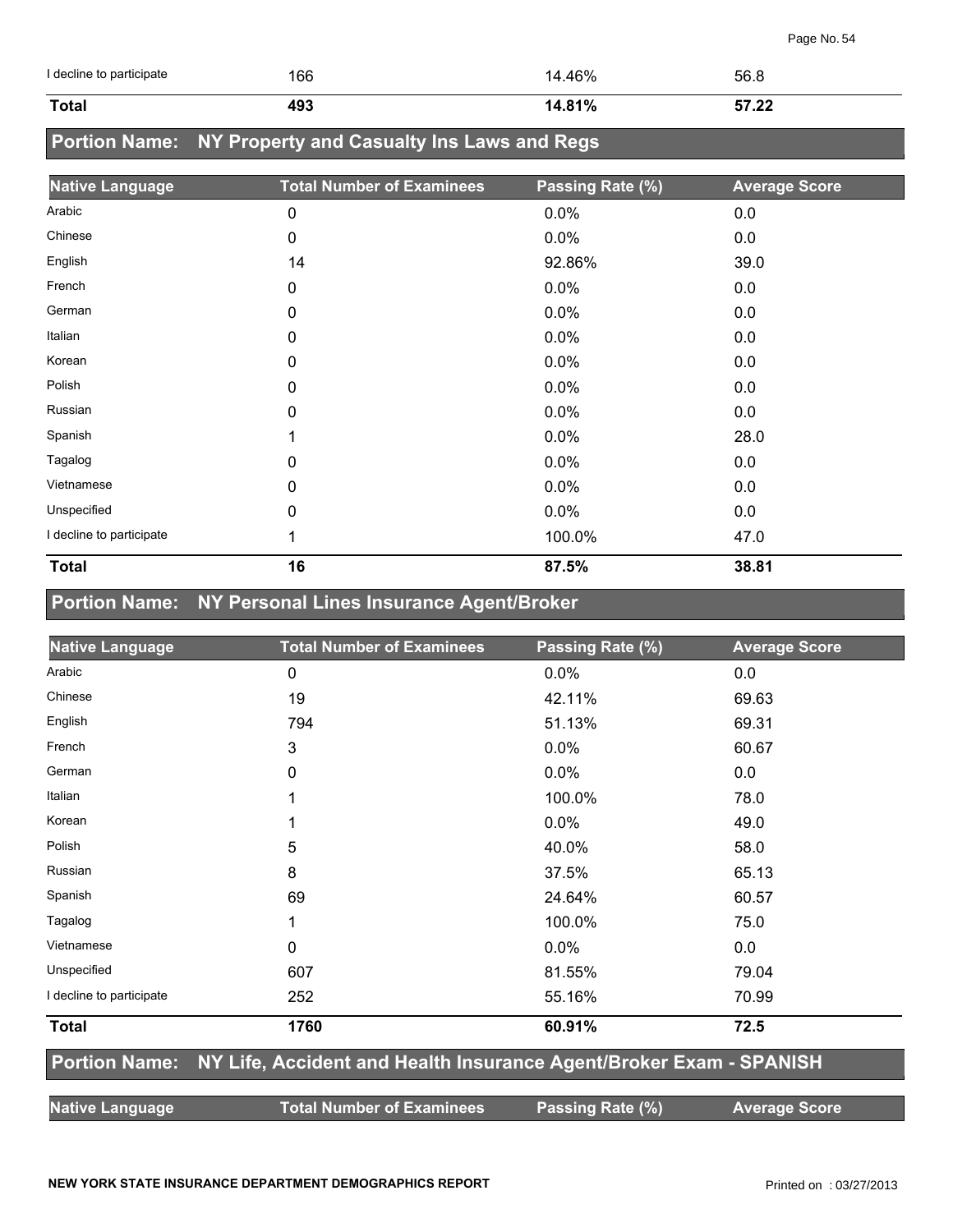| <b>Total</b>             | 10 | 0.0% | 74.7  |  |
|--------------------------|----|------|-------|--|
| I decline to participate | 4  | 0.0% | 80.25 |  |
| Unspecified              | 0  | 0.0% | 0.0   |  |
| Vietnamese               | 0  | 0.0% | 0.0   |  |
| Tagalog                  | 0  | 0.0% | 0.0   |  |
| Spanish                  | 6  | 0.0% | 71.0  |  |
| Russian                  | 0  | 0.0% | 0.0   |  |
| Polish                   | 0  | 0.0% | 0.0   |  |
| Korean                   | 0  | 0.0% | 0.0   |  |
| Italian                  | 0  | 0.0% | 0.0   |  |
| German                   | 0  | 0.0% | 0.0   |  |
| French                   | 0  | 0.0% | 0.0   |  |
| English                  | 0  | 0.0% | 0.0   |  |
| Chinese                  | 0  | 0.0% | 0.0   |  |
| Arabic                   | 0  | 0.0% | 0.0   |  |

# **Portion Name: NY Accident and Health Insurance Agent/Broker**

| <b>Native Language</b>   | <b>Total Number of Examinees</b> | Passing Rate (%) | <b>Average Score</b> |
|--------------------------|----------------------------------|------------------|----------------------|
| Arabic                   | $\overline{2}$                   | 50.0%            | 57.0                 |
| Chinese                  | 60                               | 68.33%           | 72.75                |
| English                  | 829                              | 62.0%            | 72.19                |
| French                   | 13                               | 46.15%           | 66.92                |
| German                   | 0                                | 0.0%             | 0.0                  |
| Italian                  | 5                                | 40.0%            | 71.4                 |
| Korean                   | 4                                | 75.0%            | 74.0                 |
| Polish                   | 0                                | 0.0%             | 0.0                  |
| Russian                  | 9                                | 88.89%           | 76.22                |
| Spanish                  | 190                              | 40.53%           | 64.71                |
| Tagalog                  | 4                                | 50.0%            | 64.5                 |
| Vietnamese               | 0                                | 0.0%             | 0.0                  |
| Unspecified              | 120                              | 52.5%            | 68.57                |
| I decline to participate | 699                              | 51.5%            | 68.93                |
| <b>Total</b>             | 1935                             | 55.66%           | 70.02                |

## **Portion Name: NY Life, Accident and Health Ins Laws and Regs**

| <b>Native Language</b> | <b>Total Number of Examinees</b> | Passing Rate (%) | <b>Average Score</b> |
|------------------------|----------------------------------|------------------|----------------------|
| Arabic                 |                                  | $0.0\%$          | 0.0                  |
| Chinese                |                                  | $0.0\%$          | 0.0                  |
| English                | 60                               | 66.67%           | 36.37                |
| French                 |                                  | $0.0\%$          | 0.0                  |
| German                 |                                  | 0.0%             | 0.0                  |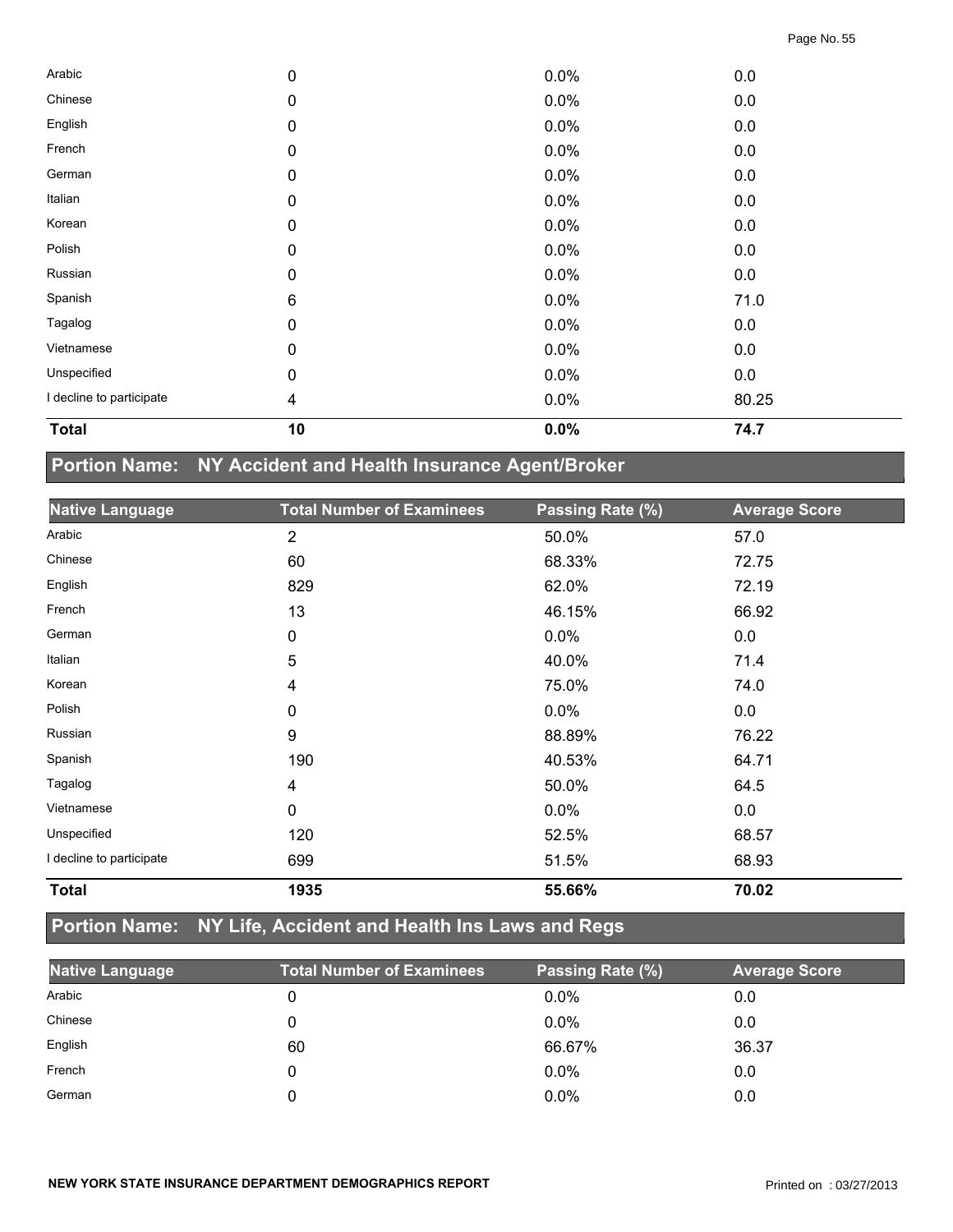| <b>Total</b>             | 73 | 64.38% | 35.74 |  |
|--------------------------|----|--------|-------|--|
| I decline to participate | 7  | 71.43% | 36.0  |  |
| Unspecified              | 2  | 50.0%  | 33.5  |  |
| Vietnamese               | 0  | 0.0%   | 0.0   |  |
| Tagalog                  | 0  | 0.0%   | 0.0   |  |
| Spanish                  | 2  | 50.0%  | 26.5  |  |
| Russian                  |    | 0.0%   | 26.0  |  |
| Polish                   |    | 0.0%   | 29.0  |  |
| Korean                   | 0  | 0.0%   | 0.0   |  |
| Italian                  | 0  | 0.0%   | 0.0   |  |

## **Portion Name: NY Accident and Health Insurance Agent/ Broker Exam - SPANISH**

| <b>Native Language</b>   | <b>Total Number of Examinees</b> | Passing Rate (%) | <b>Average Score</b> |
|--------------------------|----------------------------------|------------------|----------------------|
| Arabic                   | 0                                | 0.0%             | 0.0                  |
| Chinese                  | 0                                | 0.0%             | 0.0                  |
| English                  | 0                                | 0.0%             | 0.0                  |
| French                   | 0                                | 0.0%             | 0.0                  |
| German                   | 0                                | 0.0%             | 0.0                  |
| Italian                  | 0                                | $0.0\%$          | 0.0                  |
| Korean                   | 0                                | 0.0%             | 0.0                  |
| Polish                   | 0                                | 0.0%             | 0.0                  |
| Russian                  | 0                                | 0.0%             | 0.0                  |
| Spanish                  | 7                                | 0.0%             | 55.86                |
| Tagalog                  | 0                                | 0.0%             | 0.0                  |
| Vietnamese               | 0                                | 0.0%             | 0.0                  |
| Unspecified              | $\overline{2}$                   | 0.0%             | 38.0                 |
| I decline to participate | 2                                | 0.0%             | 54.0                 |
| <b>Total</b>             | 11                               | 0.0%             | 52.27                |

## **Portion Name: NY Ind Motor Vehicle No-Fault Work Comp Health Adj**

| <b>Native Language</b> | <b>Total Number of Examinees</b> | Passing Rate (%) | <b>Average Score</b> |
|------------------------|----------------------------------|------------------|----------------------|
| Arabic                 | 0                                | $0.0\%$          | 0.0                  |
| Chinese                | 2                                | 50.0%            | 40.0                 |
| English                | 244                              | 50.0%            | 41.43                |
| French                 | 1                                | $0.0\%$          | 36.0                 |
| German                 | 0                                | $0.0\%$          | 0.0                  |
| Italian                | 0                                | $0.0\%$          | 0.0                  |
| Korean                 | 0                                | $0.0\%$          | 0.0                  |
| Polish                 | 0                                | $0.0\%$          | 0.0                  |
| Russian                | 0                                | $0.0\%$          | 0.0                  |
| Spanish                | ◢                                | 100.0%           | 48.0                 |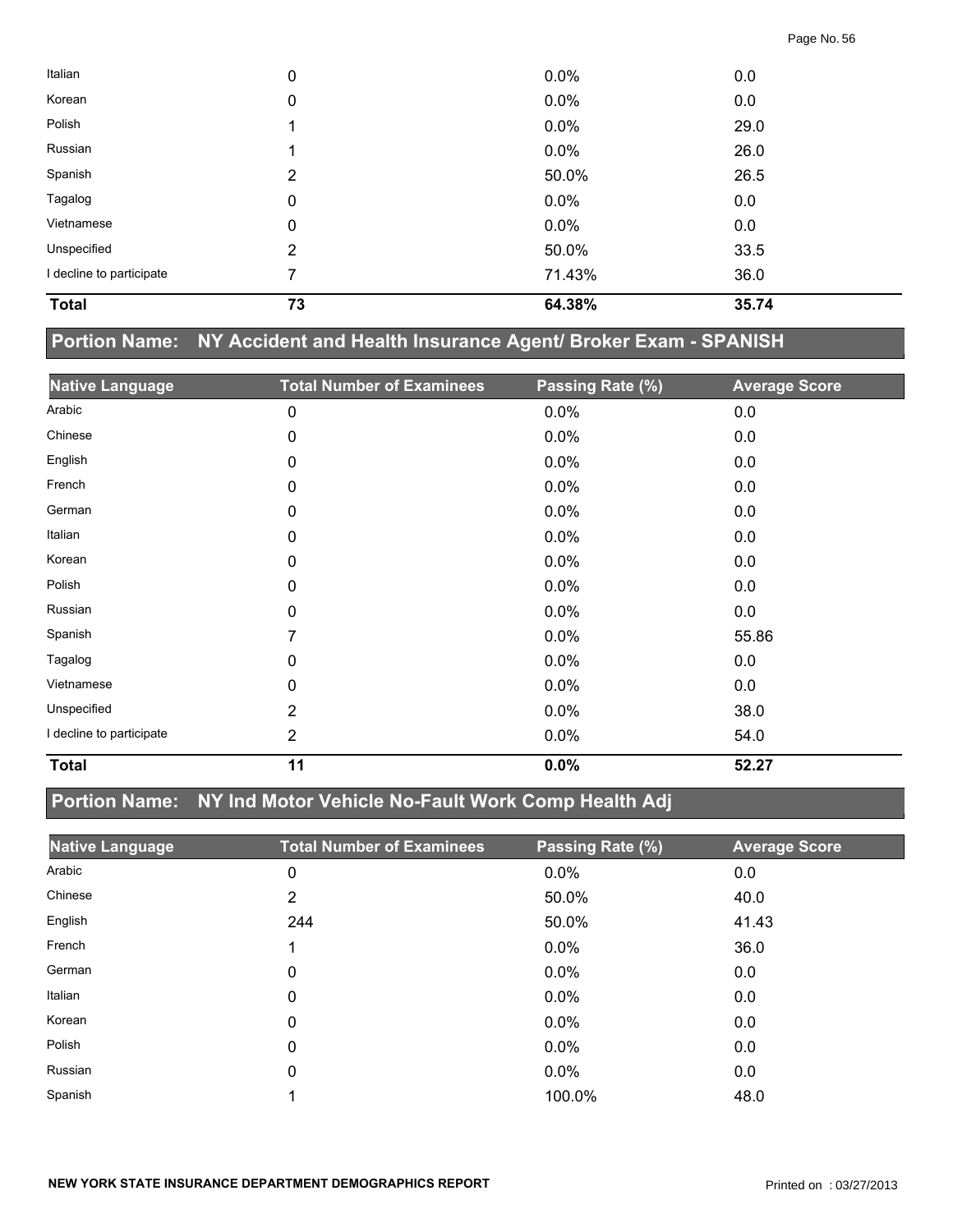| <b>Total</b>             | 324 | 47.84%  | 41.01 |
|--------------------------|-----|---------|-------|
| I decline to participate | 37  | 51.35%  | 40.86 |
| Unspecified              | 38  | 28.95%  | 38.29 |
| Vietnamese               |     | 100.0%  | 47.0  |
| Tagalog                  |     | $0.0\%$ | 0.0   |

**Portion Name: NY Independent Accident and Health Insurance Adjuster**

| <b>Native Language</b>   | <b>Total Number of Examinees</b> | Passing Rate (%) | <b>Average Score</b> |
|--------------------------|----------------------------------|------------------|----------------------|
| Arabic                   | 0                                | 0.0%             | 0.0                  |
| Chinese                  | 0                                | 0.0%             | 0.0                  |
| English                  | 140                              | 62.86%           | 43.32                |
| French                   | 0                                | 0.0%             | 0.0                  |
| German                   | 0                                | 0.0%             | 0.0                  |
| Italian                  | 0                                | 0.0%             | 0.0                  |
| Korean                   | 0                                | 0.0%             | 0.0                  |
| Polish                   | 0                                | 0.0%             | 0.0                  |
| Russian                  | 0                                | 0.0%             | 0.0                  |
| Spanish                  | 7                                | 28.57%           | 37.43                |
| Tagalog                  | 2                                | 100.0%           | 47.5                 |
| Vietnamese               | 0                                | 0.0%             | 0.0                  |
| Unspecified              | 8                                | 37.5%            | 39.0                 |
| I decline to participate | 17                               | 76.47%           | 44.94                |
| <b>Total</b>             | 174                              | 62.07%           | 43.09                |

**Portion Name: NY Independent Automobile Damage and Theft Appraisal Adjuster**

| <b>Native Language</b>   | <b>Total Number of Examinees</b> | Passing Rate (%) | <b>Average Score</b> |
|--------------------------|----------------------------------|------------------|----------------------|
| Arabic                   | 1                                | 100.0%           | 48.0                 |
| Chinese                  | 0                                | 0.0%             | 0.0                  |
| English                  | 294                              | 50.0%            | 40.91                |
| French                   | 0                                | 0.0%             | 0.0                  |
| German                   | 0                                | 0.0%             | 0.0                  |
| Italian                  | 0                                | 0.0%             | 0.0                  |
| Korean                   | 0                                | 0.0%             | 0.0                  |
| Polish                   |                                  | 100.0%           | 54.0                 |
| Russian                  | 0                                | 0.0%             | 0.0                  |
| Spanish                  | 3                                | 100.0%           | 47.67                |
| Tagalog                  | 0                                | 0.0%             | 0.0                  |
| Vietnamese               | 0                                | 0.0%             | 0.0                  |
| Unspecified              | 97                               | 74.23%           | 44.97                |
| I decline to participate | 70                               | 64.29%           | 43.33                |
| <b>Total</b>             | 466                              | 57.73%           | 42.21                |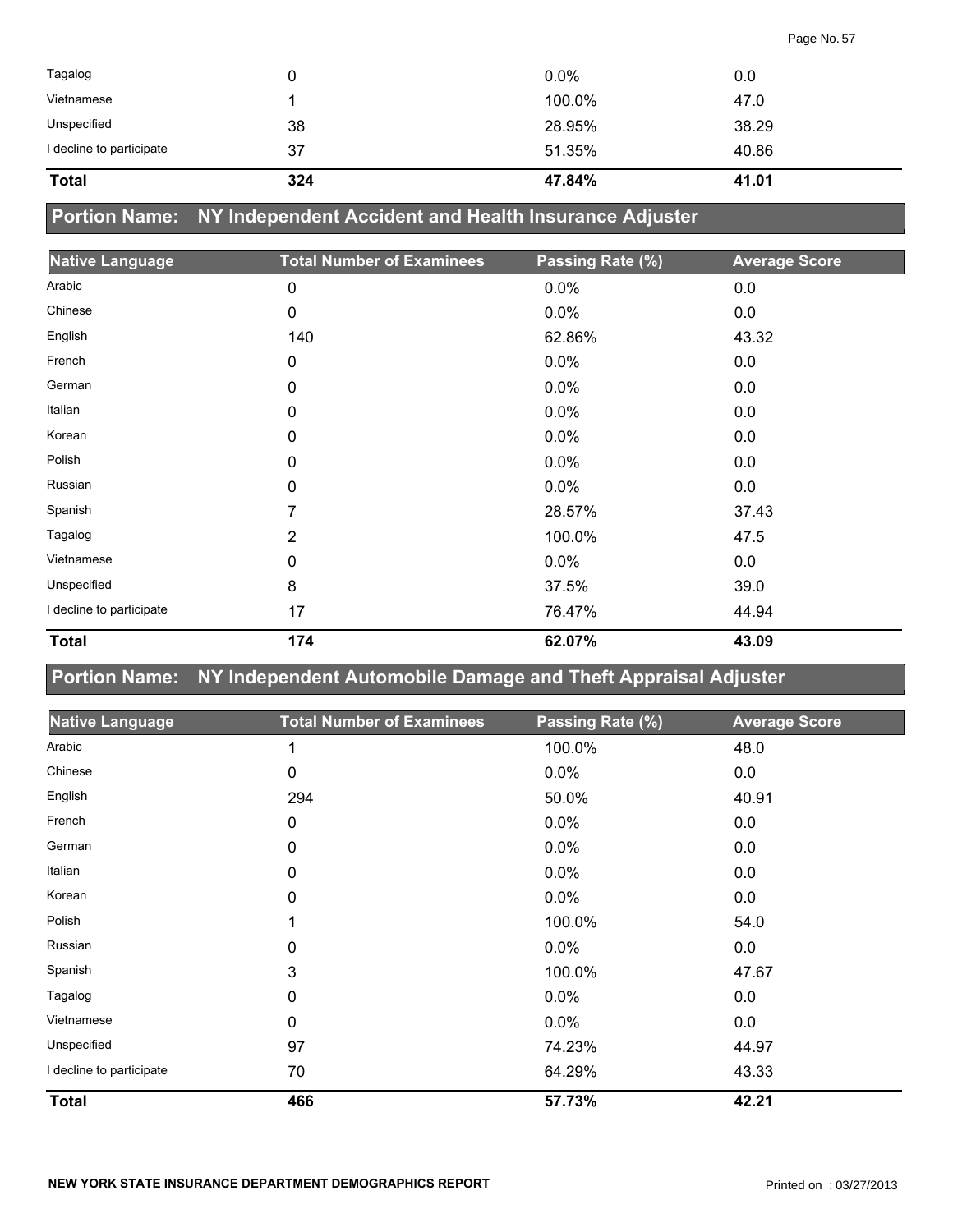## **Portion Name: NY Property and Casualty Insurance Agent/Broker**

| <b>Native Language</b>   | <b>Total Number of Examinees</b> | Passing Rate (%) | <b>Average Score</b> |
|--------------------------|----------------------------------|------------------|----------------------|
| Arabic                   | 14                               | 7.14%            | 83.5                 |
| Chinese                  | 71                               | 36.62%           | 99.61                |
| English                  | 1885                             | 61.27%           | 109.04               |
| French                   | 11                               | 36.36%           | 96.55                |
| German                   | 1                                | 100.0%           | 125.0                |
| Italian                  | 29                               | 17.24%           | 92.93                |
| Korean                   | 41                               | 19.51%           | 93.63                |
| Polish                   | 13                               | 69.23%           | 105.69               |
| Russian                  | 31                               | 35.48%           | 94.16                |
| Spanish                  | 157                              | 29.94%           | 96.04                |
| Tagalog                  | $\overline{2}$                   | 100.0%           | 118.0                |
| Vietnamese               | 20                               | 20.0%            | 95.2                 |
| Unspecified              | 220                              | 40.45%           | 100.44               |
| I decline to participate | 413                              | 56.66%           | 105.19               |
| <b>Total</b>             | 2908                             | 54.88%           | 106.1                |

## **Portion Name: NY Independent General Adjuster**

| <b>Native Language</b>   | <b>Total Number of Examinees</b> | Passing Rate (%) | <b>Average Score</b> |
|--------------------------|----------------------------------|------------------|----------------------|
| Arabic                   |                                  | 100.0%           | 76.0                 |
| Chinese                  | 5                                | 40.0%            | 67.8                 |
| English                  | 672                              | 51.04%           | 68.98                |
| French                   |                                  | 100.0%           | 70.0                 |
| German                   | 0                                | $0.0\%$          | 0.0                  |
| Italian                  | 2                                | $0.0\%$          | 59.0                 |
| Korean                   | 0                                | $0.0\%$          | 0.0                  |
| Polish                   | 0                                | 0.0%             | 0.0                  |
| Russian                  | 0                                | 0.0%             | 0.0                  |
| Spanish                  | 10                               | 20.0%            | 62.5                 |
| Tagalog                  |                                  | 100.0%           | 73.0                 |
| Vietnamese               | 3                                | 33.33%           | 67.0                 |
| Unspecified              | 67                               | 47.76%           | 68.75                |
| I decline to participate | 110                              | 48.18%           | 69.54                |
| <b>Total</b>             | 872                              | 50.0%            | 68.93                |

## **Portion Name: NY Independent Casualty Insurance Adjuster**

| <b>Native Language</b> | <b>Total Number of Examinees</b> | Passing Rate (%) | <b>Average Score</b> |
|------------------------|----------------------------------|------------------|----------------------|
| Arabic                 |                                  | 0.0%             | 0.0                  |
| Chinese                |                                  | 100.0%           | 45.0                 |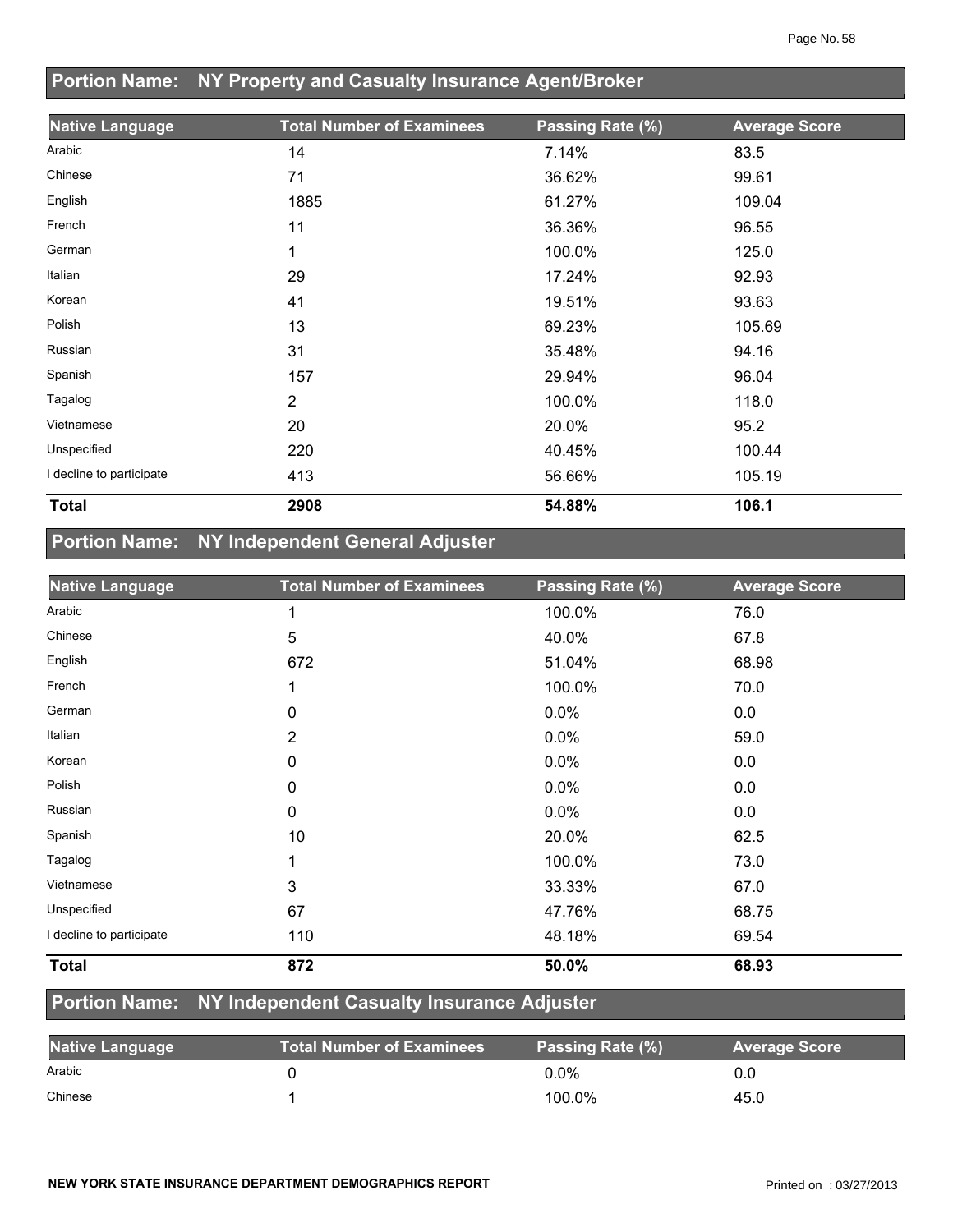| <b>Total</b>             | 866              | 60.05%  | 42.63 |  |
|--------------------------|------------------|---------|-------|--|
| I decline to participate | 209              | 49.76%  | 41.53 |  |
| Unspecified              | 121              | 77.69%  | 46.07 |  |
| Vietnamese               | $\mathbf 0$      | $0.0\%$ | 0.0   |  |
| Tagalog                  | 4                | 0.0%    | 31.75 |  |
| Spanish                  | 4                | 25.0%   | 39.25 |  |
| Russian                  |                  | 100.0%  | 48.0  |  |
| Polish                   | 1                | 100.0%  | 48.0  |  |
| Korean                   | 0                | $0.0\%$ | 0.0   |  |
| Italian                  | 1                | 100.0%  | 42.0  |  |
| German                   | $\boldsymbol{0}$ | $0.0\%$ | 0.0   |  |
| French                   | $\overline{2}$   | 50.0%   | 42.0  |  |
| English                  | 522              | 60.54%  | 42.35 |  |

# **Portion Name: NY Independent Fire Adjuster**

| <b>Native Language</b>   | <b>Total Number of Examinees</b> | Passing Rate (%) | <b>Average Score</b> |
|--------------------------|----------------------------------|------------------|----------------------|
| Arabic                   | 0                                | 0.0%             | 0.0                  |
| Chinese                  | 0                                | 0.0%             | 0.0                  |
| English                  | 137                              | 60.58%           | 42.83                |
| French                   | 0                                | 0.0%             | 0.0                  |
| German                   | 0                                | 0.0%             | 0.0                  |
| Italian                  | $\mathbf 0$                      | 0.0%             | 0.0                  |
| Korean                   | 0                                | 0.0%             | 0.0                  |
| Polish                   | 1                                | 100.0%           | 47.0                 |
| Russian                  | 0                                | 0.0%             | 0.0                  |
| Spanish                  | 9                                | 0.0%             | 36.22                |
| Tagalog                  | 0                                | 0.0%             | 0.0                  |
| Vietnamese               | 0                                | 0.0%             | 0.0                  |
| Unspecified              | 3                                | 66.67%           | 37.67                |
| I decline to participate | 33                               | 72.73%           | 43.85                |
| <b>Total</b>             | 183                              | 60.11%           | 42.63                |

# **Portion Name: NY Independent Automobile Insurance Adjuster**

| <b>Native Language</b> | <b>Total Number of Examinees</b> | Passing Rate (%) | <b>Average Score</b> |
|------------------------|----------------------------------|------------------|----------------------|
| Arabic                 | 0                                | 0.0%             | 0.0                  |
| Chinese                | 0                                | 0.0%             | 0.0                  |
| English                | 136                              | 55.15%           | 42.38                |
| French                 | 0                                | 0.0%             | 0.0                  |
| German                 | 0                                | 0.0%             | 0.0                  |
| Italian                |                                  | 0.0%             | 34.0                 |
| Korean                 | 0                                | $0.0\%$          | 0.0                  |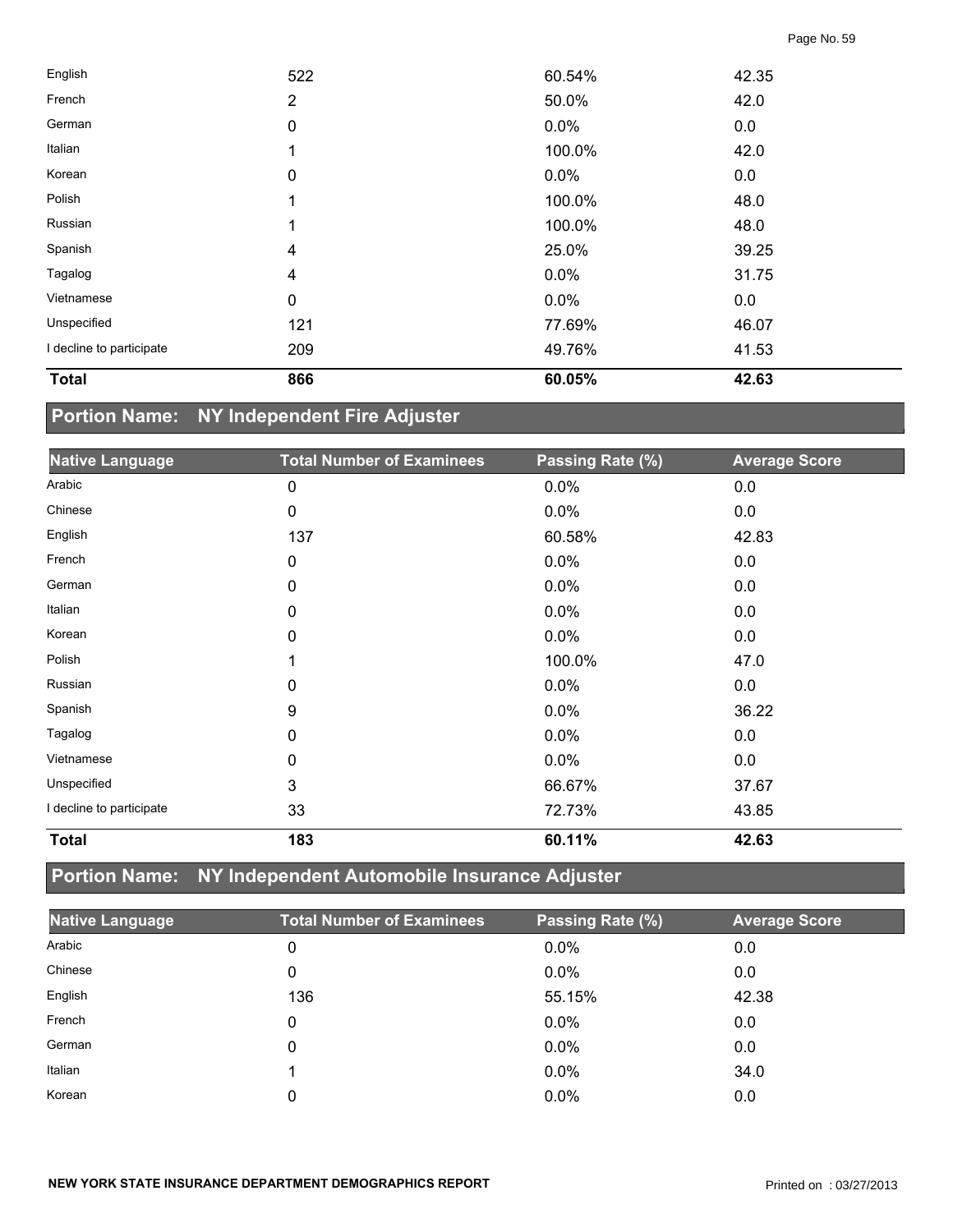| <b>Total</b>             |    |         |       |  |
|--------------------------|----|---------|-------|--|
| I decline to participate | 23 | 26.09%  | 37.65 |  |
| Unspecified              | 12 | 58.33%  | 39.25 |  |
| Vietnamese               | 0  | $0.0\%$ | 0.0   |  |
| Tagalog                  | 0  | 0.0%    | 0.0   |  |
| Spanish                  | 10 | 20.0%   | 36.8  |  |
| Russian                  |    | 0.0%    | 36.0  |  |
| Polish                   | 0  | $0.0\%$ | 0.0   |  |

## **Portion Name: NY Public Adjuster**

| <b>Native Language</b>   | <b>Total Number of Examinees</b> | Passing Rate (%) | <b>Average Score</b> |
|--------------------------|----------------------------------|------------------|----------------------|
| Arabic                   | 0                                | 0.0%             | 0.0                  |
| Chinese                  | 0                                | 0.0%             | 0.0                  |
| English                  | 159                              | 69.18%           | 44.9                 |
| French                   | $\overline{2}$                   | 0.0%             | 26.5                 |
| German                   | 0                                | 0.0%             | 0.0                  |
| Italian                  | 0                                | 0.0%             | 0.0                  |
| Korean                   | 1                                | 0.0%             | 32.0                 |
| Polish                   | 0                                | 0.0%             | 0.0                  |
| Russian                  | 3                                | 66.67%           | 45.67                |
| Spanish                  | 2                                | 0.0%             | 26.5                 |
| Tagalog                  | 0                                | 0.0%             | 0.0                  |
| Vietnamese               | 1                                | 100.0%           | 49.0                 |
| Unspecified              | 7                                | 85.71%           | 46.29                |
| I decline to participate | 36                               | 72.22%           | 45.17                |
| <b>Total</b>             | 211                              | 68.72%           | 44.61                |

## **Portion Name: NY Property and Casualty Insurance Consultant**

| <b>Native Language</b> | <b>Total Number of Examinees</b> | Passing Rate (%) | <b>Average Score</b> |
|------------------------|----------------------------------|------------------|----------------------|
| Arabic                 | 0                                | $0.0\%$          | 0.0                  |
| Chinese                | 0                                | $0.0\%$          | 0.0                  |
| English                | 6                                | 33.33%           | 83.5                 |
| French                 | 0                                | $0.0\%$          | 0.0                  |
| German                 | 0                                | $0.0\%$          | 0.0                  |
| Italian                | 0                                | $0.0\%$          | 0.0                  |
| Korean                 | 0                                | $0.0\%$          | 0.0                  |
| Polish                 | 1                                | 100.0%           | 113.0                |
| Russian                | 0                                | $0.0\%$          | 0.0                  |
| Spanish                | 2                                | $0.0\%$          | 93.0                 |
| Tagalog                | 0                                | $0.0\%$          | 0.0                  |
| Vietnamese             | 0                                | 0.0%             | 0.0                  |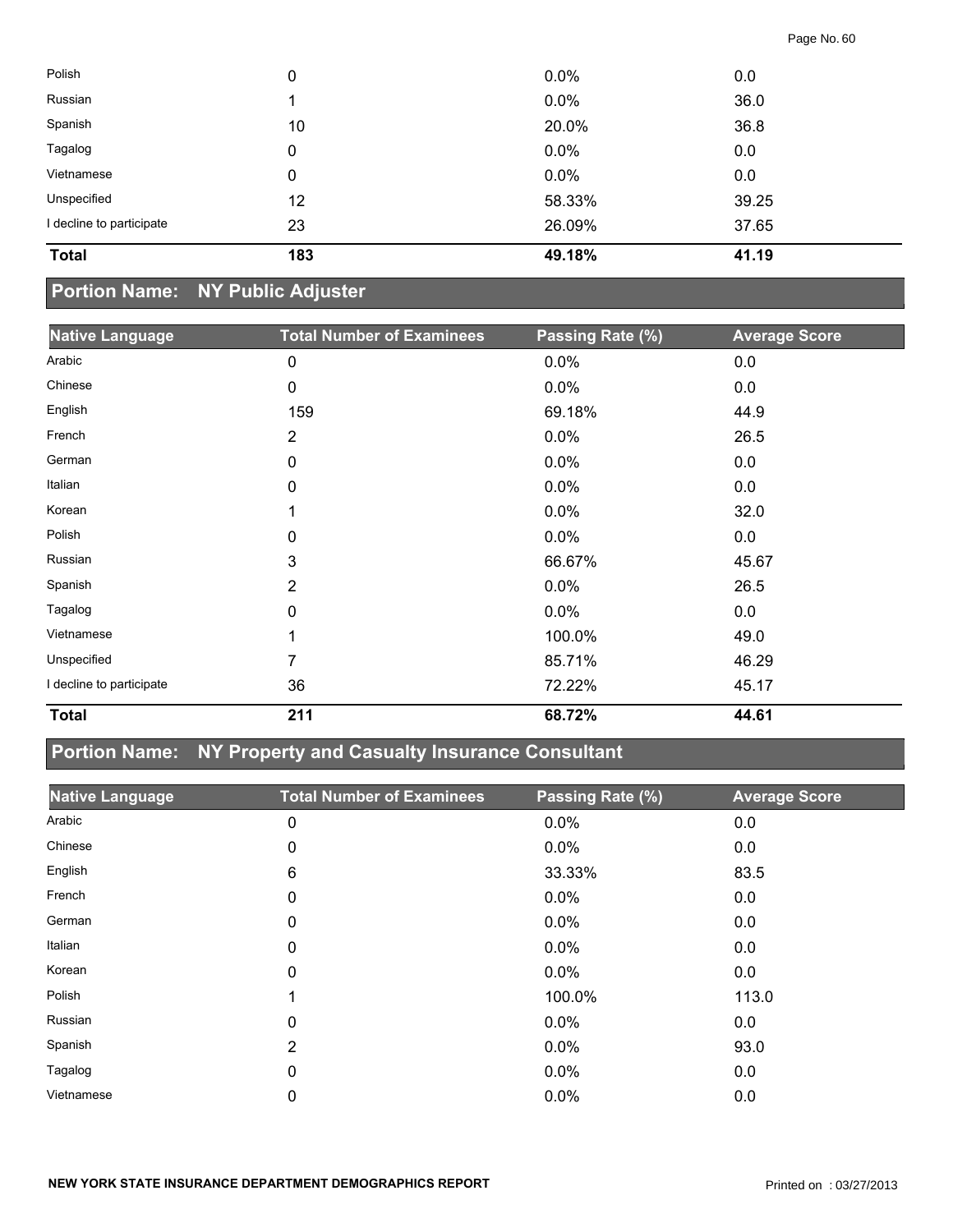| Unspecified              |   | $0.0\%$ | 0.0   |
|--------------------------|---|---------|-------|
| I decline to participate | - | 50.0%   | 106.0 |
| <b>Total</b>             |   | 36.36%  | 92.0  |

## **Portion Name: NY Life Settlement Broker Exam**

| <b>Native Language</b>   | <b>Total Number of Examinees</b> | Passing Rate (%) | <b>Average Score</b> |
|--------------------------|----------------------------------|------------------|----------------------|
| Arabic                   | 0                                | 0.0%             | 0.0                  |
| Chinese                  | 0                                | 0.0%             | 0.0                  |
| English                  | 6                                | 33.33%           | 63.0                 |
| French                   | 0                                | 0.0%             | 0.0                  |
| German                   | 0                                | 0.0%             | 0.0                  |
| Italian                  | 1                                | 100.0%           | 75.0                 |
| Korean                   | 0                                | 0.0%             | 0.0                  |
| Polish                   | 0                                | 0.0%             | 0.0                  |
| Russian                  | 0                                | 0.0%             | 0.0                  |
| Spanish                  | 1                                | 0.0%             | 48.0                 |
| Tagalog                  | 0                                | 0.0%             | 0.0                  |
| Vietnamese               | 0                                | 0.0%             | 0.0                  |
| Unspecified              | 0                                | 0.0%             | 0.0                  |
| I decline to participate | $\overline{2}$                   | 100.0%           | 89.5                 |
| <b>Total</b>             | 10                               | 50.0%            | 68.0                 |

#### **Portion Name: Independent Aviation Insurance Adjuster**

| <b>Native Language</b>   | <b>Total Number of Examinees</b> | Passing Rate (%) | <b>Average Score</b> |
|--------------------------|----------------------------------|------------------|----------------------|
| Arabic                   | 0                                | 0.0%             | 0.0                  |
| Chinese                  | 0                                | 0.0%             | 0.0                  |
| English                  | $\overline{2}$                   | 100.0%           | 46.5                 |
| French                   | 0                                | 0.0%             | 0.0                  |
| German                   | 0                                | 0.0%             | 0.0                  |
| Italian                  | 0                                | 0.0%             | 0.0                  |
| Korean                   | 0                                | 0.0%             | 0.0                  |
| Polish                   | 0                                | 0.0%             | 0.0                  |
| Russian                  | $\mathbf 0$                      | 0.0%             | 0.0                  |
| Spanish                  | 0                                | 0.0%             | 0.0                  |
| Tagalog                  | 0                                | 0.0%             | 0.0                  |
| Vietnamese               | 0                                | 0.0%             | 0.0                  |
| Unspecified              | 0                                | 0.0%             | 0.0                  |
| I decline to participate | 0                                | 0.0%             | $0.0\,$              |
| <b>Total</b>             | $\mathbf 2$                      | 100.0%           | 46.5                 |
| .                        | <b>AINER RESIDENT</b><br>.       |                  |                      |

**Portion Name: NY Independent Inland Marine Adjuster**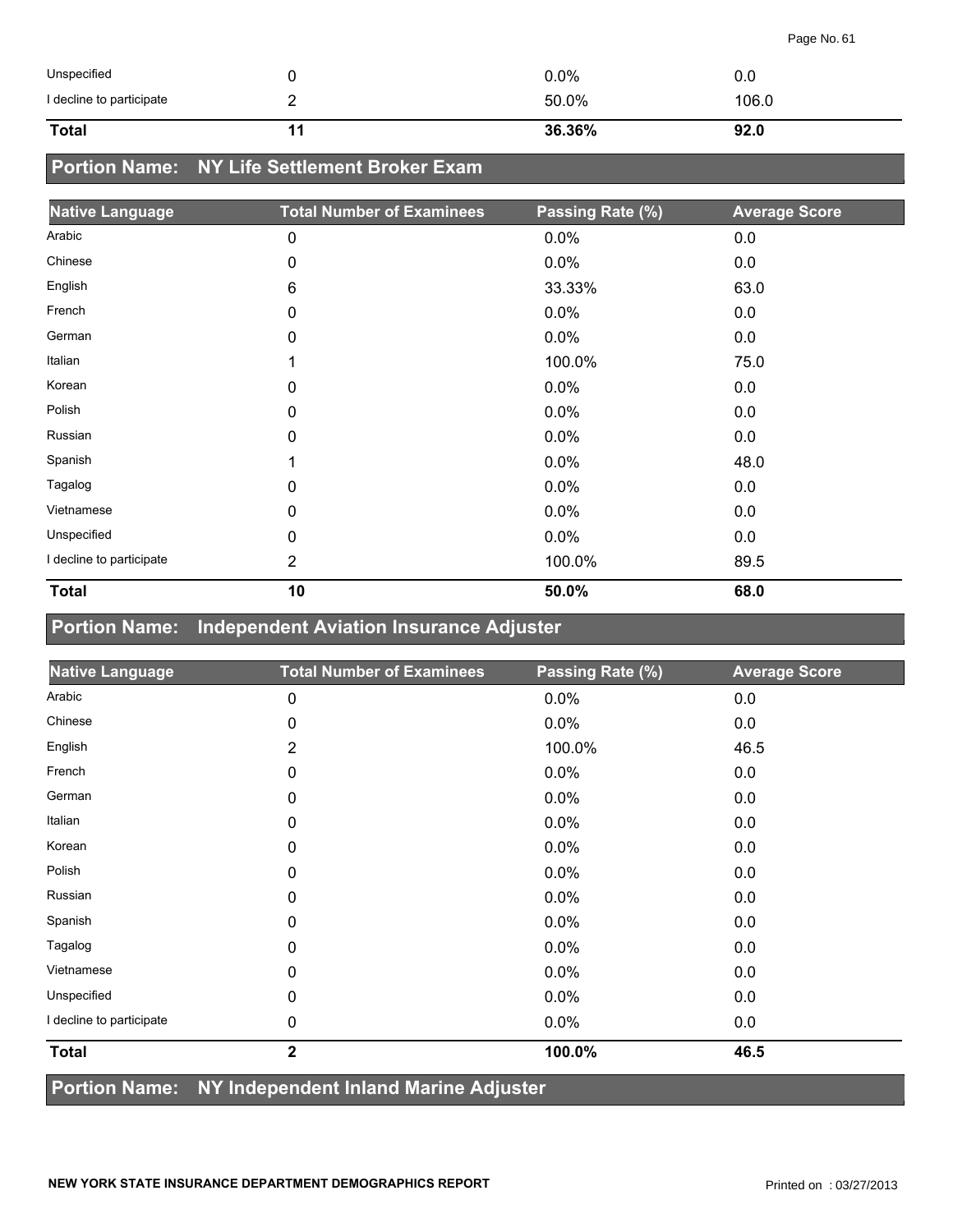| <b>Native Language</b>   | <b>Total Number of Examinees</b> | Passing Rate (%) | <b>Average Score</b> |
|--------------------------|----------------------------------|------------------|----------------------|
| Arabic                   | 0                                | 0.0%             | 0.0                  |
| Chinese                  | 0                                | 0.0%             | 0.0                  |
| English                  | 3                                | 100.0%           | 49.67                |
| French                   | 0                                | 0.0%             | 0.0                  |
| German                   | 0                                | 0.0%             | 0.0                  |
| Italian                  | 0                                | 0.0%             | 0.0                  |
| Korean                   | 0                                | 0.0%             | 0.0                  |
| Polish                   | 0                                | 0.0%             | 0.0                  |
| Russian                  | $\Omega$                         | 0.0%             | 0.0                  |
| Spanish                  | 0                                | 0.0%             | 0.0                  |
| Tagalog                  | 0                                | 0.0%             | 0.0                  |
| Vietnamese               | 0                                | 0.0%             | 0.0                  |
| Unspecified              |                                  | 100.0%           | 43.0                 |
| I decline to participate | 0                                | 0.0%             | 0.0                  |
| <b>Total</b>             | 4                                | 100.0%           | 48.0                 |

## **Portion Name: NY Life, Accident, and Health Insurance Laws and Regulations Exam -SPANISH**

| <b>Native Language</b>   | <b>Total Number of Examinees</b> | Passing Rate (%) | <b>Average Score</b> |
|--------------------------|----------------------------------|------------------|----------------------|
| Arabic                   | 0                                | 0.0%             | 0.0                  |
| Chinese                  | 0                                | 0.0%             | 0.0                  |
| English                  | 0                                | 0.0%             | 0.0                  |
| French                   | 0                                | 0.0%             | 0.0                  |
| German                   | 0                                | 0.0%             | 0.0                  |
| Italian                  | 0                                | 0.0%             | 0.0                  |
| Korean                   | 0                                | 0.0%             | 0.0                  |
| Polish                   | 0                                | 0.0%             | 0.0                  |
| Russian                  | 0                                | 0.0%             | 0.0                  |
| Spanish                  | 4                                | 0.0%             | 19.25                |
| Tagalog                  | 0                                | 0.0%             | 0.0                  |
| Vietnamese               | 0                                | 0.0%             | 0.0                  |
| Unspecified              | 0                                | 0.0%             | 0.0                  |
| I decline to participate | 0                                | 0.0%             | 0.0                  |
| <b>Total</b>             | 4                                | 0.0%             | 19.25                |

## **Portion Name: NY Life, Accident and Health Insurance Consultant**

| Native Language | <b>Total Number of Examinees</b> | Passing Rate (%) | <b>Average Score</b> |
|-----------------|----------------------------------|------------------|----------------------|
| Arabic          |                                  | $0.0\%$          | 0.0                  |
| Chinese         |                                  | 100.0%           | 106.0                |
| English         | 17                               | 47.06%           | 108.82               |
| French          |                                  | $0.0\%$          | 0.0                  |